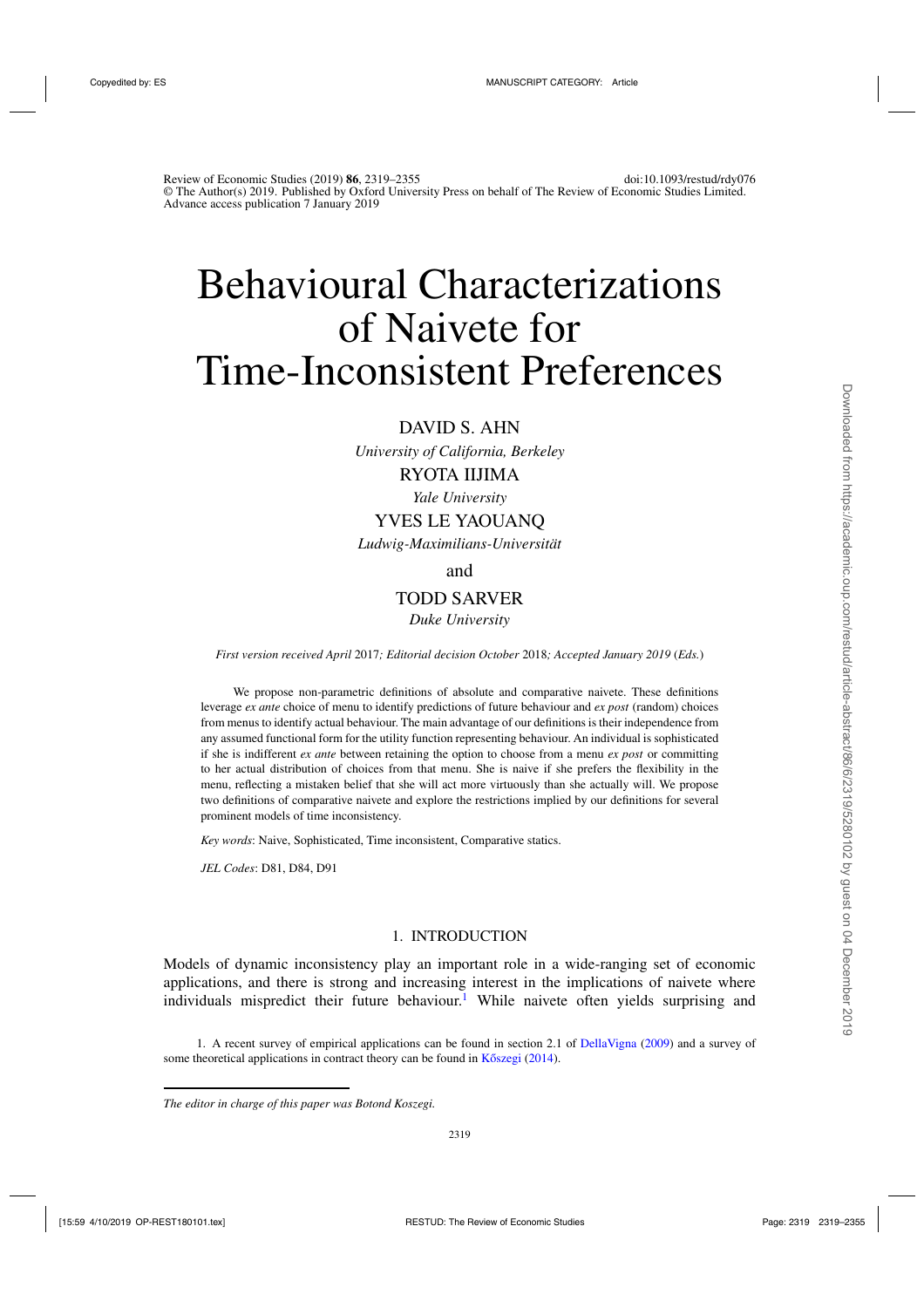significant consequences, so far these effects are usually understood within the context of specific utility representations, where the existence and comparison of naivete are defined and tested through parameters like discount factors or probabilities.

In this article, we introduce general non-parametric definitions of naivete and sophistication, as well as comparative measures of naivete. We then characterize the implications of these definitions for a broad class of utility specifications. Our behavioural definitions leverage two pieces of choice data. First, we use preference for commitment to measure *anticipated* behaviour from an *ex ante* perspective before the realization of temptation. Formally, the individual's preferences over different option sets (or menus) capture her demand for commitment and allow an inference of her beliefs regarding her future behaviour. Secondly, we use choices from option sets to measure *actual* behaviour from an *ex post* perspective under the influence of temptation and after the level of commitment is fixed. Since uncertainty about future behaviour seems especially compelling under naivete and is increasingly relevant in applied work, we formally accommodate this uncertainty by modelling *ex post* behaviour as a random choice rule.

For a simple illustration of our approach, consider first an individual who makes deterministic choices without randomization. Her *ex ante* ranking of option sets is given by a preference  $\succsim$ , and her *ex post* choice from any menu is given by a choice function  $C^2$ . When choosing between two options *p* and *q*, an individual may prefer *p* if committing *ex ante*,  $\{p\} \succ \{q\}$ , yet choose *q* if given the option *ex post*,  $C({p,q})=q$ . This pattern is indicative of time inconsistency and has been documented in numerous contexts, for example, preferences to maintain a healthy diet, decrease spending, or engage timely efforts in a difficult task that go unfulfilled *ex post*. Still, additional information is needed to determine whether the individual is sophisticated or naive about this inconsistency. If we also observe a strict preference to retain the option *p* ex ante,  $\{p,q\} \succ \{q\}$ , then we can further infer that she (incorrectly) anticipates that *p* will be her *ex post* choice from the menu  $\{p, q\}$  and hence she is naive. Thus, observing preferences to retain the flexibility of multiple options provides the additional information needed to delineate between sophisticated and naive beliefs. Similarly, in the more general case of stochastic choice, if  $p$  is chosen with probability  $\alpha$  from the menu {*p*,*q*} at the *ex post* stage, then the relevant *ex ante* comparison is between the menu { $p, q$ } and commitment to the appropriately weighted mixture { $\alpha p + (1-\alpha)q$ }. A strict preference for the former indicates biased beliefs that overestimate the probability of choosing the *ex ante* more appealing alternative  $p$  to be greater than  $\alpha$ .

Our behavioural definitions extend this approach to arbitrary choice sets. To test absolute naivete and sophistication, we compare an individual's predicted value for a menu *x* of different options against the actual value of her *ex post* choice  $C(x)$  from that menu. *Ex ante*, a sophisticate correctly anticipates her future choice and is indifferent between maintaining the flexibility to choose from *x* later or committing to her eventual choice  $C(x)$  now, that is,  $x \sim \{C(x)\}\.$  In contrast, a naif mistakenly anticipates making a more virtuous choice and prefers to maintain the flexibility in *x*, that is,  $x \gtrsim$  {C(*x*)}. In the case of uncertain temptations and random choice, we maintain this same basic intuition by comparing her preference for the menu versus committing to the lottery over outcomes induced by her distribution of choices.

Using one of the most comprehensive models of time-inconsistent preferences available, the *random Strotz representation*, we show that our behavioural definitions of sophistication

<sup>2.</sup> We focus throughout the article on choice functions rather than correspondences, which presumes the individual uses some tie-breaking procedure to select between equally attractive options. Our primitives for stochastic choice make similar implicit assumptions. Importantly, our results do not depend in any way on how ties are broken. Hence, while our results can easily be extended to deal with choice correspondences (and their stochastic generalizations), it is a strength of the current analysis that knowledge of the complete set of possible options that the individual is willing to choose from a menu is not required.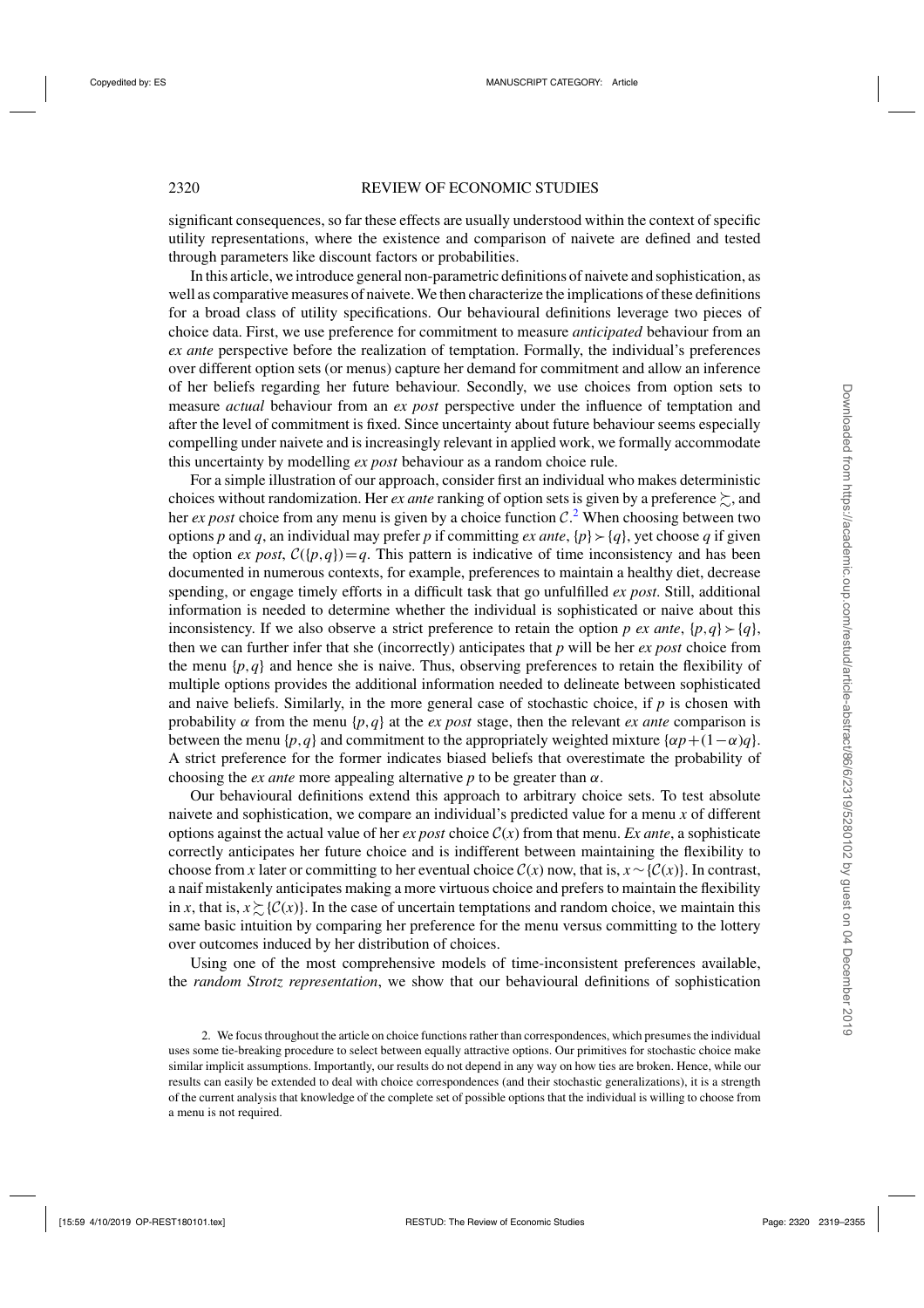and naivete characterize sharp and intuitive parametric restrictions. The random Strotz model is general enough to include the majority of all utility representations for time-inconsistent preferences that appear in the applied literature, $3$  including the naive quasi-hyperbolic (QH) discounting model of [O'Donoghue and Rabin](#page-36-0) [\(1999](#page-36-0), [2001\)](#page-36-0) and its stochastic extensions, and the parametric restrictions implied by our definitions boil down to the functional-form restrictions that the literature has proposed for these models. Our first contribution is thus in unifying the different parametric notions of naivete that have been explored for various models of time inconsistency by illuminating their common underlying behavioural theme: underdemand for commitment.

Our second and most significant contribution is in developing behavioural definitions of comparative naivete. Comparative measures of naivete rooted in choice behaviour have been essentially unexplored in the prior literature. Moreover, even restricting attention to specific utility representations such as naive QH discounting, the proper functional-form restrictions that capture increases in naivete are not fully understood or agreed upon. In Section [2,](#page-3-0) we discuss existing proposals of parametric restrictions for comparing naivete that have been suggested for the QH discounting model, and we provide examples that demonstrate why these prior proposals may lead to counterintuitive behaviours: an individual ranked as more naive according to one of these statistics may nonetheless make better use of available commitment devices or be less subject to exploitation in market interactions, a behaviour that strikes one as clearly more sophisticated.

To avoid such counterintuitive possibilities, we take the opposite approach. Our starting point is instead to consider the *behaviour* that seems to most reasonably capture increases in naivete. We explore two possible notions of comparative naivete. The first is based on comparing underdemand for commitment. Using deterministic choice to illustrate simply, a commitment to the singleton menu  $\{p\}$  is beneficial if  $\{p\} \succ \{C(x)\}\$ , that is, if *p* is preferred *ex ante* to the outcome  $C(x)$  that would actually be chosen from *x*. However, a naive individual may at the same time exhibit the ranking  $x \succ p$ , so she strictly prefers to maintain the flexibility of x due to the mistaken belief that she will ultimately make a more virtuous choice. Thus, a beneficial commitment is declined if  $x > {p} > {C(x)}$ . Our first definition of comparative naivete is that an individual is more naive than another if she declines more beneficial commitments. Our second definition compares individuals' believed and actual indirect utilities from menus and classifies an individual as more naive if the difference between her *ex ante* anticipated utility from *x* and her utility from the actual choice  $C(x)$  is larger. This comparison manifests behaviourally as a greater willingness to overpay for the menu *x*, and hence the overvaluation of menus provides another natural metric for naivete. In the case of random choice, both comparative definitions extend by replacing the deterministic choice with the induced lottery over outcomes. We characterize the parametric restrictions corresponding to each of these definitions within the random Strotz model, show how the two definitions are related, and discuss when each might be most appropriate.

Our article is related to two strands of literature. In the empirical literature on time inconsistency and naivete, our use of *ex ante* and *ex post* choice behaviour has several precedents. [DellaVigna and Malmendier](#page-35-0) [\(2006](#page-35-0)) study both the choice of gym membership, which determines the feasible set of attendance/payment pairs, and subsequent attendance levels; [Shui and Ausubel](#page-36-0) [\(2005\)](#page-36-0) observe consumers' choices of credit card contracts and their subsequent borrowing behaviour; [Giné](#page-35-0) *et al*. [\(2010\)](#page-35-0) offer subjects commitment contracts that incentivize smoking cessation and later test whether or not the subjects smoked; [Kaur](#page-36-0) *et al*. [\(2015\)](#page-36-0) allow subjects to choose wage contracts that constrain their feasible future effort/consumption pairs and then observe actual effort *ex post*; [Augenblick](#page-35-0) *et al*. [\(2015\)](#page-35-0) ask subjects to choose an intertemporal

<sup>3.</sup> One important exception is models that incorporate costly self-control. We apply our definitions to the random self-control representation as an extension in Section [5.1,](#page-26-0) and we explore alternative definitions of naivete for self-control preferences in a companion paper Ahn *[et al](#page-35-0)*. [\(2018](#page-35-0)).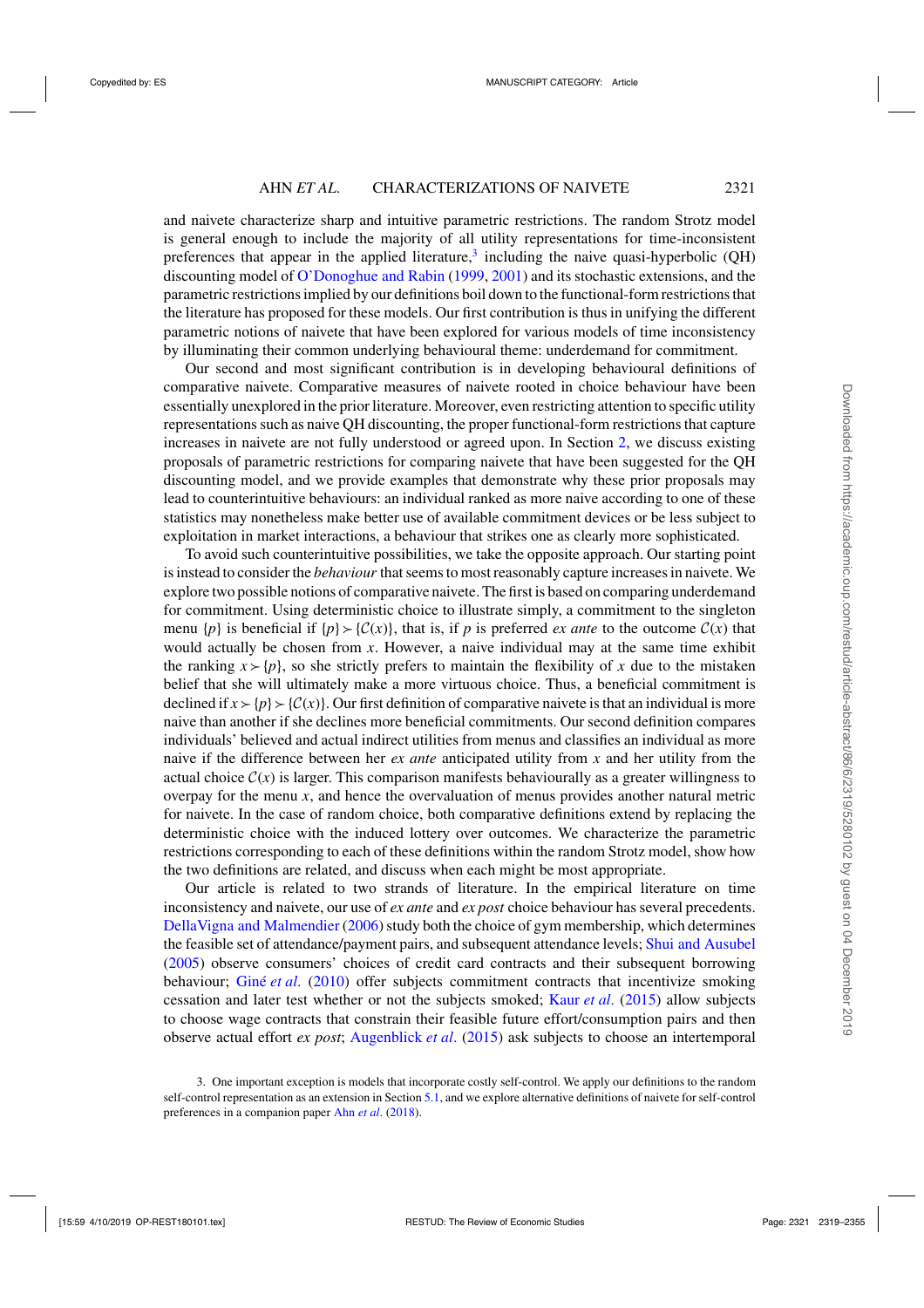<span id="page-3-0"></span>allocation of effort and a probability of being committed to it and then observe whether subjects wish to revise that plan when the first date of task completion arrives. Not only do these papers use similar choice data, but those that test for naivete identify it using behaviour that is closely related to our definition.

Our work also relates to papers in decision theory that use behaviour at different time periods to capture sophistication under time inconsistency, as surveyed by [Lipman and Pesendorfer](#page-36-0) [\(2013](#page-36-0)). [Noor](#page-36-0) [\(2011](#page-36-0)) considers preferences in a recursive domain that include *ex ante* and *ex post* choice as projections; he pioneered the approach of using temporal choice as a domain for explicitly testing the sophistication implicitly assumed in most *ex ante* axiomatic models of temptation. [Kopylov](#page-36-0) [\(2012](#page-36-0)) relaxes Noor's sophistication condition and considers agents who choose flexibility *ex ante* that is subsequently unused *ex post*. Kopylov eschews mistaken or naive beliefs, but rather interprets the relaxation of sophistication as reflecting a direct psychic benefit of maintaining positive self-image. Finally, [Dekel and Lipman](#page-35-0) [\(2012](#page-35-0)) observe that *ex ante* and *ex post* choice can be combined to empirically distinguish random Strotz representations from others that involve costly self-control. Much of the technical apparatus from [Dekel and Lipman](#page-35-0) [\(2012](#page-35-0)) ends up being useful in studying naivete, as we will explain in the body of the article.

The remainder of the article is organized as follows. In Section 2, we use the special case of QH discounting to illustrate some of the problems with existing proposals and to outline our approach. Then, the following sections contain our formal results. We begin with the special case of deterministic choice in Section [3](#page-10-0) to introduce and ground concepts, and then move on to the more general case of stochastic choice in Section [4.](#page-18-0) Finally, Section [5](#page-26-0) discusses several extensions of our analysis.

## 2. EXAMPLES AND MOTIVATION

We preview our definitions by focusing attention to the naive QH discounting model introduced by [O'Donoghue and Rabin](#page-36-0) [\(1999](#page-36-0), [2001](#page-36-0)). In this model, the agent would ideally discount future utility by the factor  $\delta$ . But she is tempted by instantaneous gratification and at the time of choice will discount the future by an additional present-bias factor  $\beta$ , leading to over-consumption in the present and under-consumption in the future relative to her ideal plan. If she is sophisticated, she correctly anticipates this present bias. The innovation of [O'Donoghue and Rabin](#page-36-0) [\(1999](#page-36-0), [2001\)](#page-36-0) is to allow the agent to incorrectly anticipate the magnitude of present bias and instead believe that she will use the present-bias factor  $\hat{\beta}$ .

As suggested by [O'Donoghue and Rabin](#page-36-0) [\(1999,](#page-36-0) [2001](#page-36-0)), sophistication is intuitively captured by the parametric restriction  $\hat{\beta} = \beta$ , while naivete is captured by  $\hat{\beta} \ge \beta$ .<sup>4</sup> We provide foundations for these parametric restrictions. Our proposal for a behavioural criterion for sophistication is that the decision-maker is indifferent between choosing from a menu of available options and committing to the particular option that she will actually choose from that menu, correctly anticipating her future choice. Our criterion for naivete is that she prefers the menu to her eventual selection, incorrectly anticipating making a more virtuous choice. We show that these criteria are respectively equivalent to  $\hat{\beta} = \beta$  and  $\hat{\beta} \ge \beta$  for the QH model. Moreover, we demonstrate that these criteria also correspond to intuitive restrictions in a broad class of models extending beyond QH discounting. Our contribution to understanding absolute naivete is in providing behavioural foundations that apply across a variety of models, thus illuminating a common structure that they share.

While the notion of absolute naivete for a single QH agent is relatively unambiguous, how to compare naivete across individuals is more controversial. In the literature, various notions of

<sup>4.</sup> Here, we mean (weak) naivete to include the boundary case of sophistication.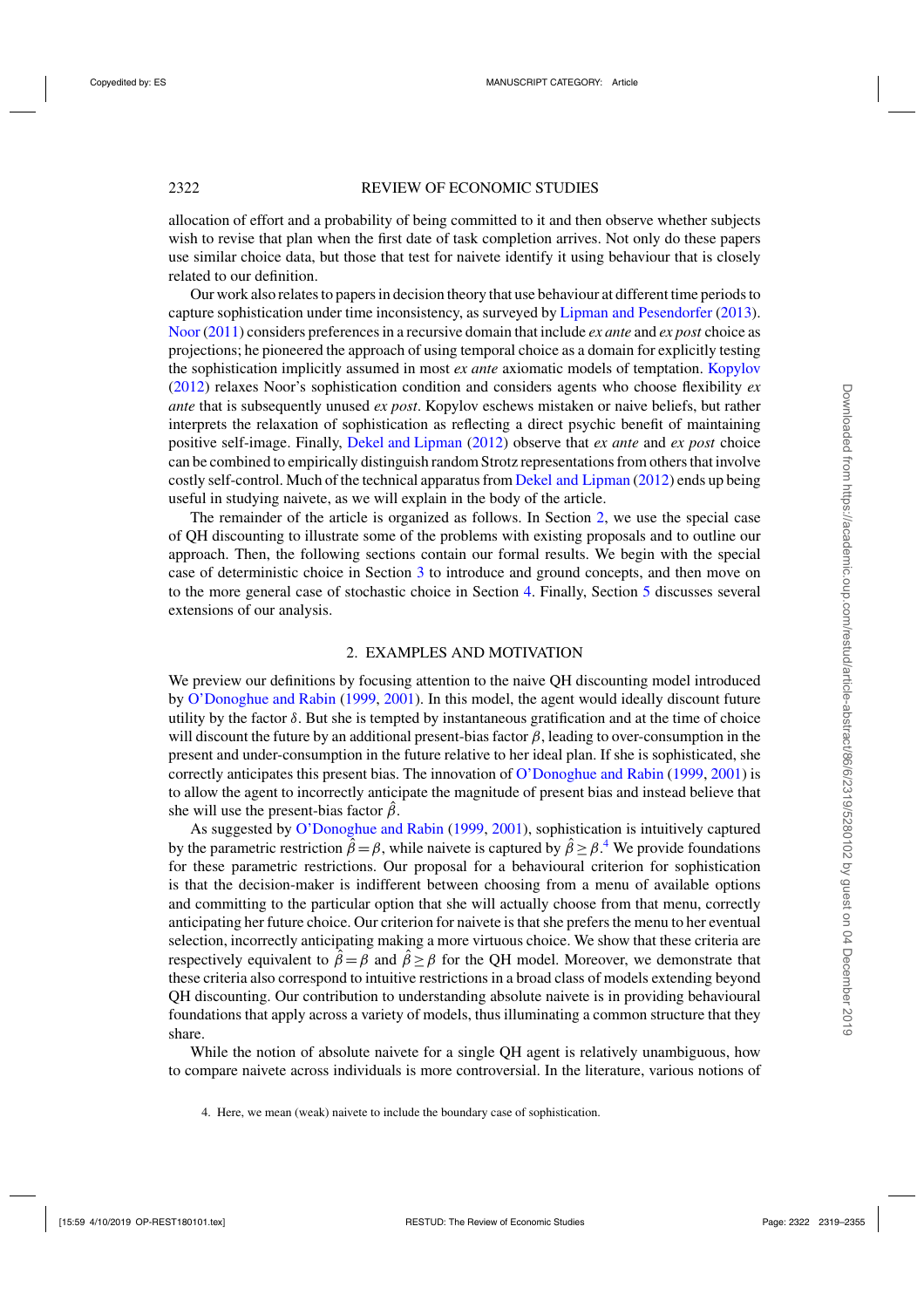<span id="page-4-0"></span>"more naive" have been proposed for the QH model. For example, [DellaVigna and Malmendier](#page-35-0) [\(2004\)](#page-35-0) and [Bousquet](#page-35-0) [\(2017](#page-35-0)) suggest an agent is more naive if the statistic  $\hat{\beta} - \beta$  is greater, while [Augenblick and Rabin](#page-35-0) [\(2015](#page-35-0)) suggest an agent is more naive if the statistic  $\frac{1-\hat{\beta}}{1-\beta}$  is smaller. These proposals appear intuitively plausible at first glance, but the following examples suggest that an agent ranked as more naive according to these statistics may nonetheless engage in behaviour that seems patently more sophisticated.

## 2.1. *Problems with existing approaches*

To illustrate the counterintuitive behaviours associated with existing proposals for comparing naivete, we use two examples. The first is a stylized consumption-savings problem where the agent is given the opportunity to advantageously place assets in an illiquid account as a commitment device for saving. Illiquid savings instruments that pre-empt instantaneous gratification seem among the most canonical and oft-mentioned examples of policy interventions motivated by insights from behavioural economics, so they seem like a natural first test of how well different rankings perform under real-world applications.

**Example** *1 (Consumption-savings problem) Consider two risk-neutral individuals facing a consumption-savings problem. The agents are QH discounters with a common discount factor*  $\delta$  = 1*, a common Period 0 (ex ante) utility function*  $u_i(c_1, c_2) = c_1 + c_2$ *<i>, and Period 1 utility functions*  $v_i(c_1, c_2) = c_1 + \beta_i c_2$ . Both individuals are strictly naive. At Date 0, Individual 1 believes that her *future* β *equals* βˆ <sup>1</sup> =0.9*, while the true value is* β<sup>1</sup> =0*. Individual 2 believes that her future* β *equals*  $\hat{\beta}_2 = 0.98$ *, while the true value is*  $\beta_2 = 0.9$ *. Note that*  $\hat{\beta}_1 - \beta_1 > \hat{\beta}_2 - \beta_2$  and  $\frac{1-\hat{\beta}_1}{1-\beta_1} < \frac{1-\hat{\beta}_2}{1-\beta_2}$ *, so agent* 1 *would be considered more naive under the discussed parametric proposals.*

*In Period 0, both individuals are endowed with unit wealth of 1 dollar and have the opportunity to commit to a savings plan which forces them to save all consumption until Period 2. This commitment plan has an interest rate of 2%. If they refuse the savings plan, then in Period 1 they have the opportunity to save for Period 2 and earn 3% interest; in other words, they face the choice set*  $x = \{(c_1, (1.03)(1-c_1)) : 0 \le c_1 \le 1\}$  *at Date 1.* 

*Since*  $\beta_i \times 1.03 < 1$  *for i* = 1,2*, both individuals would decide to consume all their endowment immediately in Period 1 if given the opportunity:*  $C_i(x) = (1,0)$  *for i* = 1,2*. Consider now the behaviour of the agents at Date 0. Since*  $\hat{\beta}_1 \times 1.03 < 1$ , *Individual 1 correctly anticipates that*  $C_1(x) = (1,0)$ *. Preferring the consumption plan*  $(0,1.02)$  *to the consumption plan*  $(1,0)$ *, she therefore commits to the forced savings plan at Date 0. In contrast, since*  $\hat{\beta}_2 \times 1.03 > 1$ , *Individual 2 believes that she will select* (0,1.03*) from x, and thus she forgoes the profitable commitment opportunity* (0,1.02)*. In this decision problem, Individual 1 perfectly forecasts her future behaviour without commitment, while Individual 2 optimistically believes she will save her income when in fact she will not. So although Individual 1 would be considered more naive than Individual 2 by some parametric criteria in the literature, it seems insensible to call Individual 1 more naive than Individual 2.*

Example 1 illuminates that some existing comparisons will lead to scenarios where the supposedly more naive individual accepts the commitment device and leaves herself better off, while the supposedly more sophisticated individual rejects the advantageous commitment and instead ends up consuming a worse alternative. In the next example, adapted from [DellaVigna and Malmendier](#page-35-0) [\(2004](#page-35-0)), we show that these proposals also lead to scenarios where the individual deemed as more sophisticated will be subject to more exploitation from a profitmaximizing monopolist. This is because the difference between the anticipated value and the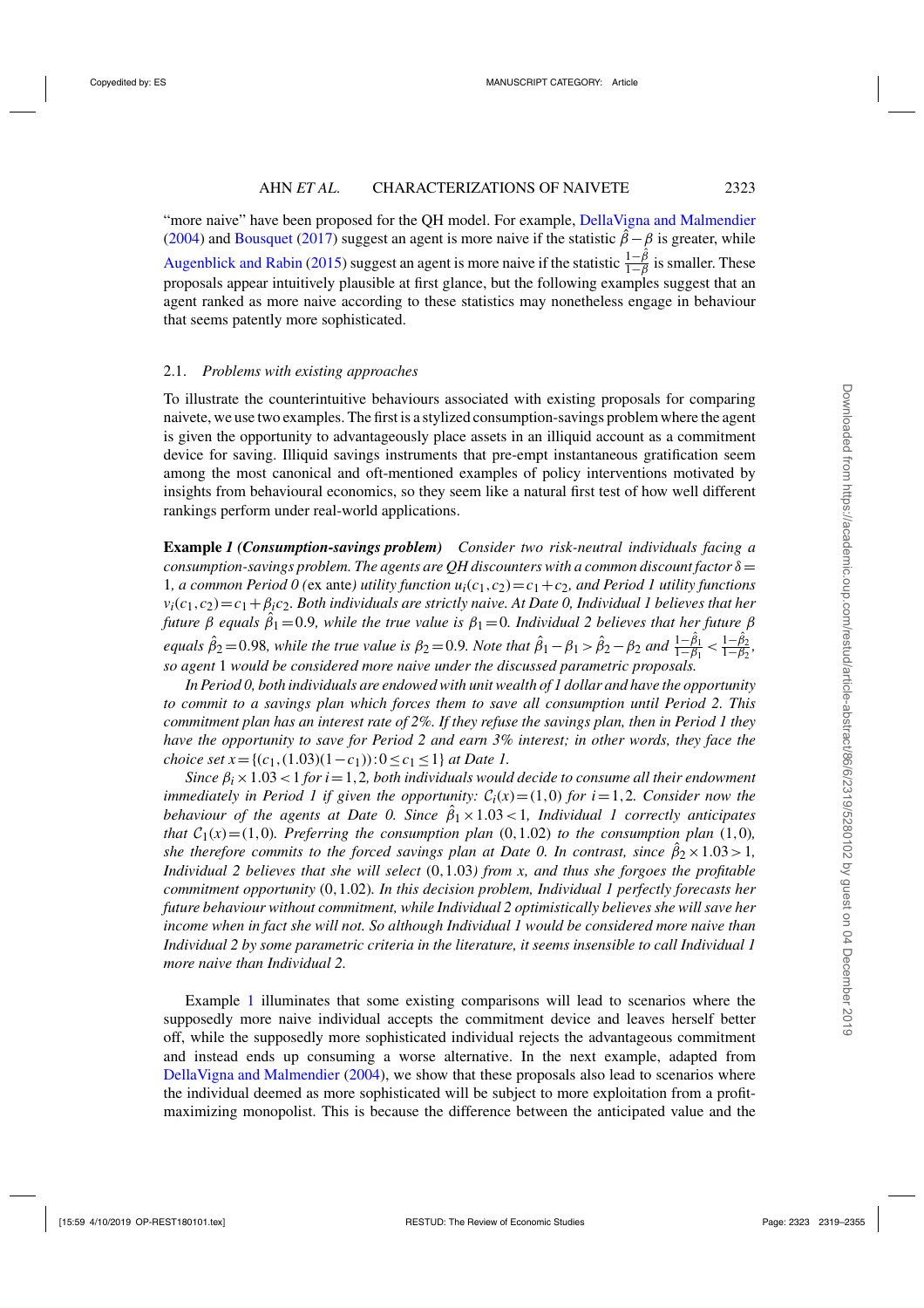<span id="page-5-0"></span>actual value of a contract for the purportedly "more naive" individual is in fact less than the difference for the "more sophisticated" individual.

**Example** *2 (Monopoly profit) A monopolist produces a service whose consumption results in delayed benefits, for example, a fitness club offers access to exercise that provides future health benefits. The firm offers a two-part tariff at Period 0 that specifies*(*L*,*p*) *where L is a fixed payment like monthly dues for gym membership and p is the price of using the service like a per-visit fee at the gym. The consumer decides at Date 0 whether to accept the contract. If she accepts, the consumer decides at Date 1 whether to use the service. Both payments L and p are made at Date 1, but the benefits of the service are not realized until Date 2. Specifically, if the consumer uses the service at Date 1, she receives a delayed benefit b at Date 2. The cost of providing the service equals c for the firm. We assume that b*>*c, meaning that the surplus from the service is positive. The utility received by the consumer if she does not take up the contract is normalized to 0.*

*Now consider a QH consumer* ( $\hat{\beta}$ ,  $\beta$ ,  $\delta$ ), and take  $\delta$  = 1 *for simplicity. Suppose that the consumer considers the contract* (*L*,*p*). She anticipates using the service in Date 1 if and only if  $\hat{\beta}b \geq p$ . *Therefore, at Date 0, she accepts the contract if and only if*

$$
-L + (b - p) \mathbb{1}_{\hat{\beta}b \ge p} \ge 0. \tag{1}
$$

*The firm knows*  $(\hat{\beta}, \beta)$  *and offers a contract*  $(L, p)$  *that maximizes its expected profit of* 

$$
L + (p - c) \mathbb{1}_{\beta b \ge p},\tag{2}
$$

*subject to equation* (1)*. The inequality in equation* (1) *must be binding since otherwise the firm could raise L and increase its profits. This pins down the value of L as a function of p,*  $L=(b-p)1_{\hat{\beta}b>n}$ *. Substituting this value into the profit function in equation* (2) *yields* 

$$
(b-p)1_{\hat{\beta}b \ge p} + (p-c)1_{\beta b \ge p},
$$

*which simplifies to*

$$
\underbrace{(b-c)\mathbb{1}_{\beta b \ge p}}_{social surplus} + \underbrace{(b-p)\mathbb{1}_{\hat{\beta b \ge p > \beta b}}}_{overvaluation}.
$$
\n(3)

*The first term in equation* (3) *is the social surplus generated from the contract, and the second term captures the consumer's overvaluation of the surplus that she will receive from the contract due to her underestimation of her future impatience. Now consider two QH discounters such that*  $\hat{\beta}_1 = 1, \beta_1 b > c > \beta_2 b$ , and  $\hat{\beta}_2 > \beta_2$  is sufficiently close to  $\beta_2$  to imply that Individual *2 would be considered less naive than Individual 1 based on either of the measures*  $β − β$  *or* (1−βˆ)/(1−β)*. Since* β1*b*>*c, it is easy to see from equation* (3) *that the profit-maximizing contract to Individual 1 is the same as the optimal contract under sophistication (for instance, L*=*b*−*c, p*=*c), and Individual 1 does not incur any welfare loss due to her naivete. But since* β2*b*<*c, the firm can earn more than the total social surplus by offering an exploitative contract to Individual 2 that sets a price*  $p = \beta_2 b + \epsilon$  *for some small*  $\epsilon > 0$ *. This exploitative contract guarantees that Individual 2 naively accepts the contract in anticipation of using the gym, but in actuality does not use the service ex post.<sup>5</sup> This example shows that the firm's ability to exploit the*

<sup>5.</sup> The use of an exploitative contract by the firm in this example does not rely on the assumption of monopoly power. It is not difficult to show that introducing competition between firms will drive down the fixed fee *L*, but firms will continue to set a price *p* that both deters Individual 2 from using the service *ex post* and causes her to have the incorrect *ex ante* belief that she will use the service.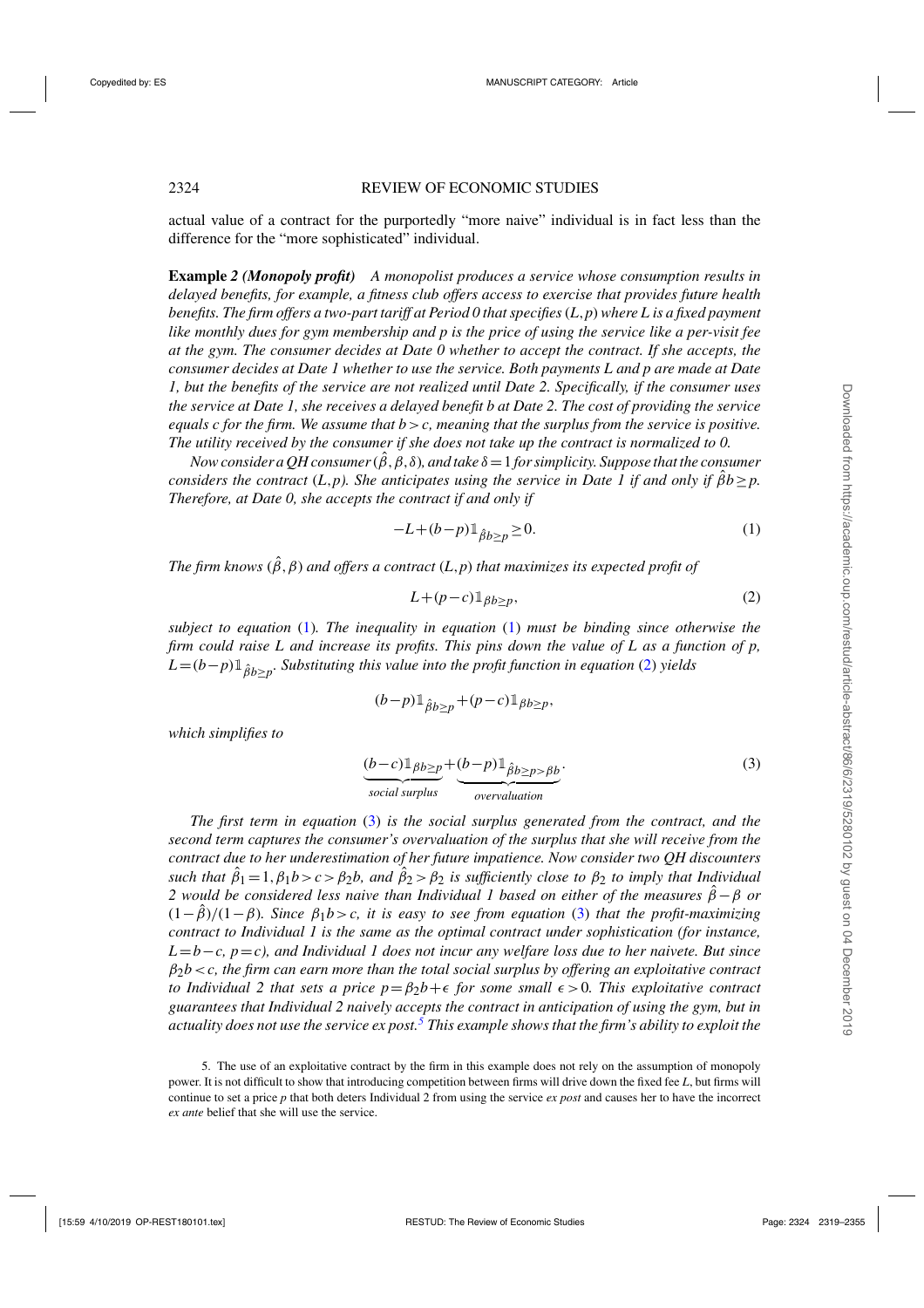*consumer's misprediction is not monotonic in either*  $\hat{\beta} - \beta$  *or*(1− $\hat{\beta}$ )/(1− $\beta$ )*, but instead depends on the consumer's overvaluation of contracts.<sup>6</sup>*

## 2.2. *Our proposed alternative*

These examples demonstrate that existing parametric comparisons of naivete for the QH discounting model may lead to situations where the individual forgoes a beneficial commitment or gives up more rents to a monopolist, despite being deemed as more sophisticated. These examples were specifically motivated by and designed to foreshadow our proposed non-parametric comparisons. We propose two approaches to comparing naivete across individuals. In the first approach, we compare underdemand for commitment and say an individual is more naive if she rejects more beneficial commitments than the other. Comparing demand for commitment is economically relevant because commitment devices are often proposed as a policy intervention to manage self-control problems, as in Example [1.](#page-4-0) In the second approach, we say an individual is more naive if her overvaluation for a menu, measured as the difference between her anticipated indirect utility and her actual indirect utility, is larger than the other's overvaluation for that menu. This approach is economically relevant because a monopolist can extract the overvaluation through a fixed-fee component of a contract, as demonstrated in Example [2.](#page-5-0) We will show in Section [3](#page-10-0) that for the case of deterministic choice these two approaches to comparing naivete converge, so an agent forgoes more advantageous commitments if and only if she overvalues menus more. In particular, for the QH discounting model, comparing underdemand for commitment and comparing overvaluation both yield the same parametric restriction: either  $\hat{\beta}_1 \ge \hat{\beta}_2 \ge \beta_2 \ge \beta_1$ , or Individual 2 is sophisticated  $(\hat{\beta}_2 = \beta_2)$ . Note that this is more demanding than the mentioned criteria of comparing differences or ratios of  $\hat{\beta}$  and  $\beta$ . That is, our criterion is less finely ordered and leaves some pairs of individuals as unordered that these prior quantitative comparisons would erroneously rank.

## 2.3. *Stochastic present bias*

Our general results compare the naivete of individuals who exhibit randomness in their *ex post* choices due to uncertainty about the nature or degree of time inconsistency. The relationship between our two suggested approaches to comparing naivete—comparing underdemand for commitment and comparing overvaluation of menus—is more subtle in the general case than suggested by the special deterministic case. When choice is possibly random, the equivalence breaks down and the comparison of underdemand for commitment is a strictly more demanding criterion than the comparison of overvaluations.

Here, we preview these differences by continuing to focus attention on QH discounting. Consider a generalization of the  $(\hat{\beta}, \beta, \delta)$  model where the level of present bias  $\beta$  is stochastic, governed by the cumulative distribution function (cdf) *F*. To model naivete, the individual's belief about her future behaviour is also stochastic, but governed by the distribution  $\hat{F}$ .

The standard extension of an order on a deterministic space to the space of beliefs is through stochastic dominance. This turns out to nicely extend the absolute definition of naivete. Recall that a deterministic QH discounter is naive if and only if  $\hat{\beta} \ge \beta$ . We will show that a random QH discounter whose present bias actually follows distribution *F*, but is believed to follow distribution

<sup>6.</sup> Note that in their related analysis, [DellaVigna and Malmendier](#page-35-0) [\(2004\)](#page-35-0) fix the value of β. While this example shows that monopoly profits are not, in general, monotone in the difference  $\hat{\beta} - \beta$ , in the special case of fixed  $\beta$  our results will imply that increasing  $\hat{\beta}$  leads to an increase in overvaluations and hence monopoly profits.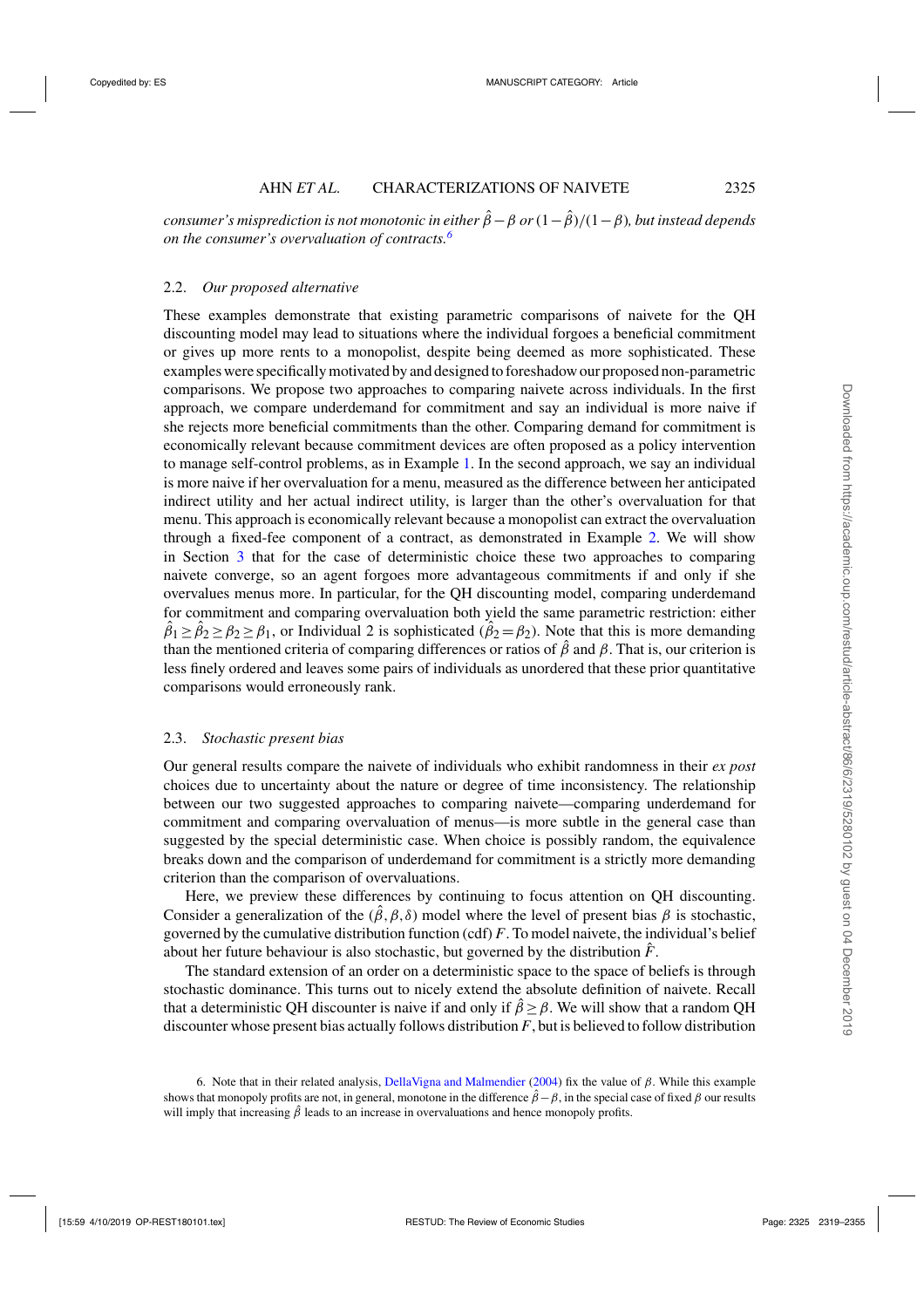<span id="page-7-0"></span>

FIGURE 1

Comparisons of naivete for stochastic choice. (a) Equations (4) and (5) are both satisfied. (b) Equation (5) is satisfied, but not  $(4)$ .

 $\hat{F}$ , satisfies our behavioural definition of naivete if and only if  $\hat{F}(\beta) \leq F(\beta)$  for all  $\beta$ . That is, she is naive if and only if her belief  $\hat{F}$  first-order stochastically dominates the distribution  $F$ .

While prior notions of comparative naivete were not without controversy in the case of deterministic choice (as our prior examples illustrated), comparisons of naivete for stochastic choice have been largely unexplored in the existing literature. Our results help to remedy this gap. We will show that our two proposed criteria for comparing naivete lead to novel parametric restrictions. First, an individual has greater underdemand for commitment than another if and only if either

$$
\hat{F}_1(\beta) \le \hat{F}_2(\beta) \le F_2(\beta) \le F_1(\beta) \tag{4}
$$

for all  $\beta$ , or the second individual is sophisticated ( $\hat{F}_2 = F_2$ ). When each of these distributions is concentrated on a single value, this first-order stochastic dominance relationship between the distributions specializes to the aforementioned restriction for the deterministic case:  $\hat{\beta}_1 \ge \hat{\beta}_2 \ge$  $\beta_2 \geq \beta_1$ . Secondly, the comparison of overvaluations across individuals yields a different, and more permissive, ordering in stochastic environments. We show that an individual has greater overvaluation than another for every menu if and only if

$$
F_1(\beta) - \hat{F}_1(\beta) \ge F_2(\beta) - \hat{F}_2(\beta)
$$
\n(5)

for all  $\beta$ .

Equation  $(5)$  is a strictly weaker restriction than equation  $(4)$ , as Figure 1 illustrates. Thus, the approach of ranking naivete by the level of overvaluation is strictly more general and will order more pairs of individuals than the approach of ranking naivete by underdemand for commitment. However, as noted previously, the two approaches are equivalent in the special case of deterministic choice. When each distribution is a deterministic Dirac measure, the differences  $F_i(\beta) - \hat{F}_i(\beta)$  can only take values of 1 or 0, and both of our parametric restrictions become equivalent to  $\hat{\beta}_1 \ge \hat{\beta}_2 \ge \beta_2 \ge \beta_1$  $\hat{\beta}_1 \ge \hat{\beta}_2 \ge \beta_2 \ge \beta_1$  $\hat{\beta}_1 \ge \hat{\beta}_2 \ge \beta_2 \ge \beta_1$  (or  $\hat{\beta}_2 = \beta_2$ ). Figure 2 illustrates why these generally different orderings become equivalent without randomness.

The following examples illustrate how our two comparative measures can be used in practice. Example [3](#page-8-0) shows that for some applications, the more permissive ordering of naivete captured by equation (5) is the appropriate comparative, and it is not necessary to resort to the more restrictive ordering of naivete from equation (4). However, Example [4](#page-9-0) then illustrates that for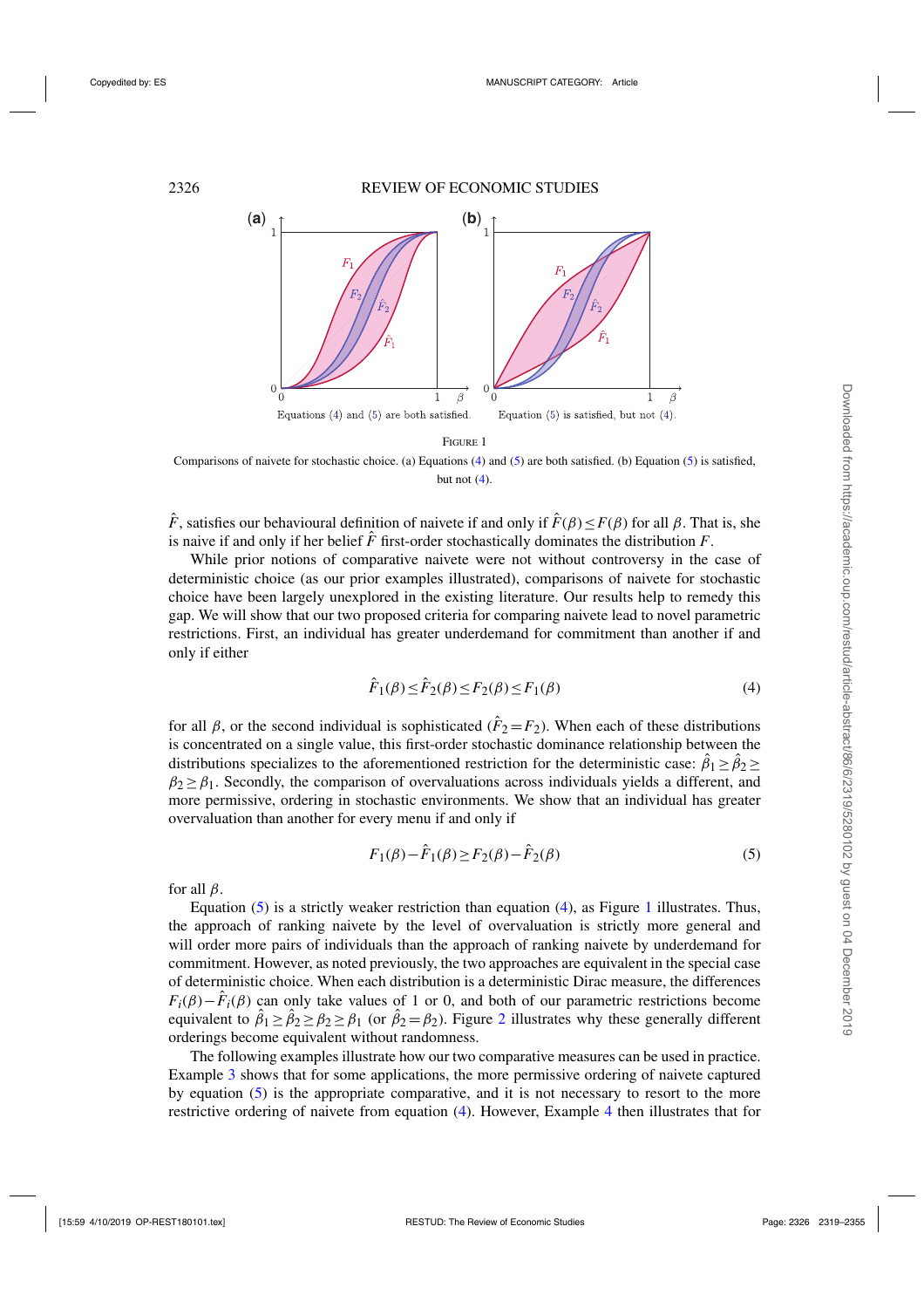<span id="page-8-0"></span>

Equation [\(5\)](#page-7-0) implies equation [\(4\)](#page-7-0) for degenerate distributions (deterministic choice), provided  $\hat{\beta}_2 > \beta_2$ .

other applications, our weaker ordering can lead to counter-intuitive behaviour, and the more restrictive ordering is instead appropriate.

**Example** *3 (Monopoly profit with random choice) Consider the setting of Example [2,](#page-5-0) the only difference being that the agent is a random QH discounter who believes that her future*  $\beta$  *is distributed according the cdf*  $\hat{F}$ *, while the true distribution is given by F. The incentive-compatibility constraint from equation* [\(1\)](#page-5-0) *is modified into*

$$
-L + \int_{p/b}^{1} (b - p)d\hat{F}(\beta) \ge 0,
$$
\n<sup>(6)</sup>

*while the expected profit of the firm now equals*

$$
L + \int_{p/b}^{1} (p-c)dF(\beta). \tag{7}
$$

*Rewriting equation (7) by substituting the value of L obtained in equation (6) shows that the firm's expected profit equals*

$$
\underbrace{\int_{p/b}^{1} (b-c) dF(\beta)}_{social surplus} + \underbrace{\int_{p/b}^{1} (b-p) d(\hat{F}(\beta) - F(\beta))}_{overolution}.
$$
\n(8)

*When F and*  $\hat{F}$  have continuous cdf's, the monopoly profit can be written as



*This final expression makes most clear why overvaluation is increasing in F(·)−* $\hat{F}$ *(·), although this is generally true even without a continuous cdf.*

As mentioned, while equation [\(5\)](#page-7-0) is equivalent to comparing overvaluation, it is too broad of a criterion to capture underdemand for commitment. That is, one individual might have greater overvaluations for all menus, yet fail to exhibit greater underdemand for commitment. Instead,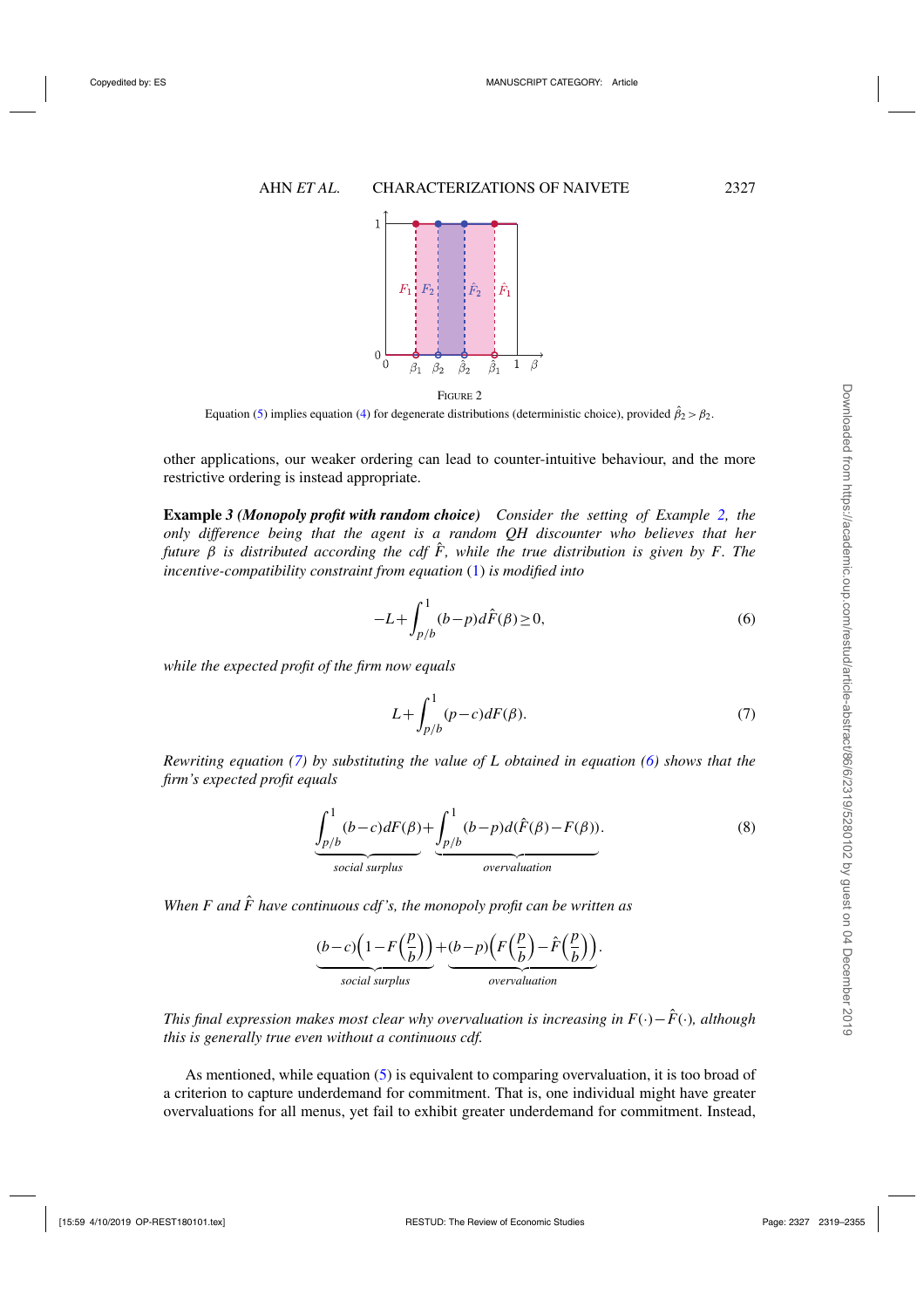<span id="page-9-0"></span>to compare take-up of commitment devices, the appropriate parametric restriction is the one in equation [\(4\)](#page-7-0). We illustrate this point by revisiting the consumption-savings problem from Example [1,](#page-4-0) but with a simple stochastic element.

**Example** *4 (Consumption-savings problem with random choice) As in Example* [1](#page-4-0)*, suppose*  $x = \{(c_1,(1+r)(1-c_1)):0 \leq c_1 \leq 1\}$ . The savings commitment plan forces savings and has a return  $r_c$ , giving consumption  $(1+r_c)$  in Period 2. Individuals  $i=1,2$  have no present bias ( $\beta=1$ ) *with probability*  $\theta_i$  *and have the common present bias parameter*  $\beta = \beta^*$  *with the remaining probability* 1−θ*i. <sup>7</sup> The individuals have naive beliefs that they will instead have no present bias with probability*  $\hat{\theta}_i \geq \theta_i$  *and will have present bias*  $\beta^*$  *with probability*  $1-\hat{\theta}_i$ *. The scope for naivete is thus in overoptimism about the probability of avoiding present bias, and not in the level of that present bias if it actualizes. Assuming*  $\beta^*(1+r) < 1$ *, individual i will therefore choose*  $(c_1, c_2) = (0, 1+r)$  *with probability*  $\theta_i$  *and*  $(c_1, c_2) = (1,0)$  *with probability*  $1-\theta_i$ *. Denote the vector of expected values of actual consumption from x in each period by*

$$
c^{\theta_i} = (1 - \theta_i, \theta_i(1+r)),
$$

and likewise let  $c^{\hat{\theta}_i}$  denote the anticipated expected values of consumption from x. Since the *utility functions are linear in consumption, the actual* ex ante *expected utility for an individual is therefore8*

$$
(1 - \theta_i) + \theta_i(1 + r) = 1 + \theta_i r.
$$

 $G$ iven her naive beliefs, individual i instead anticipates utility  $1+\hat{\theta}_ir$  from the menu x. Suppose

$$
\frac{r_c}{r} > \theta_1, \theta_2 \qquad \text{and} \qquad \hat{\theta}_2 > \frac{r_c}{r} > \hat{\theta}_1. \tag{9}
$$

*The first inequality implies that*  $r_c > \theta_i r$  *for i*=1,2*, so both individuals would benefit from the savings commitment device. The second inequality implies that Individual 2 will forgo the commitment device, while Individual 1 will make use of the device. Thus, Individual 2 exhibits greater underdemand for commitment than 1 in this decision problem. However, it is easy to see that the parameter restrictions in equation* (9) *can be satisfied even when Individual 2 has lower*  $over valuations$  than 1, that is, when  $\hat{\theta}_2 - \theta_2 \leq \hat{\theta}_1 - \theta_1$ . This example demonstrates that Individual *2 can have lower overvaluations than Individual 1, yet still exhibit greater underdemand for commitment.<sup>9</sup> Figure [3a](#page-10-0) illustrates anticipated and actual expected values of consumption that satisfy these conditions together with the* ex ante *indifference curve through the commitment consumption plan*  $(0, 1+r_c)$ *.* 

Note that the basic argument in Example 4 applies to any perceived and actual cumulative distributions functions for present bias factors  $\beta$  that violate equation [\(4\)](#page-7-0). To illustrate, suppose *F<sub>i</sub>* and  $\hat{F}_i$  are continuous for  $i = 1,2$  and let  $\beta^* = 1/(1+r)$ . Then, when confronted with the

<sup>7.</sup> That is,  $F_i(\beta)=0$  for  $\beta \in [0,\beta^*)$ ,  $F_i(\beta)=1-\theta_i$  for  $\beta \in [\beta^*,1)$ , and  $F_i(1)=1$ . This simple binary model of stochastic temptation was previously studied by [Eliaz and Spiegler](#page-35-0) [\(2006\)](#page-35-0) and [Chatterjee and Krishna](#page-35-0) [\(2009](#page-35-0)).

<sup>8.</sup> Risk neutrality is assumed in this example for expositional simplicity, but is in no way central to the main qualitative conclusions. Our main results neither require nor assume risk neutrality.

<sup>9.</sup> In contrast, equation [\(4\)](#page-7-0), which corresponds to  $\hat{\theta}_1 \ge \hat{\theta}_2 \ge \theta_2 \ge \theta_1$  in this example, is incompatible with equation (9) and hence requires that Individual 1 have greater underdemand for commitment.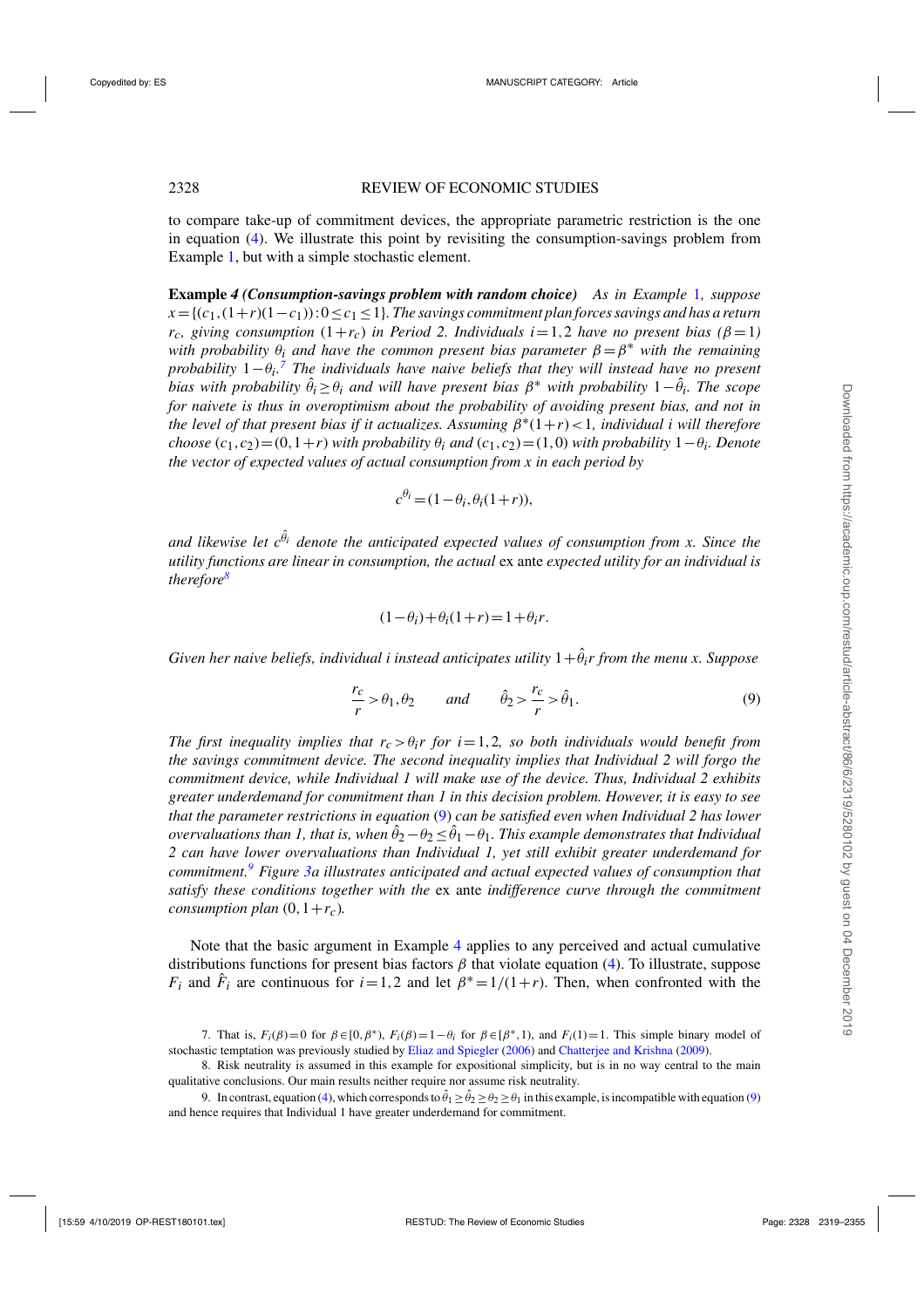<span id="page-10-0"></span>

Stochastic naivete and the uptake of savings commitment devices. (a) Expected values of consumption for perceived and actual stochastic choice. (b) Individual 2 mistakenly forgoes the savings commitment device.

consumption-savings problem from this example, Individual *i* will choose to save with probability  $\theta_i = 1 - F_i(\beta^*)$ , but naively believes that she will save with probability  $\hat{\theta}_i = 1 - \hat{F}_i(\beta^*)$ . Thus, by equation [\(9\)](#page-9-0), if  $(r-r_c)/r < F_1(\beta^*)$ ,  $F_2(\beta^*)$  then the savings commitment device is beneficial to both individuals, and if  $\hat{F}_2(\beta^*) < (r - r_c)/r < \hat{F}_1(\beta^*)$  then Individual 2 passes up this beneficial commitment device and only Individual 1 utilizes it. Figure 3b illustrates how this is possible even in the case where Individual 1 has greater overvaluations than Individual 2.<sup>10</sup>

The main distinction between the two previous examples is that in Example [3,](#page-8-0) the monopolist can design a custom contract for each individual in the population using knowledge of their distributions  $F$  and  $\hat{F}$ . This assumption is reasonable if the population is roughly homogeneous or if the firm has detailed consumer data on potential customers. In this case, the exploitation of an individual due to naivete is increasing in her overvaluations (equivalently, the parametric comparison in equation [\(5\)](#page-7-0)). In contrast, Example [4](#page-9-0) considers the welfare impact of a single fixed policy instrument offered across an entire population of individuals who might be heterogeneous in their distributions  $F$  and  $\hat{F}$ . In this case, the welfare loss due to naivete increases with greater underdemand for commitment (equivalently, equation [\(4\)](#page-7-0)), but not necessarily in the level of overvaluations. Thus, which of our two proposed comparisons of naivete is most suitable depends on the specifics of the information structure and whether contracts (or commitment devices) are designed at the individual or population level.

## 3. DETERMINISTIC CHOICE

We begin our analysis by examining naivete in the context of deterministic choice and beliefs. The next section will study the more general environment of random choice. We feel that random choice is an important consideration given that naivete regards possibly incorrect beliefs about future behaviour. For now, this section focuses on the special case of deterministic choice to establish intuition and avoid some of the additional technical details required to formalize random dynamic inconsistency. While some insights are general and extend to the random case, others are interestingly limited to deterministic choice and have subtle variations when considering random choice.

10. As might be evident, another possibility when equation [\(4\)](#page-7-0) fails to hold is that  $\hat{F}_1(\beta^*), \hat{F}_2(\beta^*) < (r - r_c)/r$  and  $F_1(\beta^*) < (r - r_c)/r < F_2(\beta^*)$ . In this case, both individuals pass up the savings commitment device, but this decision is only a mistake for Individual 2.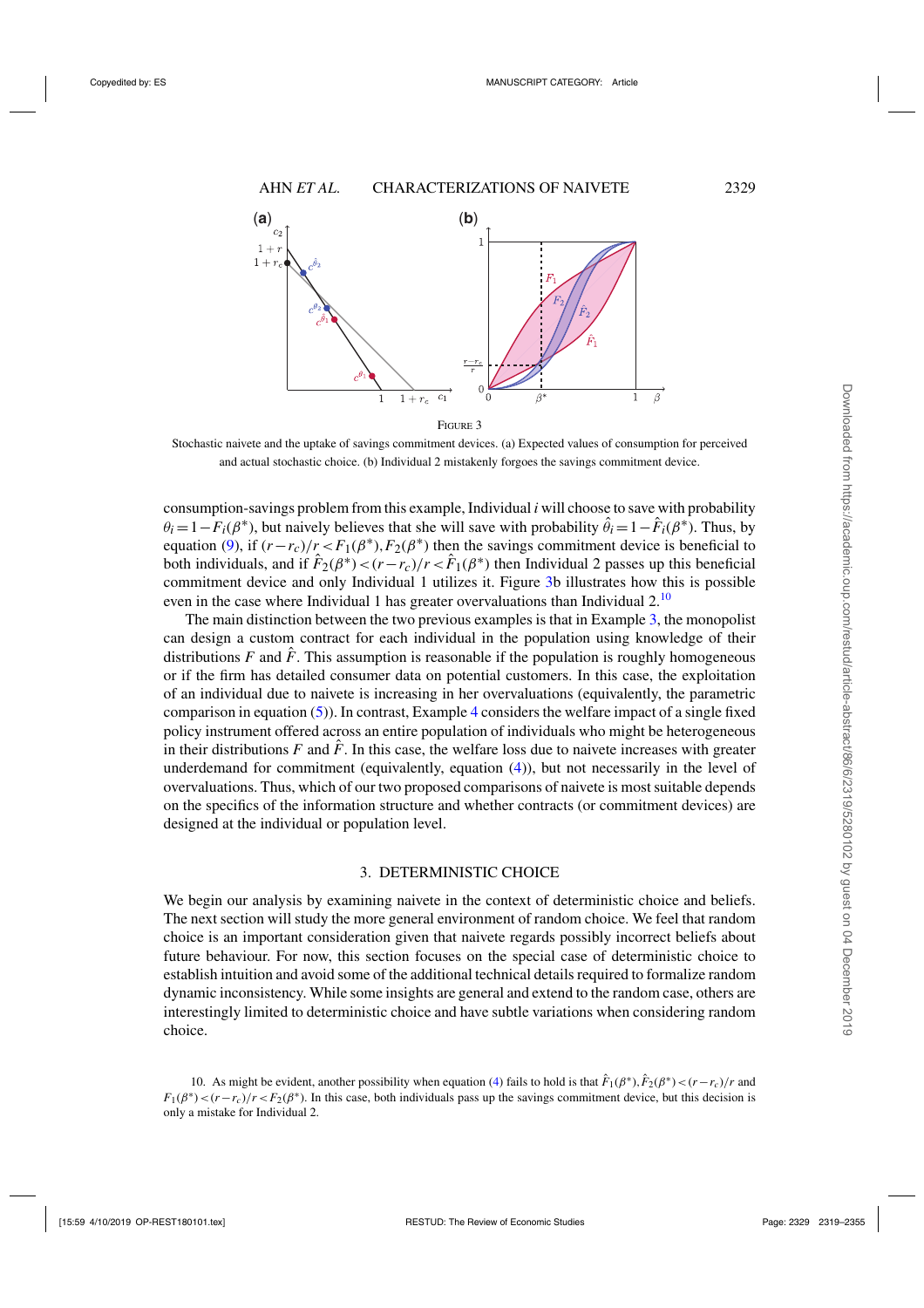## <span id="page-11-0"></span>3.1. *Primitives*

We study a two-stage model with an agent who initially decides on a menu of several options and subsequently selects a particular option from that menu.

Let *C* be a compact and metrizable space of outcomes. Let  $\Delta(C)$  denote the set of lotteries (countably additive Borel probability measures) over *C*, with typical elements  $p, q, ... \in \Delta(C)$ . When it causes no confusion, we slightly abuse notation and write  $c$  in place of the degenerate lottery  $\delta_c \in \Delta(C)$  supported on *c*. Let  $\mathcal{K}(\Delta(C))$  denote the family of nonempty compact subsets of  $\Delta(C)$  with typical elements  $x, y, \ldots \in \mathcal{K}(\Delta(C))$ . These sets are interpreted as menus or budget sets. The menu determines the level of flexibility versus commitment, with larger menus providing more flexibility and smaller menus providing more commitment. An *expected-utility function* is a continuous function  $u: \Delta(C) \to \mathbb{R}$  such that  $u(\alpha p + (1-\alpha)q) = \alpha u(p) + (1-\alpha)u(q)$  for all lotteries *p*,*q*. A function is *nontrivial* if it is not constant. We write  $u \approx v$  when *u* and *v* are expected-utility functions and *u* is a positive affine transformation of *v*. For a fixed expected-utility function *u* and menu *x*, let *B*<sub>*u*</sub>(*x*)≡argmax<sub>*p*∈*x*</sub> *u*(*p*).

We consider a pair of behavioural primitives. The first primitive is a preference relation  $\succsim$  on  $\mathcal{K}(\Delta(C))$ , with indifference ~ and strict preference ≻ defined as usual. This primitive provides insight into the agent's projection regarding her future behaviour. The behaviour encoded in  $\succsim$  is taken before the direct experience of temptation but while (possibly incorrectly) anticipating its future occurrence. This is an economically important primitive, because it also captures demand for commitment, which is an important consideration when analysing commitment instruments without mandatory take-up. The second primitive is a (deterministic) choice function  $C: \mathcal{K}(\Delta(C)) \to \Delta(C).$ <sup>11</sup> This is the standard model for economic choice, and it records the individual's actual choices from menus while experiencing temptation.

## 3.2. *Absolute naivete*

We now introduce our non-parametric definition for absolute naivete. In a nutshell, an individual is naive if she overvalues a menu relative to the actual choice that she would ultimately make from that menu.

**Definition 1** An individual is sophisticated if  $x \sim \{C(x)\}$  *for all menus x. An individual is* naive *if x*-{C(*x*)} *for all menus x. An individual is* strictly naive *if she is naive and not sophisticated.*

A sophisticated individual correctly anticipates choosing  $C(x)$  from x. A naive individual erroneously overvalues the option to retain the other alternatives in  $x$ , thinking that her final choice will be more virtuous than  $C(x)$ . Many decisions that open or restrict future options can be modelled as menus and can therefore be related to our definitions. For example, purchasing an unlimited gym membership can be modelled as the option set that includes any number of monthly visits, each paired with the fixed cost of the membership. Similarly, many financial decisions, like opening a line of credit or placing savings in an illiquid retirement account, can be viewed as adding or removing options from future decisions. In these examples, we argue that some consumers may strictly prefer *x* to  $C(x)$ , indicating a lack of sophistication in the form of excess optimism about their future choices. The examples in Section [2](#page-3-0) provide concrete illustrations of such violations of sophistication. Of course, the opposite violation with overdemand for commitment, where

<sup>11.</sup> Note that all of our definitions and theorems can be modified to accommodate choice correspondences instead of choice functions. We choose to work with choice functions in order to make our primitives as undemanding as possible in terms of richness of the required choice data.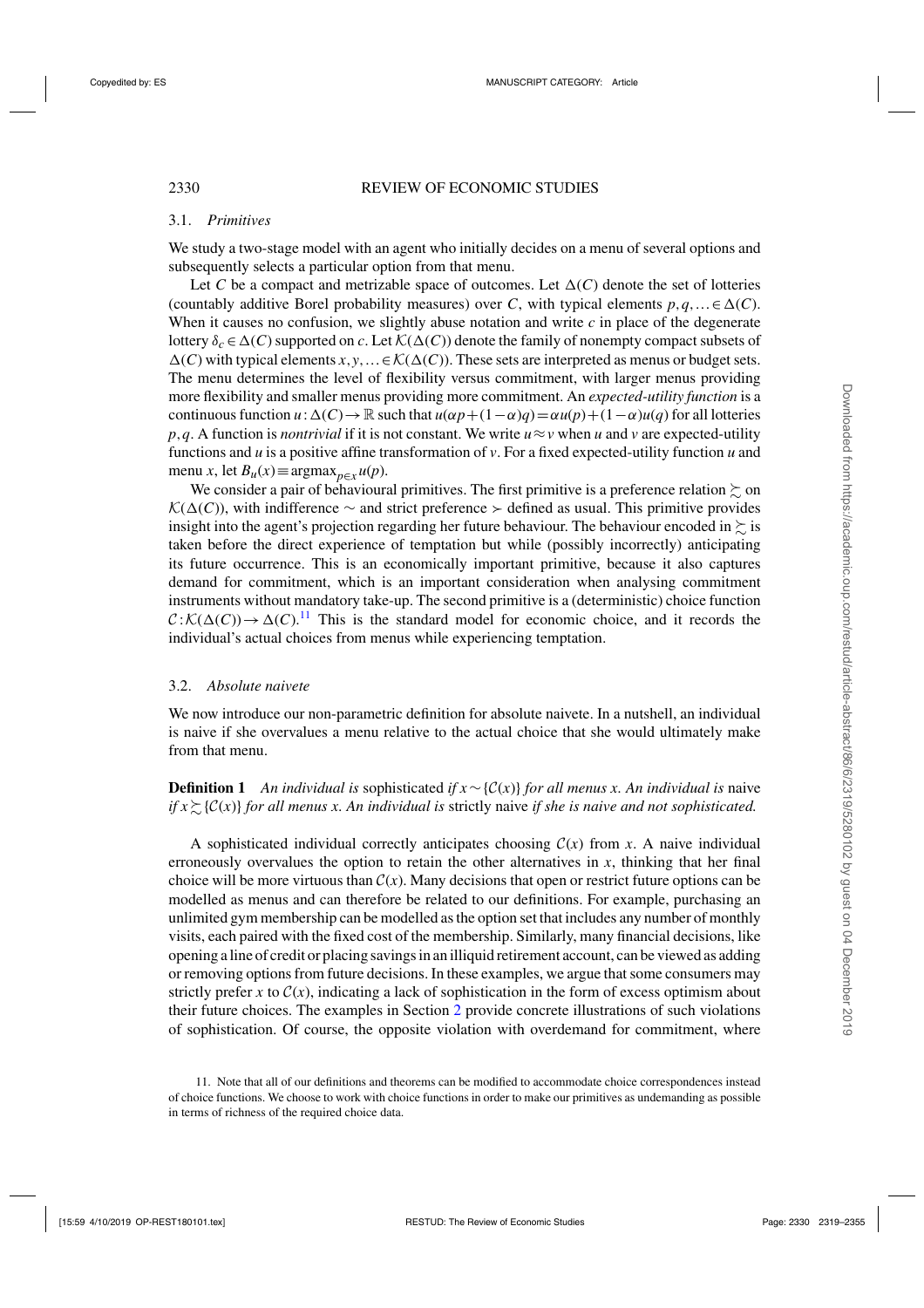$\{\mathcal{C}(x)\}\rightarrow x$ , is also potentially interesting and certainly indicates a violation of sophistication (in this case, in the form of excess pessimism). Many of our results have straightforward analogous statements with appropriate changes in signs for this opposite case. However, this direction receives less attention and seems less empirically relevant, so we focus our analysis on traditional naivete in the form of underdemand for commitment throughout the article.<sup>12</sup>

Our definition of sophistication is similar to the Independence of Redundant Alternatives axiom that [Gul and Pesendorfer](#page-36-0) [\(2005\)](#page-36-0) used to study deterministic choice in a finite-outcome setting, but our definition of naivete has not been considered in the literature.<sup>13</sup> After presenting the main result of this section, we will discuss the connection to other related papers, most notably [Noor](#page-36-0) [\(2011\)](#page-36-0), and we will also touch on some of the assumptions implicit in our definition.

The ubiquitous Strotz model of dynamic inconsistency offers a general application for these concepts. The sophisticated Strotz model is specified by two preferences. The first is her *ex ante* commitment preference over future consumption, as represented by the utility function *u*. The second is her temptation preference that governs her actual consumption choices at the *ex post* stage, as represented by the utility function *v*. Naivete requires divergence between believed and actual consumption. Specification of a naive Strotz individual therefore requires a third preference to capture her possibly erroneous beliefs about her future behaviour, as represented by the utility function  $\hat{v}$ <sup>14</sup>

**Definition 2** *A* Strotz representation *of* ( $\succsim$ , C) *is a triple* (*u*,*v*,  $\hat{v}$ ) *of nontrivial expected-utility functions such that the function*  $U: K(\Delta(C)) \to \mathbb{R}$  *defined by* 

$$
U(x) = \max_{p \in B_{\hat{v}}(x)} u(p)
$$

is a utility representation of  $\succsim$  and

$$
\mathcal{C}(x) \in B_u(B_v(x)).
$$

While she anticipates maximizing  $\hat{v}$ , a naive Strotzian agent's *ex post* behaviour C actually maximizes *v*. Note that both the domain of choice and the representation itself are quite general. For example, *C* could be a set of infinite-horizon consumption streams, and hence QH discounting (β-δ preferences) is a special case of the Strotz representation (see Section [3.4\)](#page-17-0).

The following result demonstrates that our behavioural definition of naivete characterizes sharp parametric restrictions on  $\hat{v}$  and  $v$ . A naive individual believes that her future behaviour will be more virtuous than it actually is. For the parameters of the Strotz model, this means that the anticipated temptation utility  $\hat{v}$  is more aligned with the commitment utility *u* than the actual utility  $\nu$  that will govern future consumption. The alignment has a specific structure:  $\hat{\nu}$  is a linear combination of *u* and *v*, that is,  $\hat{v} \approx \alpha u + (1 - \alpha)v$ .<sup>15</sup> The belief  $\hat{v}$  puts additional unjustified weight on the normative utility  $u$ , but aggregates  $u$  with  $v$  in a linear manner. Other cases where the believed temptation differs from the actual temptation in a less structured way are also allowed

<sup>12.</sup> What is difficult and we leave open is what happens when violations of sophistication are not uniformly in the same direction, so  $\{\mathcal{C}(x)\}\succ x$  for some menus *x* and  $\{\mathcal{C}(y)\}\prec y$  for other menus *y*. We suspect that not much can be said in that case, at least not using the techniques in this article.

<sup>13.</sup> [Grant](#page-35-0) *et al*. [\(2000](#page-35-0)) and [Siniscalchi](#page-36-0) [\(2011\)](#page-36-0) employ similar ideas to formalize sophistication in different settings of belief updating.

<sup>14.</sup> Recall that a utility function is nontrivial if it is not constant, and  $B_v(x) = \argmax_{q \in x} v(q)$ .

<sup>15.</sup> Recall that  $\hat{v} \approx \alpha u + (1-\alpha)v$  means that  $\hat{v}$  is a positive affine transformation of  $\alpha u + (1-\alpha)v$  and hence the two functions share the same set of maximizers.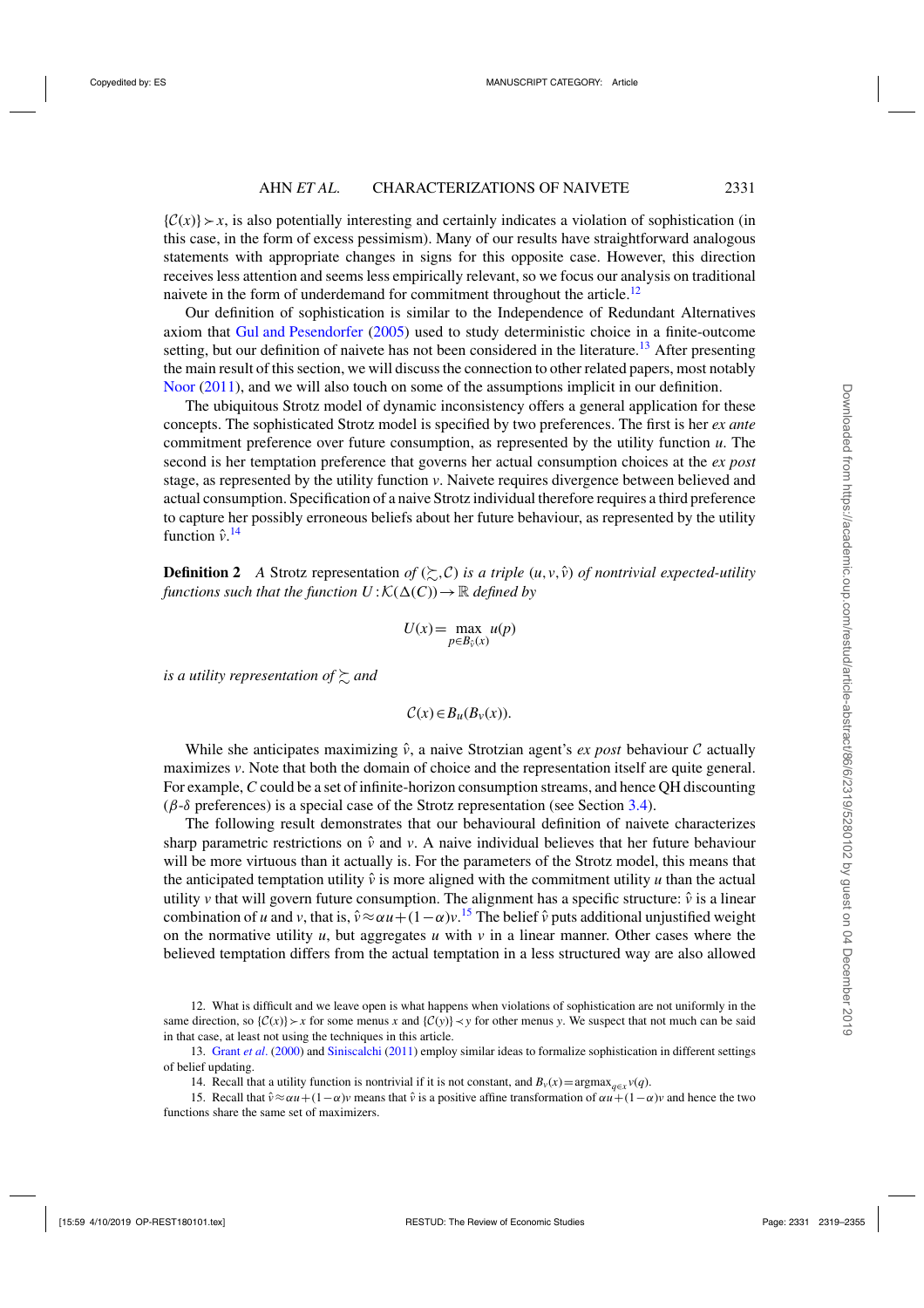<span id="page-13-0"></span>in our primitives and correspond to a form of misprediction, but these cases fail to satisfy our proposed behavioural test of naivete. For example, our definition excludes an individual who actually will be tempted to indulge in sweet treats but believes she will be tempted to indulge in salty treats. This structure also relies crucially on the linear structure of the domain of lotteries and the assumed expected-utility functions.

**Definition 3** Let  $u, v, \hat{v}$  be expected-utility functions. Then  $\hat{v}$  is more *u*-aligned *than v, written*  $as \hat{v} \gg_u v$ , *if either*  $\hat{v} \approx \alpha u + (1 - \alpha)v$  *for some*  $\alpha \in [0, 1]$  *or*  $v \approx -u$ .

Any strict convex combination of *u* and *v* is more *u*-aligned than *v*. One case that is tedious is when  $v = -u$  because *u* and  $-u$  have, up to positive affine transformations and excluding trivial preferences, no convex combinations except *u* and −*u* themselves. We therefore adopt as convention that any expected-utility function is more *u*-aligned than  $-u$ , since  $-u$  is maximally divergent from *u*. 16

**Theorem 1** *Suppose*  $(\succsim, C)$  *has a Strotz representation*  $(u, v, \hat{v})$ *. Then the individual is naive if* and only if  $\hat{v} \gg_u v$  (and is sophisticated if and only if  $\hat{v} \approx v$ ).

Theorem 1 is a special case of one of the main results of Section [4](#page-18-0) (see Theorem [3\)](#page-22-0), where we turn to the more general case of random choice and uncertain beliefs.

We close this section with a discussion of several important assumptions that are implicit in our definitions of sophistication and naivete, which will also help to further clarify how this article connects with the related literature. First, our definitions assume there is no nontrivial preference for flexibility, that is, there is no uncertainty about what constitutes virtuous behaviour. Suppose an agent faces no temptation but is unsure what her future tastes will be. Then she may prefer to keep the flexibility of the menu rather than be forced to choose *ex ante*, in order to maintain the option value of waiting to see what taste realizes. While the possibility of uncertain normative preferences is substantively important, we suppress that consideration here and focus attention exclusively on misprediction of temptation.<sup>17</sup> Throughout this article, we implicitly assume that the normative preference or taste has already been realized or is known to the decision-maker. Of course, in many policy applications, balancing the benefits of flexibility and of commitment is important, as in deciding penalties for early withdrawals from retirement accounts. However, even a parametric model of naive choice with both kinds of uncertainty is still outstanding. Section [5.2](#page-28-0) discusses some of these issues in more depth.

Secondly, in our definition, inferring sophistication from  $x \sim \{C(x)\}$  assumes consequentialism, that is, the individual is indifferent between committing to her (correctly) anticipated choice  $C(x)$ from x at the *ex ante* stage and selecting the menu x with the belief that she will choose  $C(x)$  *ex post*. Put differently, adding or removing unchosen options has no effect on the evaluation of a menu. In contrast, an individual who exerts costly willpower to avoid choosing tempting options as in [Gul and Pesendorfer](#page-36-0) [\(2001](#page-36-0)) does not evaluate a menu only by its choice consequences. In this case, she may strictly prefer to remove these unchosen temptations.<sup>18</sup> In Section [5.1,](#page-26-0) we

<sup>16.</sup> Incorporating this special exception for this boundary case into the definition of the order  $\gg_u$  also tidies the conclusions of the following characterization theorems, that would otherwise have to read " $\hat{v} \gg_u v$  or  $v \approx -u$ ."

<sup>17.</sup> [Ahn and Sarver](#page-35-0) [\(2013](#page-35-0)) characterize sophistication for the case of uncertain normative preferences and demand for flexibility, rather than the demand for commitment that arises with temptation, and propose the failure to anticipate future preference realizations as a form of unforeseen contingencies.

<sup>18.</sup> Alternatively, an agent that derives self-satisfaction from exercising willpower may strictly prefer to include tempting options that she will not consume.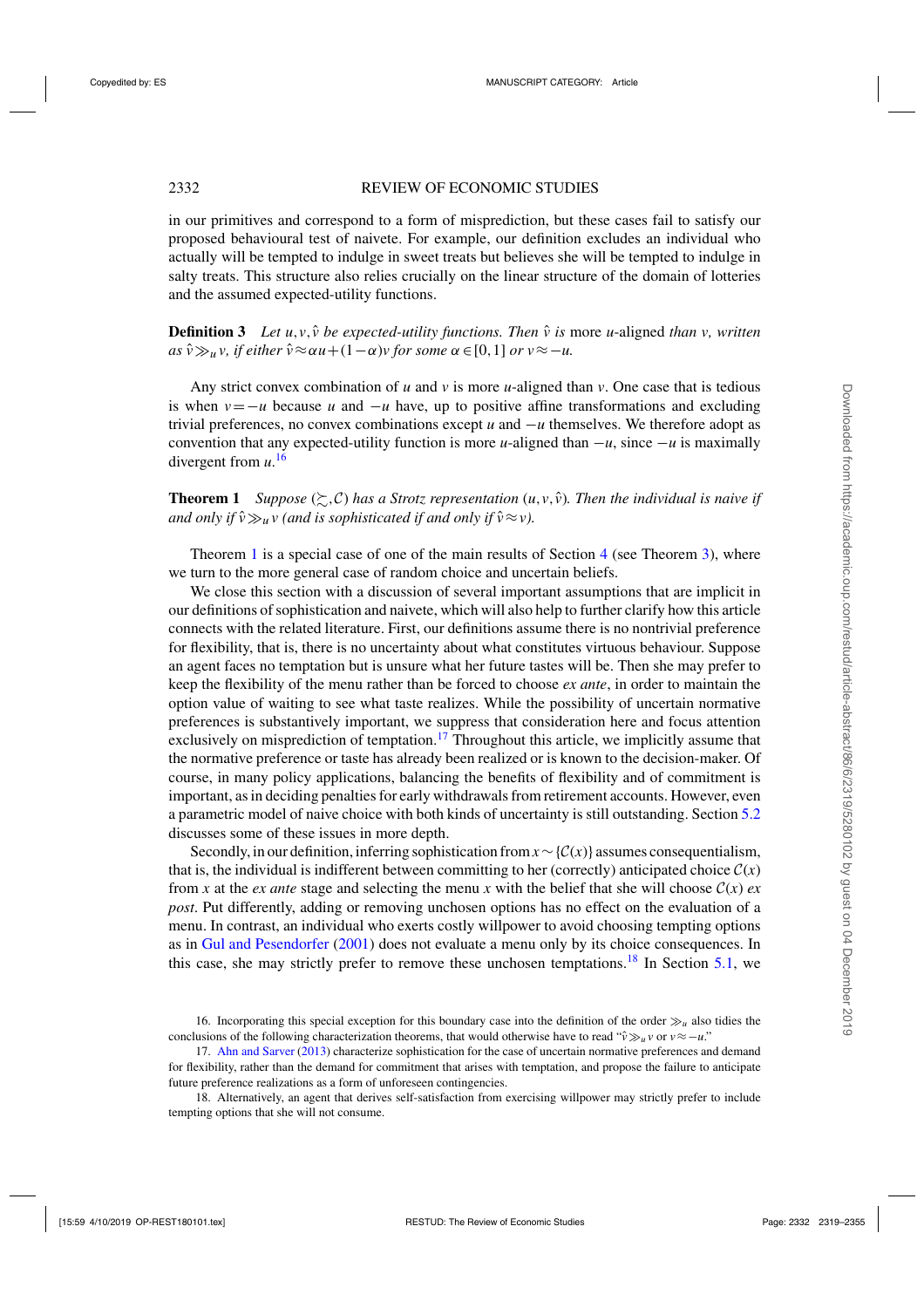<span id="page-14-0"></span>show that if individuals can exert costly self-control then our behavioural test of naivete can lead to false negatives, but not false positives: satisfying our definition of naivete in the presence of costly self-control implies *a fortiori* that the individual is naive; however, violating our definition of naivete does not preclude the possibility that an individual with [Gul and Pesendorfer](#page-36-0) [\(2001\)](#page-36-0) preferences is in fact naive.

Since our definitions do not tightly characterize sophistication and naivete in the case of the self-control preferences of [Gul and Pesendorfer](#page-36-0) [\(2001\)](#page-36-0), a natural question is whether a tight characterization is in fact possible. The answer is affirmative, but only in the case of deterministic choice. As an axiom en route to characterizing a recursive model of temptation, [Noor](#page-36-0) [\(2011\)](#page-36-0) proposes a definition of sophistication for the self-control model.<sup>19</sup> Noor's definition requires that whenever  $\{p\} \succ \{q\}$  (*i.e.*, *p* is the preferred *ex ante* commitment), *p* is the unique *ex post* choice from the menu containing both lotteries if and only if  $\{p,q\} > \{q\}$ . While not intended for the consequentialist models we have in mind in this article, there is nonetheless a close connection between his sophistication condition and the one proposed in this article when applied to the Strotz model. A companion paper, Ahn *[et al](#page-35-0).* [\(2018\)](#page-35-0), modifies the definition of sophistication from [Noor](#page-36-0) [\(2011](#page-36-0)) to provide a tight behavioural characterization of naivete for both deterministic self-control preferences and deterministic Strotz preferences. In that article, it is shown that Noor's definition of sophistication is equivalent to the one in our Definition [1](#page-11-0) for Strotz preferences, but the two definitions diverge for self-control preferences. Moreover, that article extends Noor's work by proposing a definition of naivete and characterizing a recursive model of self-control that allows for naivete as well as sophistication. However, Ahn *[et al](#page-35-0)*. [\(2018\)](#page-35-0) also show that a tight characterization of naivete is impossible when self-control and random choice are simultaneously permitted; this impossibility result is closely related to the lack of unique identification of parameters in a random self-control representation. In contrast, Definition [1](#page-11-0) in this article extends easily to the case of random choice and characterizes sophistication and naivete within the random Strotz model, as we will establish in Section [4.](#page-18-0)

## 3.3. *Comparative naivete*

In this section, we introduce two definitions for comparing naivete across individuals. The first naturally extends our proposed test for absolute naivete by comparing the sets of forgone opportunities for beneficial commitment. The second directly measures the difference between anticipated and actual indirect utilities for menus. We show that, in the deterministic case, both definitions turn out to be equivalent.

Recall that a naive agent satisfies  $x \gtrsim$  { $C(x)$ }, that is, there is a potential gap between her value for the menu x and the value of her eventual choice  $C(x)$ . To compare the degree of naivete across agents, our first definition measures the size of this gap using underdemand for commitment.

**Definition 4** *Individual 1 is* more naive *than Individual 2 if, for all menus x and lotteries p,*

 $x \succ_2 \{p\} \succ_2 \{C_2(x)\} \implies x \succ_1 \{p\} \succ_1 \{C_1(x)\}.$ 

Any singleton  $\{p\}$  that is *ex ante* ranked strictly between a menu *x* and its resulting choice  $\{C(x)\}$ presents a welfare-enhancing commitment that will be unfortunately declined: *p* is preferred *ex ante* to  $C(x)$  yet the individual chooses to maintain the flexibility of x due to the naive belief that she will make a more virtuous choice. Thus, the beneficial opportunity to commit to consuming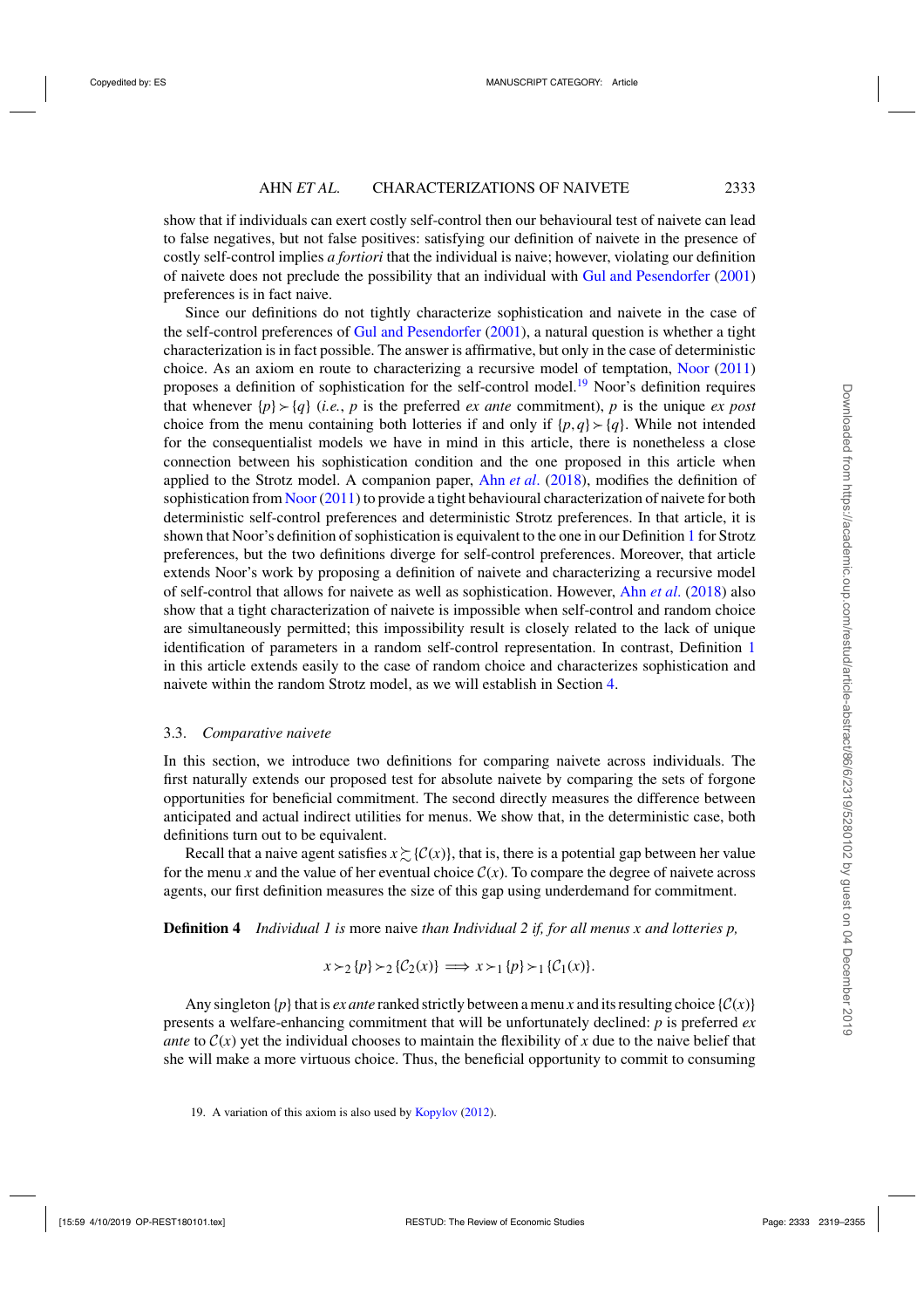<span id="page-15-0"></span>*p* instead of  $C(x)$  will be naively rejected. Definition [4](#page-14-0) classifies an individual as more naive than another if she has greater underdemand for commitment, that is, if she forgoes more beneficial commitments. Singleton menus like  $\{p\}$  are especially useful in comparing naivete because there is no ambiguity about the eventual choice from such menus. $^{20}$ 

Our second proposal for comparing naivete is based on the utility difference between a menu *x* and the actual choice  $C(x)$ . In many applications of time inconsistency and naivete to industrial organization and contract theory, the firm's ability to extract excess surplus is tied to the extent to which the individual overestimates the utility that she will receive from a set of options or from an action-dependent contract.<sup>21</sup> For example, if a monopolist can charge a fixed fee, then it can extract the difference between the anticipated and actual indirect utility for a contract, above the standard extraction of the social surplus. This motivates the following definition.

**Definition 5** *Suppose* ( $\succsim$ , C) *has a Strotz representation* (*u*,*v*,  $\hat{v}$ )*. The* coefficient of overvaluation *of a menu x is defined by:*

> $OV(x) =$  $p \in B_0(x)$ max  $u(p)$ - *believed indirect utility* - *actual indirect utility* − max *u*(*p*).  $p ∈ B<sub>v</sub>(x)$

Our second definition of comparative naivete requires that  $OV_1(x) \geq OV_2(x)$  for all menus *x*, reflecting the idea that Individual 1 makes a bigger mistake when she contemplates her future behaviour than Individual 2. Early in this article, Example [2](#page-5-0) studied a monopolist designing contracts for naive agents. There, the coefficient of overvaluation appeared in the monopolist's profit in equation [\(3\)](#page-5-0), where it was interpreted as the extra profit, above and over the standard social surplus, extracted by the monopolist because of the agent's mistaken beliefs. Thus, another way to interpret this comparison is that a monopolist can extract more excess surplus from Individual 1 (above social surplus) than from Individual 2. Note that even without the assumption of quasilinear preferences that was used in Example [2,](#page-5-0) this measure  $OV(x)$  of overvaluation has cardinal meaning because we consider lotteries and expected-utility preferences.

Underdemand for commitment provides one criterion for comparing naivete. Overvaluations provide another criterion. The following theorem shows that both approaches are equivalent in the deterministic setting. It also shows that these comparisons of naivete for two individuals are equivalent to a direct restriction on the parameters of the Strotz representations for those individuals.

**Theorem 2** *Suppose* ( $\geq$ 1,C<sub>1</sub>) *and* ( $\geq$ 2,C<sub>2</sub>) *are naive and have Strotz representations* (*u*,*v*<sub>1</sub>,  $\hat{v}_1$ ) *and*  $(u, v_2, \hat{v}_2)$ *. Then the following are equivalent:* 

20. By definition, an agent is less naive if she takes better advantage of full commitments, that is, of singleton commitments. However, this does not imply that a less naive individual will make better use of partial commitment devices. That is, suppose  $x ⊂ y$  and  $C(x)$  is preferred to  $C(y)$ , but *x* is not a singleton. Then it is entirely possible for the more naive agent to take up the beneficial partial commitment  $(x \gt_1 y)$ , while the less naive agent forgoes that partial commitment  $(y \gt_2 x)$ . Several models in the literature demonstrate that naive individuals may mistakenly pay (in the form of money, effort, or foregone options) for partial commitment devices that are too weak to actually be effective, for example, Heidhues and Kőszegi [\(2009](#page-36-0)). In these situations, becoming less naive in the sense of Definition [4](#page-14-0) may make an individual worse off: she becomes sophisticated enough to recognize the potential benefits of commitment, but not sophisticated enough to recognize that a partial commitment will leave temptations that she will be unable to resist.

21. Some applications are reviewed in [Spiegler](#page-36-0)  $(2011)$  and Kőszegi  $(2014, \text{section } 6)$  $(2014, \text{section } 6)$ .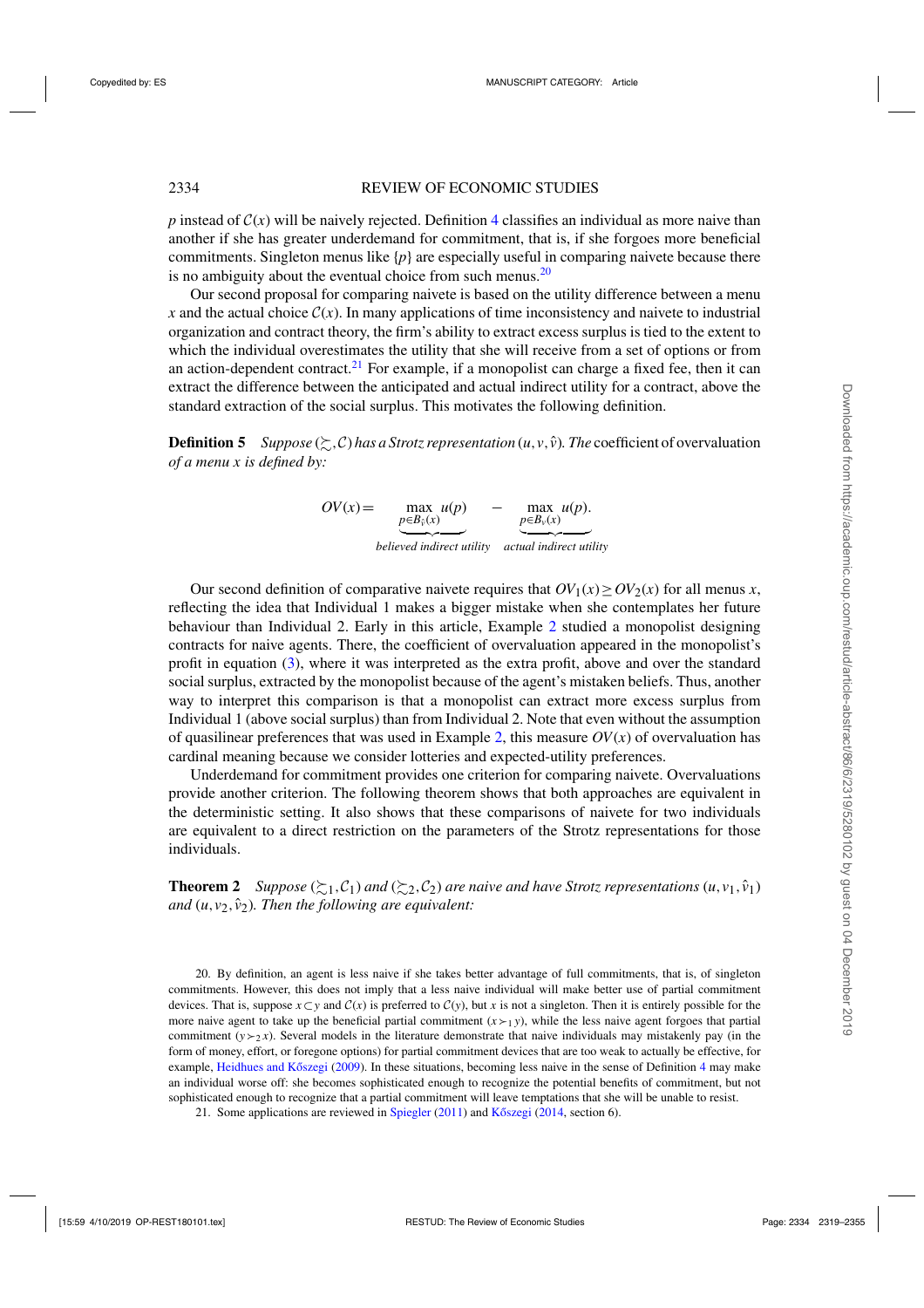

FIGURE 4

Alignment of believed and actual utilities implied by comparative naivete in the deterministic Strotz representation, in the case where Individual 2 is strictly naive (Theorem [2\)](#page-15-0).

- *1. Individual 1 is more naive than Individual 2.*
- 2.  $OV_1(x) \geq OV_2(x)$  *for all menus x.*
- 3.  $\hat{v}_1 \gg_u \hat{v}_2 \gg_u v_1$ , or  $\hat{v}_2 \approx v_2$  *(Individual 2 is sophisticated).*

Theorem [2](#page-15-0) is a corollary of our more general results for stochastic choice in Section [4](#page-18-0) (see Theorems [4](#page-23-0) and [5\)](#page-25-0).

When comparing a pair of naive individuals, Individual 1 always has greater underdemand for commitment whenever Individual 2 is sophisticated. This is because Individual 2 never forgoes a beneficial commitment, thus rendering the required implication in Definition [4](#page-14-0) vacuously true. That is, all sophisticated individuals are less naive than all naive individuals. In all other cases, where both individuals are strictly naive, the last condition in Theorem [2](#page-15-0) imposes sharp and intuitive restrictions on the believed and actual temptations of both agents in the Strotz model: While they share common normative preferences over singleton commitments, Individual 1 is more optimistic about her future behaviour than Individual 2, as reflected in the requirement  $\hat{v}_1 \gg_u \hat{v}_2$ . However, Individual 1's actual *ex post* choices are even less virtuous than Individual 2's choices, as reflected in  $v_2 \gg u_1$ . A more naive individual is more optimistic about the virtuousness of her future behaviour while actually exercising less virtue. In our view, since naivete concerns the difference between believed and actual behaviour,  $\hat{v}$  and  $v$ , both parameters should be implicated in comparing naivete.<sup>22</sup> Geometrically, Figure 4 illustrates that if Individual 2 is strictly naive then comparative naivete implies that both individuals' anticipated temptations  $\hat{v}_i$  and actual temptations  $v_i$  are convex combinations of the shared commitment utility  $u$  and the more naive individual's actual temptation  $v_1$ , progressively located on the arc connecting *u* and  $v_1$ .

<sup>22.</sup> See also Lemma [C.3](#page-31-0) in the Appendix, which shows that with shared commitment preferences, Individual 1 is more naive than Individual 2 if and only if she is less temptation averse and rejects more commitments *ex ante* (that is,  ${p} >_2 x$  whenever  ${p} >_1 x$  and she makes less virtuous choices from every menu *ex post* (that is,  ${p} >_1 {C(x)}$ ) whenever  $\{p\} \succ_2 \{C(x)\}\).$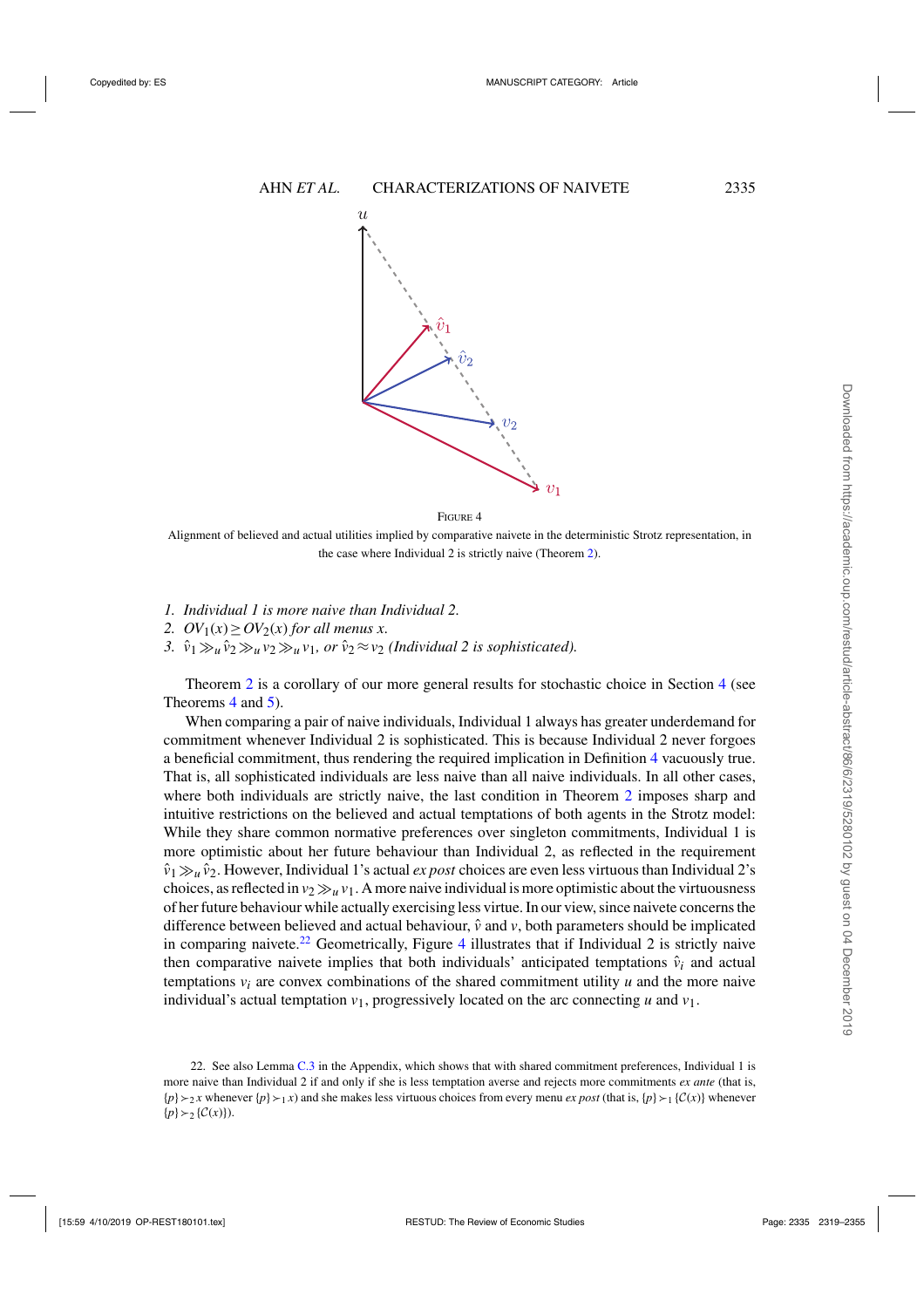<span id="page-17-0"></span>As suggested in Section [2](#page-3-0) and formally proven in Section [4,](#page-18-0) with random choices, while having greater underdemand for commitment will imply having higher overvaluations, the converse fails and one can have higher overvaluation without having greater underdemand for commitment. That is, in general, comparing naivete through underdemand for commitment is a more strenuous criterion that orders fewer individuals than comparing overvaluations, and the equivalence stated in Theorem [2](#page-15-0) fails to generalize to random choice.

## 3.4. *Application to QH discounting*

To illustrate the usefulness of our definitions, in this subsection we consider their implications for the ubiquitous QH discounting model. These applications extend the insights observed in the examples in Section [2.](#page-3-0)

Let  $C = [a, b]^{\mathbb{N}}$  be a set of infinite-horizon consumption streams, with elements  $c =$  $(c_1, c_2,...)$  ∈ *C*.<sup>23</sup> A lottery  $p \in \Delta(C)$  resolves immediately and yields a consumption stream. We focus on the simple case with one-shot resolution of uncertainty for expositional parsimony, but all of the following results generalize to richer settings that incorporate temporal lotteries or true dynamic choice.<sup>24</sup> In these more general dynamic environments, simple atemporal lotteries over consumption streams provide sufficient choice observations to apply the following comparative statics. Note that our treatment here is not fully dynamic, because the entire stream of consumption is settled immediately. This allows us to finesse the agent's assessments of her future beliefs, her future beliefs about even further future beliefs, and so on. Our point here is that sophistication and naivete can be distinguished without appeal to these higher-order epistemic assessments.

Suppose the commitment preference is represented by an expected-utility function whose values  $u(c) = u(\delta_c)$  over deterministic streams (*i.e.* whose Bernoulli utility indices) comply with exponential discounting,

$$
u(c) = \sum_{t=1}^{\infty} \delta^{t-1} w(c_t),
$$
\n(10)

for some instantaneous utility function  $w: [a, b] \to \mathbb{R}$ . The OH discounting model captures present bias with an additional discount factor applied to all future periods: if the present-bias factor is  $\beta$ , then *ex post* (Period 1) choice from a menu of consumption streams *x* will maximize

$$
v_{\beta}(c) = w(c_1) + \beta \sum_{t=2}^{\infty} \delta^{t-1} w(c_t).
$$
 (11)

In the deterministic QH discounting model, the individual's *ex ante* (Period 0) behaviour may reflect an incorrect belief that her future present-bias parameter is  $\hat{\beta}$ , while her *ex post* behaviour actually uses the present-bias parameter  $\beta$ . It is immediate that this choice procedure corresponds to a special case of the deterministic Strotz representation.

**Definition 6** *A* QH representation *of*  $(\succsim, C)$  *is a tuple*  $(w, \beta, \hat{\beta}, \delta)$  *of a continuous and nontrivial function*  $w:[a,b]\to\mathbb{R}$  *and scalars*  $\beta, \hat{\beta} \in [0,1]$  *and*  $\delta \in (0,1)$ *, such that*  $(u,v_{\beta},v_{\hat{\beta}})$  *defined as in equations* (10) and (11) for these parameters is a Strotz representation for  $(\succsim, \mathcal{C})$ .

<sup>23.</sup> The product topology on *C* is compact and metrizable.

<sup>24.</sup> [Kreps and Porteus](#page-36-0) [\(1978](#page-36-0)) provide the first complete analysis of dynamic choice with uncertainty that resolves gradually through time (*i.e.*, temporal lotteries). The models of temptation in [Gul and Pesendorfer](#page-36-0) [\(2004](#page-36-0)) and [Noor](#page-36-0) [\(2011\)](#page-36-0) use an infinite-horizon version of such a setting.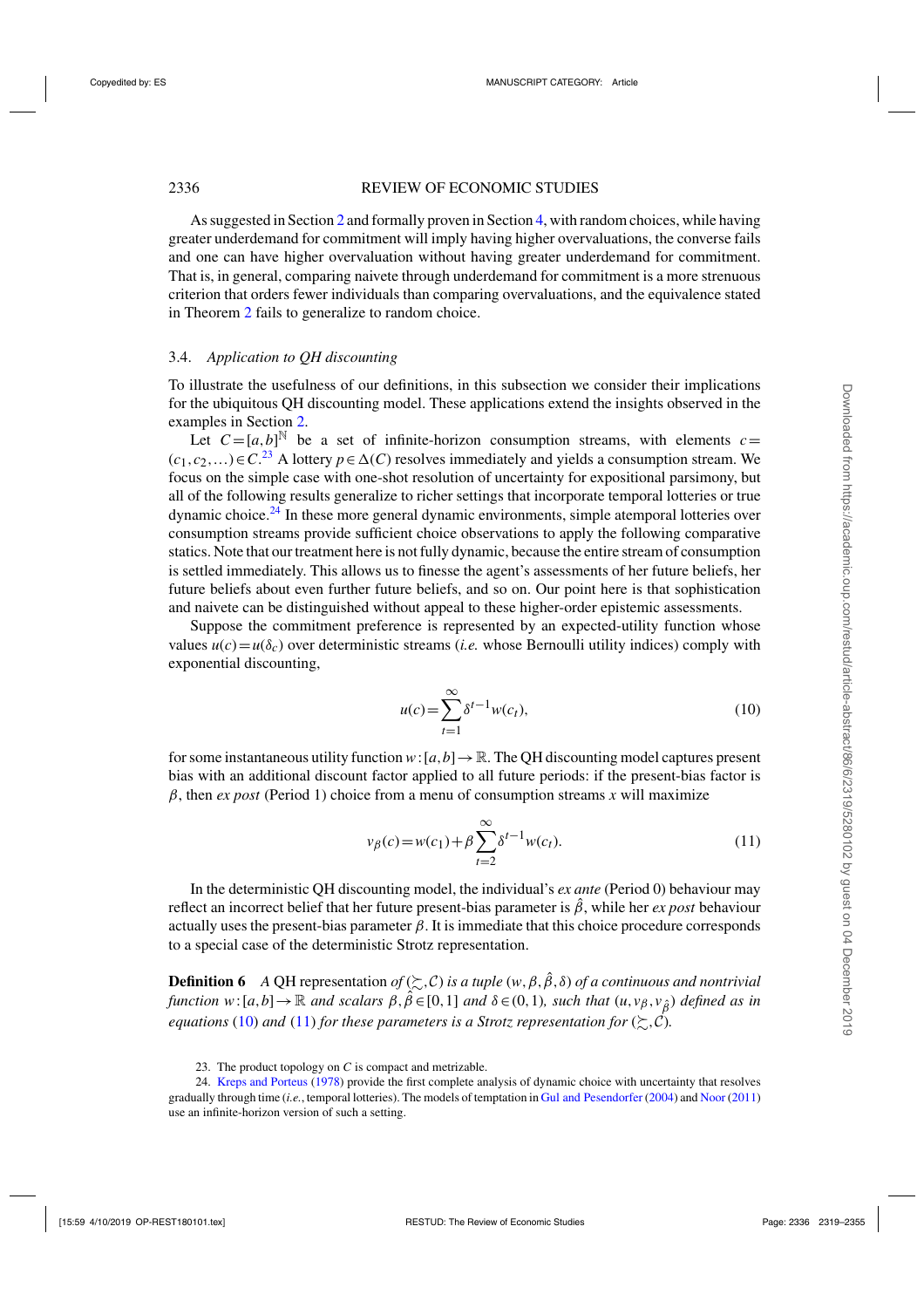<span id="page-18-0"></span>Corollaries 1 and 2 illustrate the implications of our absolute and comparative definitions in the QH representation. These results follow immediately from Theorems [1](#page-13-0) and [2,](#page-15-0) respectively, together with the observation that  $v_{\hat{\beta}} \gg_u v_{\beta}$  if and only if  $\hat{\beta} \ge \beta$ .

**Corollary 1** *Suppose* ( $\gtrsim$ , C) has a QH representation (w,  $\beta$ ,  $\hat{\beta}$ ,  $\delta$ ). Then the individual is naive *if and only if*  $\hat{\beta} \ge \beta$  *(and is sophisticated if and only if*  $\hat{\beta} = \beta$ *).* 

**Corollary 2** *Suppose* ( $\gtrsim_1$ , $C_1$ ) *and* ( $\gtrsim_2$ , $C_2$ ) *are naive and have QH representations* (*w*,  $\beta_1$ ,  $\hat{\beta}_1$ ,  $\delta$ ) and  $(w, \beta_2, \hat{\beta}_2, \delta)$ *. Then the following are equivalent:* 

- *1. Individual 1 is more naive than Individual 2.*
- 2.  $OV_1(x) \geq OV_2(x)$  *for all menus x.*
- 3.  $\hat{\beta}_1 \ge \hat{\beta}_2 \ge \beta_2 \ge \beta_1$ , or  $\hat{\beta}_2 = \beta_2$  (Individual 2 is sophisticated).

The parametric restriction for comparative naivete in Corollary 2 includes the special cases where individuals share the same *ex post* behaviour and differ only in their beliefs (*i.e.*  $\beta_1 = \beta_2$  and  $\hat{\beta}_1 \ge \hat{\beta}_2$ ), and where they share the same *ex ante* beliefs and differ only in their actual behaviour  $(i.e. \hat{\beta}_1 = \hat{\beta}_1$  and  $\beta_2 \ge \beta_1$ ). However, these particular cases of comparative naivete are sometimes too restrictive, in that they permit the comparison of fewer individuals. Our characterization of comparative naivete permits a more complete ordering of individuals by allowing differences in both *ex ante* beliefs and *ex post* behaviour, yet still rules out the counterintuitive predictions that could arise from other, more permissive parametric comparisons. In particular, Corollary 2 implies that comparing differences or ratios of parameters is not sensible for the QH discounting model, as already suggested in Section [2.](#page-3-0)

## 4. GENERAL RESULTS

In many environments, temptation is more realistically modelled as a random phenomenon. For example, someone might be motivated to work out at the gym on some days but lack enough willpower on other days. Uncertainty about future behaviour is arguably even more compelling when considering naivete about temptation: even if her actual future behaviour is deterministic, a naive agent who cannot precisely predict her behaviour might more naturally be modelled as having uncertainty about her future temptation, rather than making a resolute but incorrect prediction.

As is standard in ubiquitous applications, random choice data should be interpreted as an idealization of repeated observations of choices from menus. We stress that the case of random choice is a pure generalization of deterministic choice, since deterministic choice is the special case where the distribution of choices is concentrated on a single object. That is, random choice only increases the range of observable environments relative to the deterministic case, and environments where only a single choice is observed still fall under the purview of our model. That all said, we choose to study the general case because the literature suggests compelling reasons to accommodate randomness, and random temptation has been a part of many recent applications of time inconsistency and naivete, ranging from optimal contracting [\(Eliaz and Spiegler,](#page-35-0) [2006](#page-35-0); [Spiegler,](#page-36-0) [2011](#page-36-0)) to credit markets (Heidhues and Kőszegi, [2010\)](#page-36-0) to the design of commitment devices [\(Duflo](#page-35-0) *et al*., [2011](#page-35-0)).

In measuring naivete, as is the case for any model of mistaken beliefs, one important and subtle consideration that arises when making repeated observations of choices from menus is the potential for learning; the agent may learn about her tendency to be tempted from her past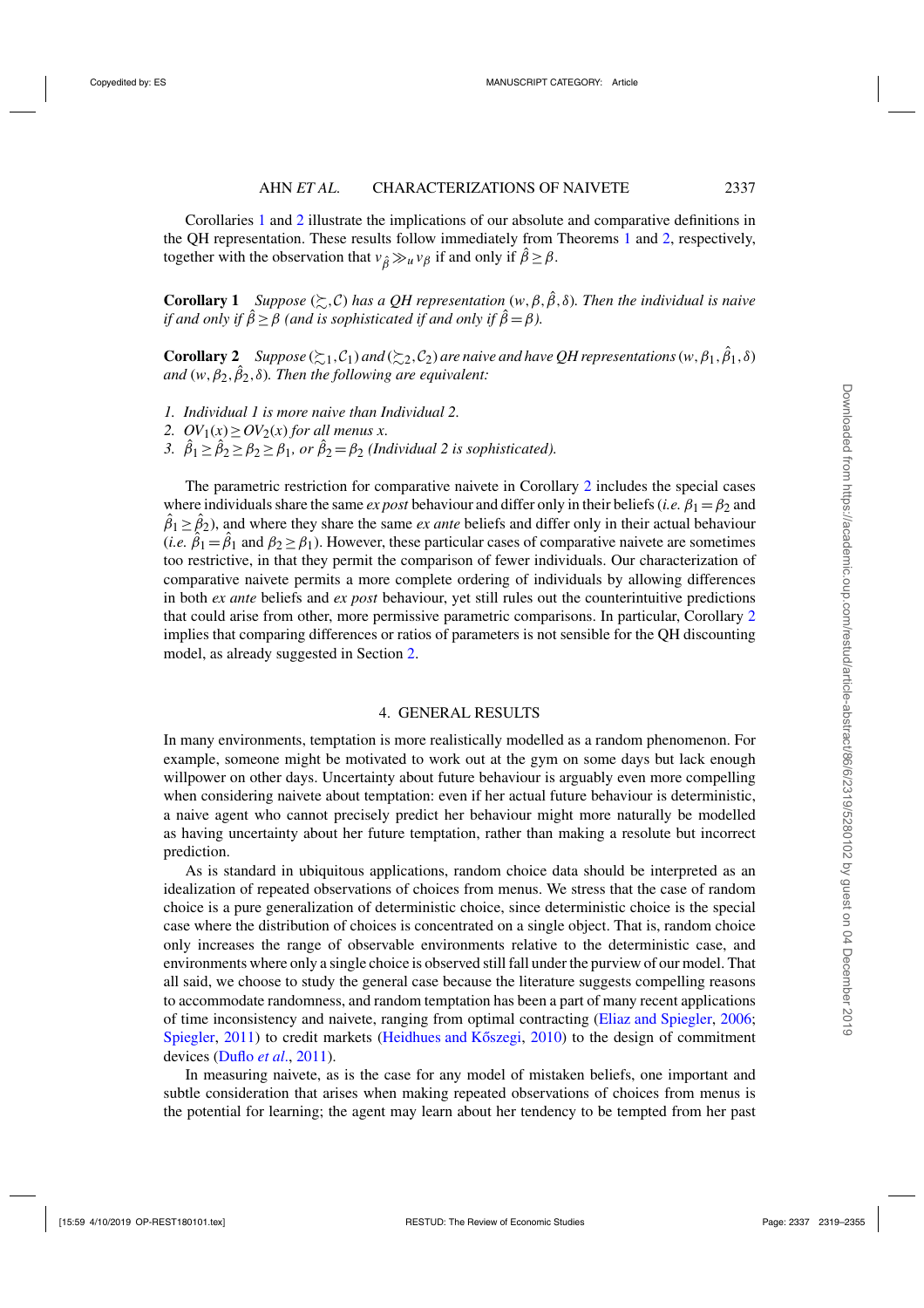## <span id="page-19-0"></span>2338 REVIEW OF ECONOMIC STUDIES

choices and therefore become more sophisticated over time (*e.g.* [Ali,](#page-35-0) [2011\)](#page-35-0). For example, if an agent initially exhibits a preference  $x \succ p$  but finds herself repeatedly and frequently choosing an alternative  $q \in x$  that is *ex ante* dominated by *p*, she may revise her beliefs and consequently update her ranking of menus to  $\{p\} \rightarrow x$  over the course of an experiment. However, while we must observe repeated choices *from* menus to elicit the entire distribution of random *ex post* choice, our analysis of *ex ante* choice only concerns the initial beliefs held by the agent at the beginning of the experiment. As such, we only need a single set of observations of her choices *between* menus to elicit her initial deterministic menu preference. That is, for our purposes, it suffices to observe just the initial ranking of x and  $\{p\}$  to determine the beliefs held prior to any learning. Any effects of learning on menu preference after the initial ranking can be ignored as outside the purview of our model.

## 4.1. *Primitives*

We again consider a pair of behavioural primitives. As before, the first primitive is a preference relation  $\succsim$  on  $\mathcal{K}(\Delta(C))$ , which captures the agent's demand for commitment and hence her *ex ante* beliefs about future temptations. However, the second primitive is now a random choice rule  $\lambda: \mathcal{K}(\Delta(C)) \to \Delta(\Delta(C))$  such that  $\lambda^x(x) = 1$ , where  $\Delta(\Delta(C))$  denotes the space of lotteries over  $\Delta(C)$ . The behaviour encoded in  $\lambda$  is taken while experiencing temptation *ex post*. For each  $x \in \mathcal{K}(\Delta(C))$ ,  $\lambda^x$  is a probability measure over lotteries, with  $\lambda^x({p})$  denoting the probability of choosing the lottery  $p \in x$  out of this menu. More generally,  $\lambda^x(y)$  denotes the probability of choosing a lottery in the set  $y \subset x$  when the choice set is the menu *x*.

A random choice rule  $\lambda$  is *deterministic* if  $\lambda^x$  is degenerate for all menus *x*, that is,  $\lambda^x = \delta_p$ for some  $p \in x$ . Identifying the Dirac measure  $\delta_p$  with p itself, in this case we can express  $\lambda$  as a standard choice function  $C: K(\Delta(C)) \to \Delta(C)$  by taking  $C(x) = p$  for  $\delta_p = \lambda^x$ . Thus the behavioural primitives in this section are a strict generalization of the deterministic environment considered in Section [3.](#page-10-0)

## 4.2. *Absolute naivete*

The conceptual apparatus just introduced for the deterministic case extends to random choice. For any (compound) lottery  $\lambda^x \in \Delta(\Delta(C))$ , its *average choice*  $m(\lambda^x)$  is the expectation of the identity function under  $\lambda^x$  or, formally,  $m(\lambda^x) = \int pd\lambda^x \in \Delta(C)$ . That is,  $m(\lambda^x)$  reduces the compound lottery  $\lambda^x$  into a single lottery in  $\Delta(C)$ . For example, suppose lottery p gives outcome c with probability 1, and *q* gives *c* with probability 2/3 and *c'* with probability 1/3, so  $p = \delta_c$  and  $q = (2/3)\delta_c + (1/3)\delta_c$ . Suppose also that *p* is chosen from the menu {*p*,*q*} with probability  $\lambda^{(p,q)}([p]) = 1/2$ . Then the unconditional probability of outcome *c* given this menu is 5/6:  $m(\lambda^{\{p,q\}}) = (5/6)\delta_c + (1/6)\delta_{c'}$ . This reduction from a distribution over multiple lotteries to a single lottery does not assume any attitude towards risk, such as risk neutrality, over deterministic outcomes in *C*. 25

**Definition 7** *An individual is* sophisticated *if x*∼ {*m*(λ*x*)} *for all menus x. An individual is* naive *if x*-{*m*(λ*x*)} *for all menus x. An individual is* strictly naive *if she is naive and not sophisticated.*

<sup>25.</sup> Our analysis does implicitly assume indifference to compounding. However, indifference to compounding can be relaxed by considering appropriate certainty equivalents for compound lotteries rather than assuming indifference between  $\lambda^x$  and  $m(\lambda^x)$ .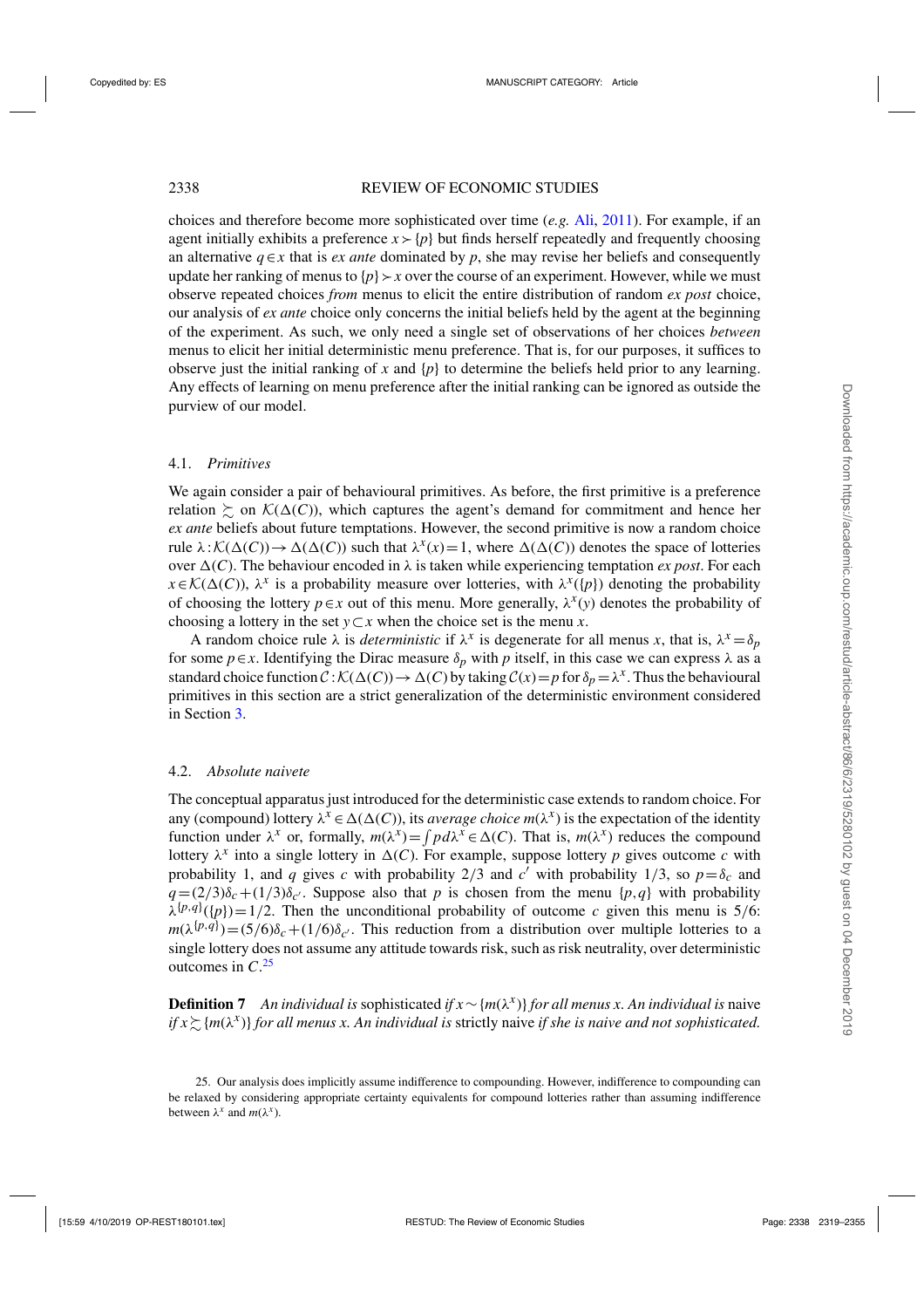<span id="page-20-0"></span>A sophisticate is indifferent between selecting the choice set *x* for tomorrow and committing to the actual distribution of outcomes  $m(\lambda^x)$  that would result from her choices from that menu. A naif incorrectly anticipates making more virtuous choices and hence expects a more attractive distribution of outcomes from *x* than will occur in actuality. As noted above, deterministic secondstage choice formalized as a choice function  $C : K(\Delta(C)) \to \Delta(C)$  is a special case of the random choice framework. The corresponding random choice rule  $\lambda$  satisfies  $\lambda^x({p})=1$  if and only if  $C(x) = p$ , and hence  $m(\lambda^x) = C(x)$ . In this case, the conditions for sophistication and naivete in Definition [7](#page-19-0) reduce to our prior definitions,  $x \sim \{C(x)\}\$  and  $x \sim \{C(x)\}\$ , respectively.

Our definitions lend themselves to simple tests of violations of sophistication and naivete even when choices are random. Consider a binary menu  $\{p,q\}$  where  $\{p\} \succ \{q\}$ , and let  $\alpha = \lambda^{\{p,q\}}(\{p\})$ . Then,  $m(\lambda^{\{p,q\}}) = \alpha p + (1-\alpha)q$  and thus sophistication (naivete) implies

$$
\{p,q\} \sim (\gtrsim) \{\alpha p + (1-\alpha)q\}.
$$

In other words, a sophisticate is indifferent between the option set  $\{p, q\}$  and a mixture of these lotteries that matches her *ex post* choice frequencies, whereas a naif prefers keeping her options open. One possible experimental design that implements our approach would be to elicit the ranking of  $\{p,q\}$  and  $\{\hat{\alpha}p+(1-\hat{\alpha})q\}$  for various values of  $\hat{\alpha}$  and then compare these rankings to the actual choice frequencies  $\alpha$  of a group of subjects.<sup>26</sup>

We now apply our general definitions to the random Strotz model, which generalizes the classic Strotz model to allow uncertainty about future temptations. [Dekel and Lipman](#page-35-0) [\(2012\)](#page-35-0) provide a thorough analysis of the random Strotz model. Just as a single temptation is parametrized using a single expected-utility function in the deterministic Strotz model considered in Section [3,](#page-10-0) a random temptation is analogously parametrized using a probability measure over expected-utility functions. When defining the random Strotz representation, it will be mathematically convenient to associate expected-utility functions with their corresponding Bernoulli utility indices. Formally, let V denote the set of all continuous functions  $v : C \to \mathbb{R}$ , and endow V with the supremum norm and corresponding Borel  $\sigma$ -algebra. Thus, V is the set of all continuous Bernoulli utility indices on the consumption space *C*, and each element  $v \in V$  can also be identified (with slight abuse of notation) with its corresponding expected-utility function on  $\Delta(C)$  by letting  $v(p) \equiv \int_C v(c) dp$ . Note that  $V$  is a vector space.

**Definition 8** *A probability measure* μ *on* V *has* finite-dimensional support *if there exists a finite set of expected-utility functions*  $\{v_1, \ldots, v_n\} \subset V$  *such that*  $\text{supp}(\mu) \subset \text{span}(\{v_1, \ldots, v_n\})$ .

We will restrict attention to random Strotz representations with finite-dimensional support. This is arguably a mild restriction, as we are unaware of any application of the random Strotz model that does not have finite-dimensional support. For example, any deterministic Strotz representation (see Section [3\)](#page-10-0) or any random QH discounting representation (see Section [4.4\)](#page-25-0) has finite-dimensional support. In addition, if the consumption space  $C$  is finite, then any probability measure  $\mu$  on  $\mathcal V$  trivially has finite-dimensional support.

Without loss of generality, we also restrict attention to probability measures on  $\mathcal V$  that are *nontrivial*, in the sense of assigning probability zero to constant functions.<sup>27</sup>

<sup>26.</sup> This experimental design is implemented in [Le Yaouanq](#page-36-0) [\(2015](#page-36-0)) to measure individual-level naivete about memory lapses.

<sup>27.</sup> The restriction to nontrivial measures in the definition of the random Strotz representation is without loss of generality since any weight assigned to constant functions can be moved to the commitment utility *u* without altering the *ex ante* preference or *ex post* random choice rule.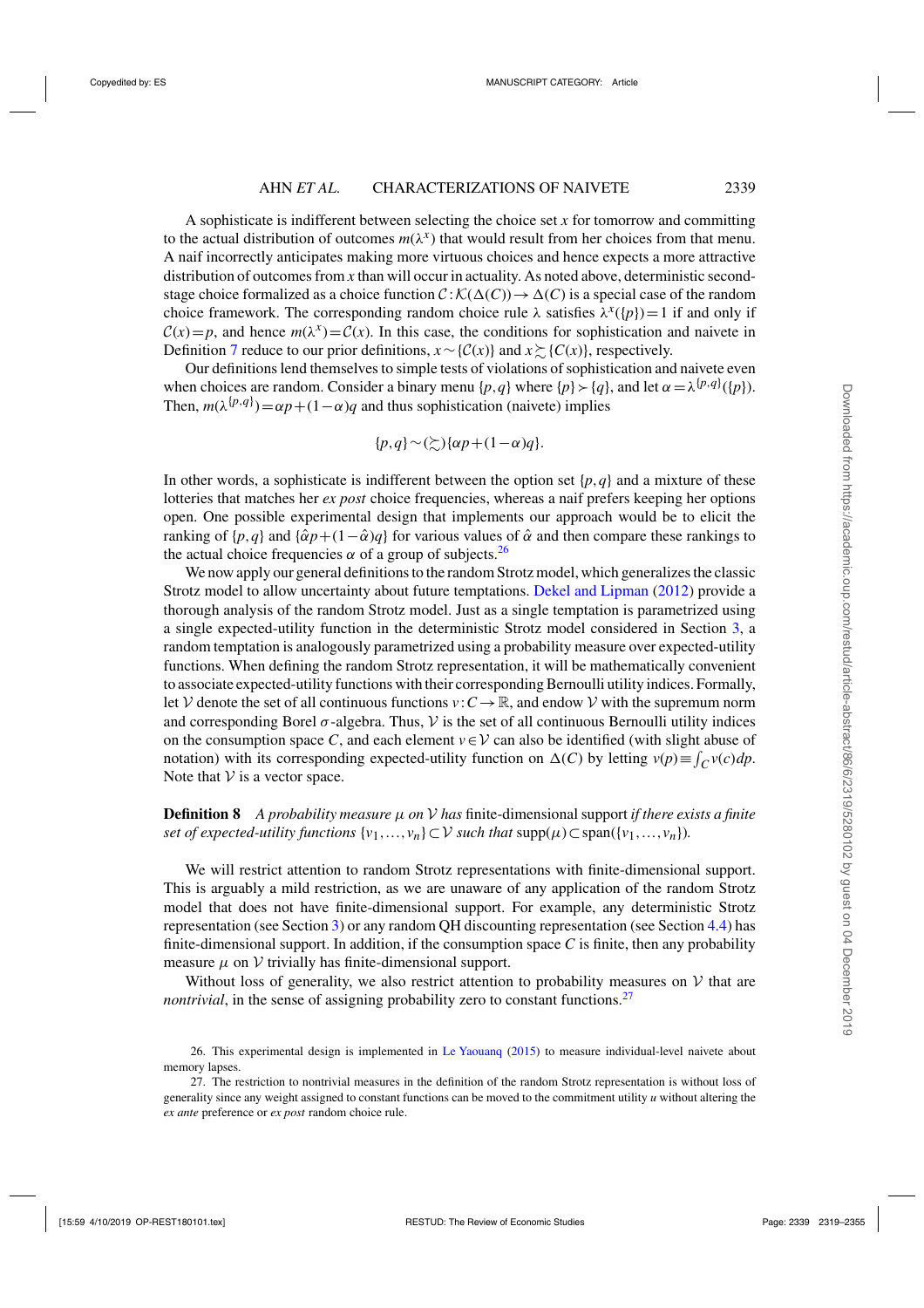**Definition 9** *A* random Strotz representation of  $(\succsim, \lambda)$  is a triple  $(u, \mu, \hat{\mu})$  of a nontrivial  $e$ xpected-utility function *u* and nontrivial probability measures  $\mu$  and  $\hat{\mu}$  over  $V$  with finite*dimensional support such that the function*  $U: K(\Delta(C)) \to \mathbb{R}$  *defined by* 

$$
U(x) = \int_{\mathcal{V}} \max_{p \in B_{\nu}(x)} u(p) d\hat{\mu}(v)
$$

is a utility representation of  $\succsim$  and, for all menus x and all measurable  $y\!\subset\! x,$ 

$$
\lambda^x(y) = \mu(p_x^{-1}(y))
$$

*for some measurable selection function*  $p_x$ :  $\mathcal{V} \rightarrow x$  with  $p_x(v) \in B_u(B_v(x))$  *for all*  $v \in \mathcal{V}$ .

The interpretation of the representation of the *ex ante* preference  $\succsim$  is straightforward. To understand the representation of the  $ex$  post random choice rule  $\lambda$ , note that after the realization of a temptation utility  $v \in V$ , the individual's choice of lottery is an element of the set  $B_u(B_v(x))$ of lexicographic maximizers of  $\nu$  then  $\mu$ . There may be multiple elements in this set for a fixed  $\nu$ , and the individual's tie-breaking procedure among these is modelled using a selection function  $p_x$  from the correspondence  $v \mapsto B_u(B_v(x))$  mapping temptations to possible choices.<sup>28</sup> Given this mapping from temptation utilities to choices, the distribution of temptation utilities then determines the stochastic choice of the individual. The probability of choosing an element of the subset  $y \subset x$  is equal to the probability under  $\mu$  of an *ex post* expected-utility function  $\nu$  for which the optimal choice is in *y*, that is,  $\lambda^x(y) = \mu({v \in V : p_x(v) \in y})$ .

The functional characterization of naivete for the random Strotz representation is the stochastic generalization of the definition for deterministic Strotz. In the deterministic case, naivete implies the believed  $\hat{v}$  is more *u*-aligned than  $v: \hat{v} \gg u v$ . In the random case, the believed distribution over all possible temptations stochastically dominates the actual distribution of temptations, where stochastic dominance is with respect to the  $\gg_u$  order. As is standard, a stochastically dominant measure puts more weight on the upper contour sets of the basic ordering  $\gg u$  over the state space. The following definitions adapt the technology developed by [Dekel and Lipman](#page-35-0) [\(2012](#page-35-0)).

**Definition 10** *Let u be an expected-utility function. A measurable set*  $U \subset V$  *is a u-upper set if, for any*  $v \in U$  *and*  $v' \in V$ *, if*  $v' \gg_u v$  *then*  $v' \in U$ *.* 

We let  $\gg_u$  denote both the basic ordering over expected-utility functions and the induced stochastic order over measures on expected-utility functions.

**Definition 11** *Let u be an expected-utility function, and let*  $\mu$ ,  $\hat{\mu}$  *be probability measures over V*. Then  $\hat{\mu}$  is more *u*-aligned *than*  $\mu$ , written as  $\hat{\mu} \gg_{\mu} \mu$ , if  $\hat{\mu}(\mathcal{U}) \geq \mu(\mathcal{U})$  for all *u*-upper sets U.

Note that  $\hat{v} \gg_u v$  (in the determinate sense) is equivalent to  $\delta_{\hat{v}} \gg_u \delta_v$  (in the stochastic sense). We write  $\hat{\mu} \approx \mu$  whenever both  $\hat{\mu} \gg_u \mu$  and  $\mu \gg_u \hat{\mu}$ , that is, when  $\hat{\mu}(\mathcal{U}) = \mu(\mathcal{U})$  for all *u*-upper sets U. In this case, it can be shown that the measures induce identical distributions over *ex post*

<sup>28.</sup> Since there may be a multiplicity of selection functions, there may in turn be multiple maximizing choice probabilities over *x* for a fixed probability measure  $\mu$  over  $\mathcal V$ . That is, just as there can be a multiple choice *functions* induced by a choice *correspondence*, there can be multiple random choice rules that maximize the same random Strotz representation. However, this multiplicity is not important for our results since observing any maximizing random choice rule provides sufficient information for our comparatives.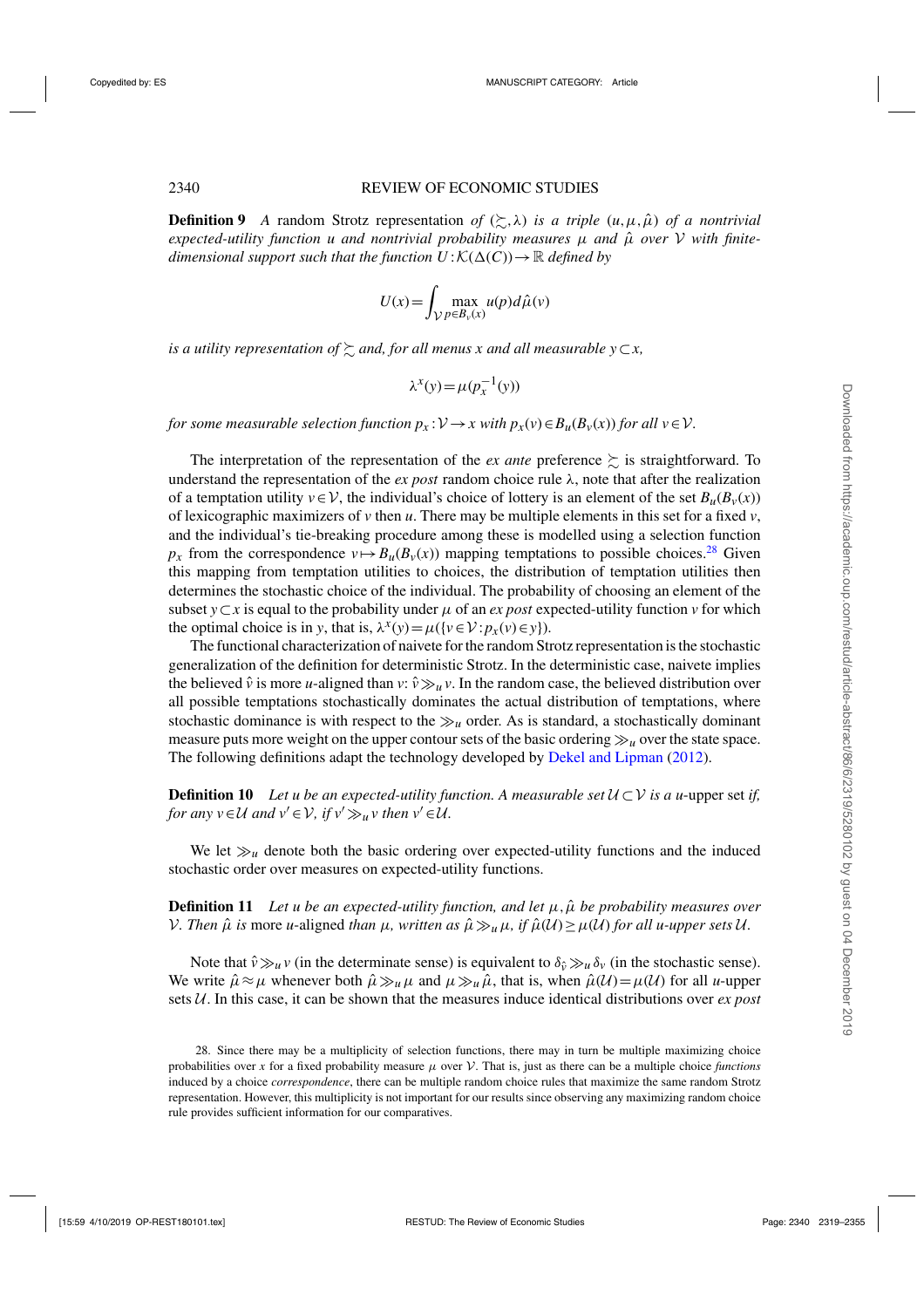<span id="page-22-0"></span>expected-utility *preferences* and can differ only by affine transformations of the utility functions in their supports.<sup>29</sup> They are therefore identical in every respect that is relevant for both *ex ante* and *ex post* choice.

Generalizing our earlier result, absolute naivete is equivalent to  $\hat{\mu}$  dominating  $\mu$  in the stochastic order generated by  $\gg_u$ .

**Theorem 3** Suppose  $(\succsim, \lambda)$  has a random Strotz representation  $(u, \mu, \hat{\mu})$ . Then the individual is *naive if and only if*  $\hat{\mu} \gg_{\mu} \mu$  *(and is sophisticated if and only if*  $\hat{\mu} \approx \mu$ *).* 

The proof of this result makes use of a characterization by [Dekel and Lipman](#page-35-0) [\(2012](#page-35-0)) of comparative temptation aversion for *ex ante* preferences with random Strotz representations. They say that  $\succsim_2$  is *more temptation averse* than  $\succsim_1$  if, for all menus *x* and lotteries  $p$ ,<sup>30</sup>,

$$
\{p\} \succ_1 x \implies \{p\} \succ_2 x.
$$

[Dekel and Lipman](#page-35-0) [\(2012](#page-35-0)) show that if  $\geq_i$  has a random Strotz representation  $(u, \mu_i)$  for  $i = 1, 2$ , then  $\succsim_2$  is more temptation averse than  $\succsim_1$  if and only if  $\mu_1 \gg_u \mu_2$ . To prove Theorem 3, we apply this comparative to the measures  $\hat{\mu}$  and  $\mu$  in our two-period random Strotz representation for a single individual. In particular, we show that naivete is equivalent to the condition

$$
\int_{\mathcal{V}} \max_{p \in B_v(x)} u(p) d\hat{\mu}(v) = U(x) \ge u(m(\lambda^x)) = \int_{\mathcal{V}} \max_{p \in B_v(x)} u(p) d\mu(v), \quad \forall x.
$$

This condition implies that the hypothetical *ex ante* preference  $\sum^*$  generated by the representation with correct beliefs  $(u, \mu)$  is more temptation averse than the actual *ex ante* preference  $\succsim$  with representation  $(u, \hat{\mu})$ , and hence  $\hat{\mu} \gg_u \mu$ .

## 4.3. *Comparative naivete*

In this section, we adapt the comparatives introduced in the deterministic case to the stochastic setting. Similar to our strategy for extending the absolute definition of naivete, our basic approach to extending deterministic comparisons of naivete to the random case is based on replacing the deterministic choice with the average choice.

**4.3.1. Comparing underdemand for commitment.** Definition 12 generalizes Definition [4](#page-14-0) by detecting failures to choose beneficial commitment opportunities.

**Definition 12** *Individual 1 is* more naive *than Individual 2 if, for all menus x and lotteries p,*

$$
x \succ_2 \{p\} \succ_2 \{m(\lambda_2^x)\} \implies x \succ_1 \{p\} \succ_1 \{m(\lambda_1^x)\}.
$$

<sup>29.</sup> The formal statement and proof of this claim can be found in [Dekel and Lipman](#page-35-0) [\(2012](#page-35-0)); in particular, see their Theorem 3 and its proof.

<sup>30.</sup> This formal definition appears with different interpretations in [Ahn](#page-35-0) [\(2008](#page-35-0)) and [Sarver](#page-36-0) [\(2008\)](#page-36-0). It is also similar in spirit to the behavioural comparisons of ambiguity aversion in [Epstein](#page-35-0) [\(1999\)](#page-35-0) and [Ghirardato and Marinacci](#page-35-0) [\(2002](#page-35-0)), who compare arbitrary acts to unambiguous acts in the same manner that we compare arbitrary menus to singleton menus.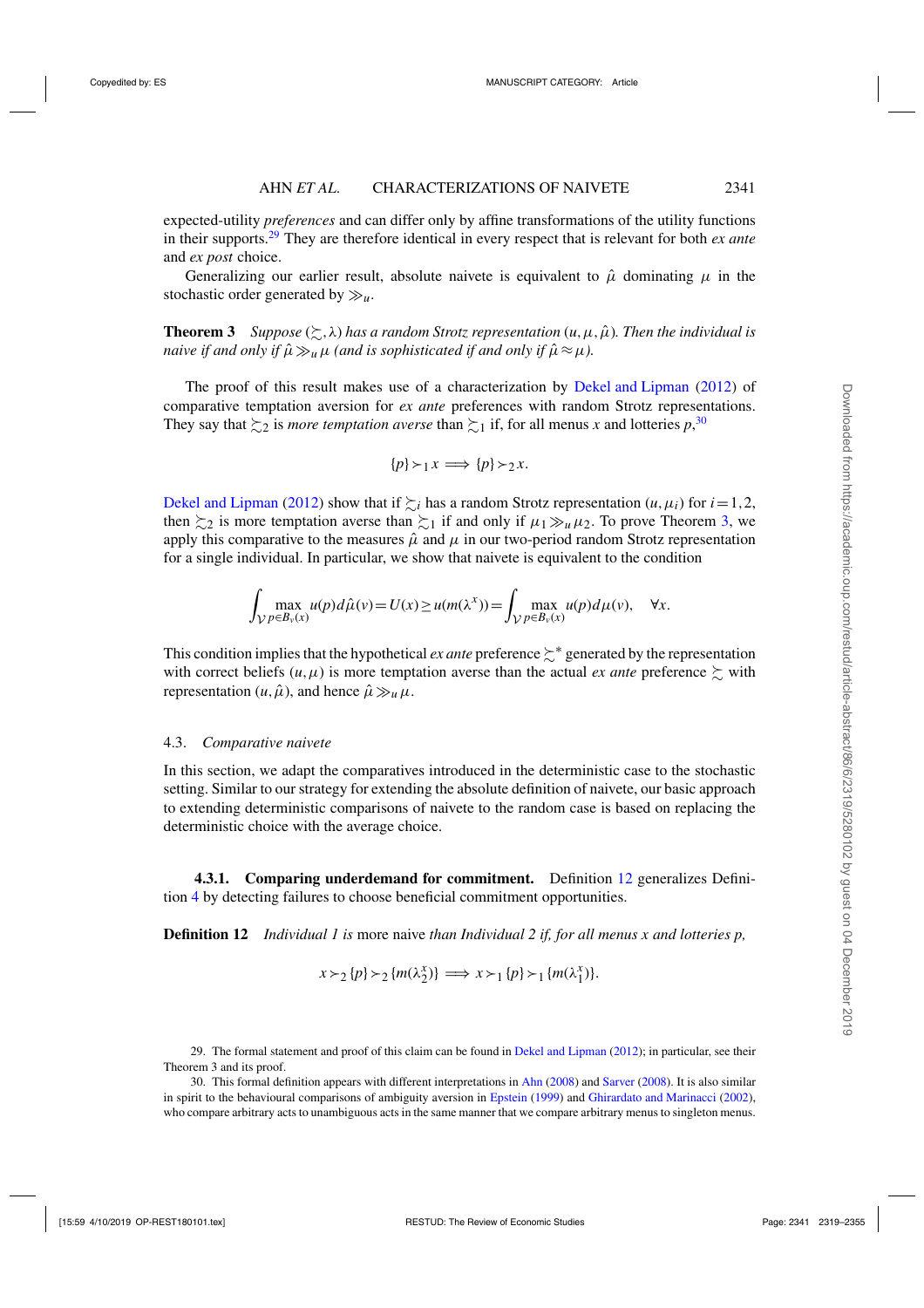<span id="page-23-0"></span>The parametric restrictions implied by Definition [12](#page-22-0) in the random Strotz model generalize the result obtained in Theorem [2:](#page-15-0) unless Individual 2 is sophisticated, Individual 1 is more naive if she is both more optimistic and less virtuous.

**Theorem 4** Suppose  $(\succsim_1, \lambda_1)$  and  $(\succsim_2, \lambda_2)$  are naive and have random Strotz representations  $(u, \mu_1, \hat{\mu}_1)$  and  $(u, \mu_2, \hat{\mu}_2)$ . Then Individual 1 is more naive than Individual 2 if and only if

$$
\hat{\mu}_1 \gg_u \hat{\mu}_2 \gg_u \mu_2 \gg_u \mu_1,
$$

*or*  $\hat{\mu}_2 \approx \mu_2$  *(Individual 2 is sophisticated).* 

**4.3.2. Comparing overvaluation.** We now turn to generalizing the quantification of naivete with overvaluation introduced in the deterministic case. The following generalization of Definition [5](#page-15-0) introduces the coefficient of overvaluation in the random setting.

**Definition 13** *Suppose*  $(\succsim, \lambda)$  *has a random Strotz representation*  $(u, \mu, \hat{\mu})$ *. The coefficient of* overvaluation *of a menu x is defined by:*

$$
OV(x) = \underbrace{\int_{VP \in B_v(x)} \max_{u(p) \, d\hat{\mu}(v)} u(p) d\hat{\mu}(v)}_{believed indirect utility} - \underbrace{\int_{VP \in B_v(x)} \max_{u(p) \, d\mu(v)} u(p) d\mu(v)}_{actual indirect utility}.
$$

A natural conjecture given Theorem [2](#page-15-0) in the deterministic case is that comparing naivete through underdemand for commitment is equivalent to comparing overvaluations. This is generally false outside the deterministic case: our behavioural comparative is sufficient but not necessary. With random temptation, an individual can have larger overvaluations than another but fail to have greater underdemand for commitment. The most direct way to see this is to observe that if Individual 2 is strictly naive and is less naive than Individual 1, then for every menu  $x$ ,  $31$ 

$$
\underbrace{\int_{\mathcal{V}} \max_{p \in B_{\nu}(x)} u(p) d\hat{\mu}_1(v)}_{1 \text{ is believed indirect utility}} \geq \underbrace{\int_{\mathcal{V}} \max_{p \in B_{\nu}(x)} u(p) d\hat{\mu}_2(v)}_{2 \text{ is believed indirect utility}} \geq \underbrace{\int_{\mathcal{V}} \max_{p \in B_{\nu}(x)} u(p) d\mu_2(v)}_{2 \text{ is actual indirect utility}} \geq \underbrace{\int_{\mathcal{V}} \max_{p \in B_{\nu}(x)} u(p) d\mu_1(v)}_{1 \text{ is actual indirect utility}}.
$$
\n(12)

The inequalities in equation (12) exclude some cases where Individual 1 is more susceptible to exploitation than Individual 2. For example, consider a binary choice set {*p*,*q*} where *p* is *ex ante* desirable, but *q* is tempting. Suppose that Individual 1 anticipates that she chooses *p* from  $\{p,q\}$ with probability 90%, while she actually always selects *q*. Suppose that Individual 2 anticipates that she chooses  $p$  with probability 91%, but her actual probability equals 89%. Individual 1 is not more naive than Individual 2 according to Definition [12](#page-22-0) because she is not more optimistic

<sup>31.</sup> By Theorem 4, if Individual 2 is strictly naive and is less naive than Individual 1, then  $\hat{\mu}_1 \gg_u \hat{\mu}_2 \gg_u \mu_2 \gg_u \mu_1$ . By the [Dekel and Lipman](#page-35-0) [\(2012](#page-35-0)) characterization of temptation aversion (see Theorem [A.1\)](#page-29-0), this condition is equivalent to equation (12).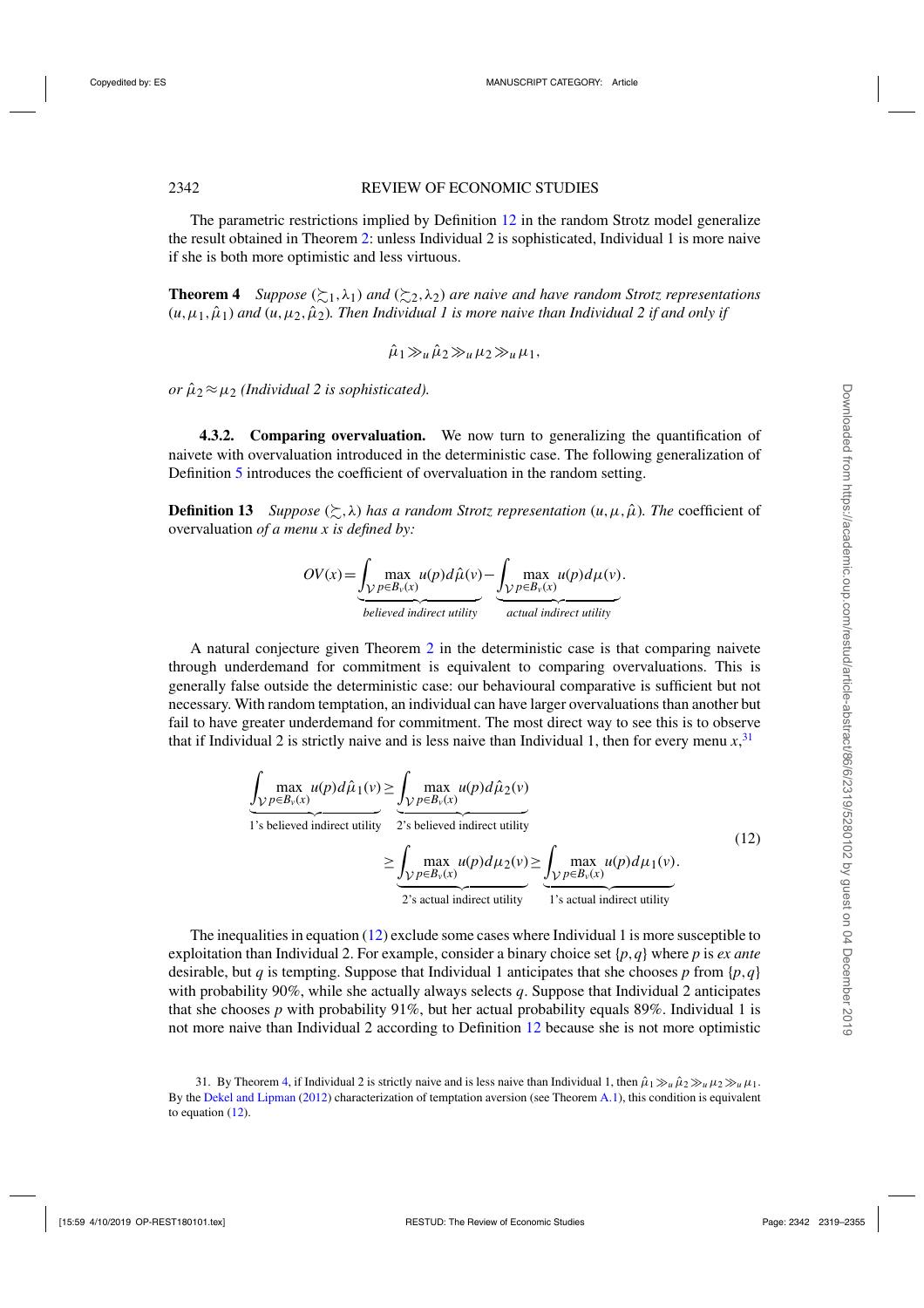*ex ante*  $(\hat{\mu}_1 \gg_{\mu} \hat{\mu}_2)$ , but the overvaluation of the menu {*p*, *q*} is nonetheless higher for 1 than for 2:  $OV_1({p, q}) = 0.9(u(p) – u(q)) > OV_2({p, q}) = 0.02(u(p) – u(q)).$ 

This example shows that the behavioural comparison of naivete based on greater underdemand for commitment is no longer equivalent to the functional comparison of higher overvaluations once we move beyond the deterministic setting of Section [3.](#page-10-0) Thus, we will instead develop an alternative behavioural foundation for comparing overvaluations that is valid in both the deterministic and the random choice settings.

Our general model incorporates all relevant dimensions of consumption into the space *C*. But for the sake of developing intuition for how to calibrate overvaluation from choice data, consider a special quasilinear environment where *ex ante* choices are over pairs of a menu  $x \in \mathcal{K}(\Delta(C))$ and a money transfer  $t \in \mathbb{R}$ , and *ex ante* utility takes the form  $V(x,t) = U(x) + t$ . By definition, the overvaluation of the menu *x* must satisfy

$$
(x,0) \sim (m(\lambda^x), OV(x)).
$$

The required monetary premium for *x* relative to  $m(\lambda^x)$  immediately quantifies overvaluation for quasilinear preferences. Moreover,  $OV_1(x) \geq OV_2(x)$  is equivalent to the behavioural comparative that Individual 1 is willing to overpay more for any menu *x* than Individual 2:

$$
(x,0) \gtrsim_2 (m(\lambda_2^x),t) \Longrightarrow (x,0) \gtrsim_1 (m(\lambda_1^x),t).
$$

Since our general model does not assume quasilinearity, we must take a different approach to calibrating overvaluation. As a side benefit of assuming expected utility, we can use linearity in probabilities in a similar manner to the role of the money numeraire in the previous discussion. That is, we can use additional odds of winning a good prize to quantify the value of *x* relative to  $m(\lambda^x)$ . The following definition takes this approach to converting overvaluation into a behavioural measure.

**Definition 14** *Fix any lotteries p*,*q such that* {*q*}-{*p*}*. The* probability premium *of a menu x is defined by:*

$$
P(x; p, q) = \sup \{ \alpha \in [0, 1] : (1 - \alpha)x + \alpha \{p\} \succsim (1 - \alpha) \{m(\lambda^x)\} + \alpha \{q\} \}.
$$

The probability premium indicates how much a menu *x* can be mixed with an inferior alternative with the individual still preferring it to  $m(\lambda^x)$  mixed with a superior alternative. To see its implications, suppose that  $\succsim$  admits an affine utility representation. Then, note that *P*(*x*;*p*,*q*)=0 if and only if  $x \sim \{m(\lambda^x)\}\$ . In particular, the individual is sophisticated if and only if  $P(x; p, q) = 0$  for all x. If instead  $x > {m(\lambda^x)}$ , then mixing these menus with the lotteries *p* and *q*, respectively, where  $\{q\}$  >  $\{p\}$ , could reverse this preference. The weighting  $\alpha$  needed for an individual to choose the commitment lottery  $(1-\alpha){m(\lambda^x)} + \alpha{q}$  over  $(1-\alpha)x + \alpha{p}$  thus provides a quantitative measure of the difference in the values assigned by the individual to *x* and  $m(λ<sup>x</sup>)$ .

While more permissive than comparing underdemand for commitment, comparing overvaluations still yields several useful equivalent characterizations for random Strotz preferences. First, having greater overvaluations is equivalent to having greater probability premiums. Secondly, there is an additional interesting parametric restriction that exposes itself in the random case. In particular, if an individual has larger overvaluations than another, then the difference between her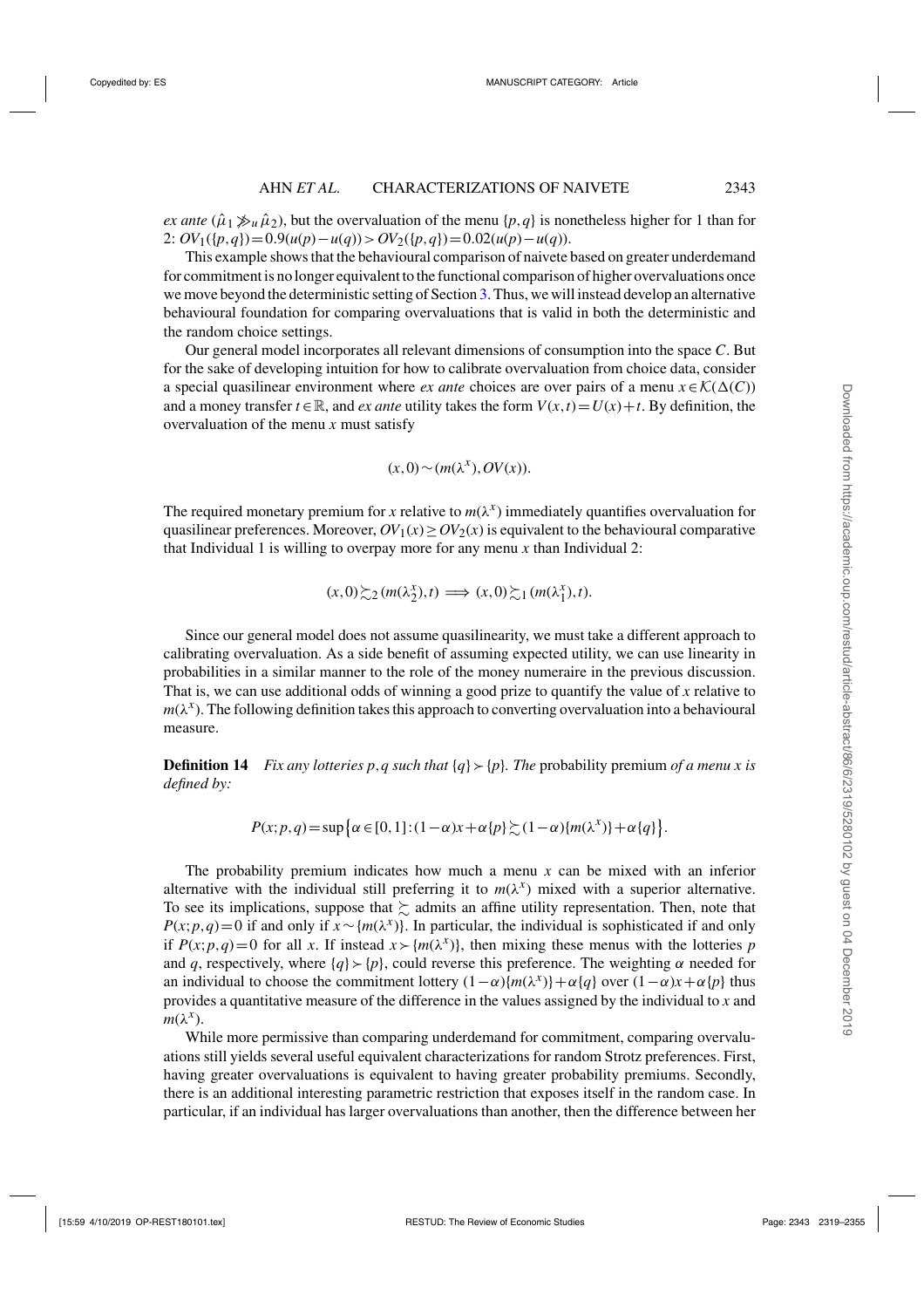<span id="page-25-0"></span>anticipated and actual distributions over the realization of temptation will first-order stochastically dominate that difference for the other individual.

**Theorem 5** *Suppose*  $(\succsim_1, \lambda_1)$  *and*  $(\succsim_2, \lambda_2)$  *are naive and have random Strotz representations*  $(u, \mu_1, \hat{\mu}_1)$  and  $(u, \mu_2, \hat{\mu}_2)$ . Fixing any lotteries  $p, q$  with  $\{q\} \succ_i \{p\}$ , the following are equivalent:

- *1.*  $P_1(x; p, q) \ge P_2(x; p, q)$  *for all menus x.*
- 2.  $OV_1(x) \geq OV_2(x)$  *for all menus x.*
- 3.  $\hat{\mu}_1(\mathcal{U}) \mu_1(\mathcal{U}) \geq \hat{\mu}_2(\mathcal{U}) \mu_2(\mathcal{U})$  *for all u-upper sets U; equivalently,*  $\hat{\mu}_1 \mu_1 \gg_u \hat{\mu}_2 \mu_2$ .

The parametric restriction on distributions in the last condition of Theorem 5 is strictly weaker than the ordering of distributions that characterized underdemand for commitment in Theorem [4.](#page-23-0) We therefore have as a corollary that comparing naivete through underdemand for commitment is always a more selective criterion than comparing overvaluations. Recall, however, that in the deterministic case, the two restrictions become equivalent (see Theorem [2\)](#page-15-0) because then all the distributions are degenerate and their differences can only take the values 0 or 1.

**Corollary 3** *Suppose*  $(\succsim_1, \lambda_1)$  *and*  $(\succsim_2, \lambda_2)$  *are naive and have random Strotz representations*  $(u, \mu_1, \hat{\mu}_1)$  *and*  $(u, \mu_2, \hat{\mu}_2)$ *. If Individual 1 is more naive than Individual 2, then*  $OV_1(x) \geq OV_2(x)$ *for all menus x.*

## 4.4. *Application to random QH discounting*

The standard QH discounting model assumes completely confident beliefs about future behaviour, an assumption that seems less palatable under naivete when these beliefs are incorrect. We explore a generalization of the QH representation that allows for naive and uncertain beliefs about β. Several applications in different areas employ naive uncertainty about future present bias. Heidhues and Kőszegi  $(2010, \text{ section } 4)$  $(2010, \text{ section } 4)$  employ random QH discounting to explain the structure of credit markets and its consequent welfare implications. In their study of fertilizer adoption decisions by Kenyan farmers, [Duflo](#page-35-0) *et al*. [\(2011](#page-35-0)) estimate a specification of random QH discounting where naivete is parameterized by a mistakenly believed positive chance of virtuous exponential discounting. Admitting uncertainty about intertemporal substitution also often usefully serves as a reduced-form proxy for a shock in the economy, like wage uncertainty, or for heterogeneity across agents in an aggregate economy, like the distribution of wealth. Similarly, random present-bias can provide a parsimonious channel for capturing uncertainty about external factors that affect present-bias.

In this subsection we establish the implications of our general results for the special case of the random quasi-hyperbolic (RQH) discounting representation. Definition 15 generalizes Definition [6](#page-17-0) by allowing the agent to be uncertain about the future value of her discount factor  $\beta$ .

**Definition 15** A RQH representation of  $(\succsim, \lambda)$  is a quadruple  $(w, F, \hat{F}, \delta)$  of a continuous and *nontrivial function*  $w:[a,b]\to\mathbb{R}$ *, a scalar*  $\delta \in (0,1)$ *, and cumulative distribution functions F and*  $\hat{F}$  on [0,1] such that when u and  $v<sub>\beta</sub>$  are defined as in equations [\(10\)](#page-17-0) and [\(11\)](#page-17-0), the function  $U: K(\Delta(C)) \to \mathbb{R}$  *defined by* 

$$
U(x) = \int_0^1 \max_{p \in B_{\nu_\beta}(x)} u(p) d\hat{F}(\beta)
$$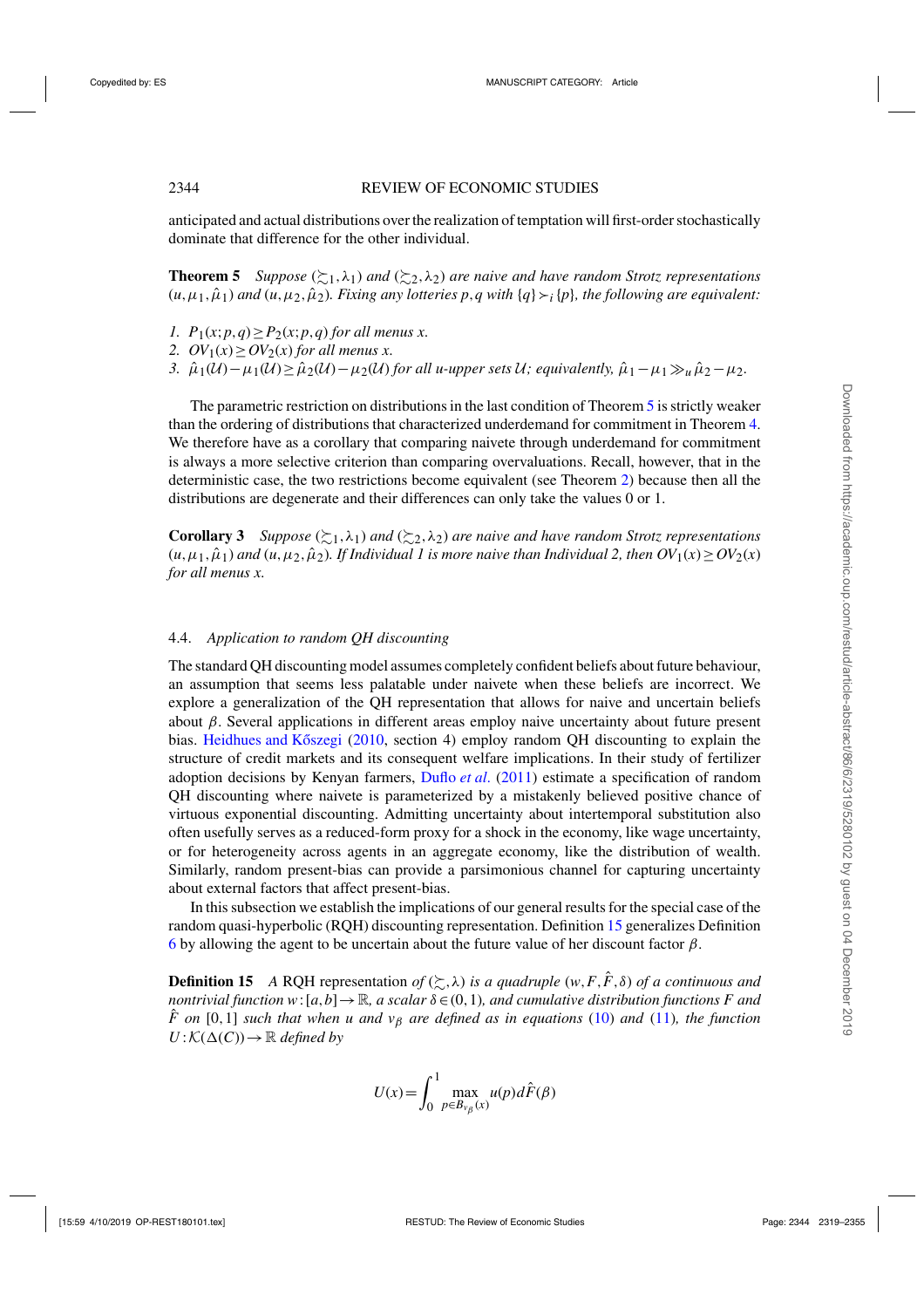<span id="page-26-0"></span> $i$ s a utility representation of  $\succsim$  and, for all menus  $x$  and all measurable  $y\!\subset\! x,$ 

$$
\lambda^x(y) = F(p_x^{-1}(y))
$$

*for some measurable selection function*  $p_x$  *:* [0, 1]  $\to$  *x with*  $p_x(\beta)$   $\in$   $B_u(B_{v_\beta}(x))$  *for all*  $\beta$   $\in$  [0, 1]. $^{32}$ 

The following corollaries show how our definitions of absolute and comparative naivete translate into stochastic generalizations of Corollaries [1](#page-18-0) and [2](#page-18-0) for the RQH representation.

A naive individual underestimates the degree of her present bias, which is reflected in her belief  $\hat{F}$  putting more likelihood on larger values of  $\beta$  than the actual distribution  $F$  that governs her *ex post* choices. Let  $\geq$ *FOSD* denote the usual first-order stochastic dominance order, with  $\hat{F} \geq F \circ S \circ F$  if  $\hat{F}(\beta) \leq F(\beta)$  for all  $\beta \in [0,1]$ .

**Corollary 4** *Suppose*  $(\succsim, \lambda)$  *has a RQH representation*  $(w, F, \hat{F}, \delta)$ *. Then the individual is naive if and only if*  $\hat{F} \geq_{FOSD} F$  (and is sophisticated if and only if  $\hat{F} = F$ ).

As in the case of the general random Strotz representation, comparing naivete via overvaluations is weaker than comparing underdemand for commitment. The following corollary characterizes the implications of each.

**Corollary 5** *Suppose*  $(\succsim 1, \lambda_1)$  *and*  $(\succsim 2, \lambda_2)$  *are naive and have RQH representations*  $(w, F_1, \hat{F}_1, \delta)$  *and*  $(w, F_2, \hat{F}_2, \delta)$ *.* 

*1. Individual 1 is more naive than Individual 2 if and only if*

$$
\hat{F}_1 \geq_{FOSD} \hat{F}_2 \geq_{FOSD} F_2 \geq_{FOSD} F_1,
$$

*or*  $F_2 = F_2$  *(Individual 2 is sophisticated). 2. Individual 1 has greater probability premiums than Individual 2 if and only if Individual 1 has greater overvaluations than Individual 2 if and only if*

$$
F_1(\beta) - \hat{F}_1(\beta) \ge F_2(\beta) - \hat{F}_2(\beta), \quad \forall \beta \in [0, 1].
$$

The RQH representation is a member of a more general subclass of the random Strotz representation where the possible temptations are ordered by a one-dimensional parameter. We analyse this subclass, called the *uncertain intensity Strotz representation*, in Appendix [B.](#page-29-0) Corollaries 4 and 5 follow directly from the results in that section.

## 5. EXTENSIONS AND ROBUSTNESS

#### 5.1. *Costly self-control*

So far we have not considered the possibility of an agent's costly effort to resist temptations. We now turn to analysing the robustness of our results in the presence of such costly self-control. In particular, following [Gul and Pesendorfer](#page-36-0) [\(2001](#page-36-0)), the individual's self-control cost of choosing

32. We are abusing notation slightly and using  $F$  to also denote the probability measure on [0,1] that has  $F$  as its distribution function. That is, for any measurable set  $A \subset [0,1]$ , we write  $F(A)$  to denote  $\int_A dF(\beta)$ . Hence  $\lambda^x(y) =$  $\int_0^1 \mathbf{1}_{[p_x(\beta) \in y]} dF(\beta).$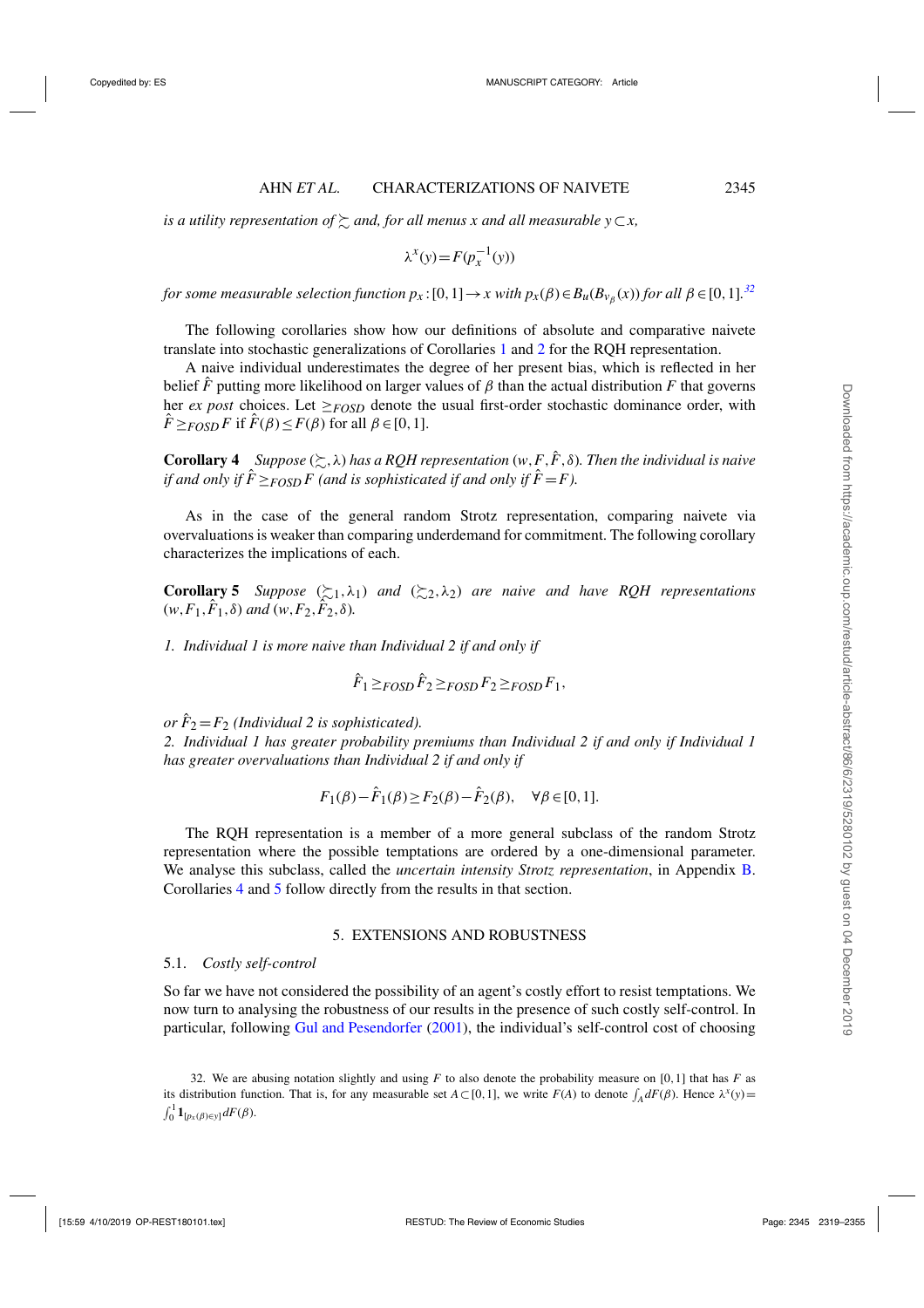<span id="page-27-0"></span>alternative *p* from the menu *x* is max<sub>*q*∈*x*</sub> *v*(*q*) – *v*(*p*), the difference between the temptation utility of the most tempting option and that of *p*. The individual maximizes her commitment utility *u* subject to these self-control costs, and therefore chooses the option that maximizes the compromise  $u(p)$  +  $v(p)$  of commitment utility and temptation utility. The following definition permits uncertainty about the temptation utility, as in [Stovall](#page-36-0) [\(2010](#page-36-0)), as well as possibility of incorrect beliefs about the distribution of temptation utilities.

**Definition 16** *A* random Gul-Pesendorfer representation *of*  $(\succsim, \lambda)$  *is a triple*  $(u, \mu, \hat{\mu})$  *of a nontrivial expected-utility function u and nontrivial probability measures μ and μ̂ over* V *with finite-dimensional support such that the function*  $U: K(\Delta(C)) \to \mathbb{R}$  *defined by* 

$$
U(x) = \int_{\mathcal{V}} \left[ \max_{p \in x} (u(p) + v(p)) - \max_{q \in x} v(q) \right] d\hat{\mu}(v)
$$

 $i$ *s a utility representation of*  $\succsim$  and, for all menus x and all measurable y $\subset$ *x*,

$$
\lambda^x(y) = \mu(p_x^{-1}(y))
$$

*for some measurable selection function*  $p_x$ : $V \rightarrow x$  with  $p_x(v) \in B_{u+v}(x)$  *for all*  $v \in V$ .

[Dekel and Lipman](#page-35-0) [\(2012\)](#page-35-0) show that under a mild continuity assumption, the menu preference alone cannot distinguish the random Gul-Pesendorfer model and the random Strotz model. However, they also find that a random Gul-Pesendorfer representation of  $\succsim$  implies different *ex post* choice probabilities than those implied by a random Strotz representation of  $\succsim$  . Analysing whether our results can be extended to deal with self-control preferences is therefore important since the identification of naivete proposed in Sections [3](#page-10-0) and [4](#page-18-0) relies on a particular model of *ex ante* behaviour.<sup>33</sup>

The following theorem states that if the individual is naive and admits a random Gul-Pesendorfer representation, then the *ex ante* beliefs derived from the representation are optimistic. More precisely, naivete implies that any random Gul-Pesendorfer representation predicts *ex post* choices that are more virtuous than the actual ones. The intuition is the following: self-control costs increase the attractiveness of commitment since tempting options can be undesirable *ex ante* even if they are not chosen *ex post*. Thus the definition of absolute naivete proposed in Section [4](#page-18-0) serves as a conservative and robust test to reveal an individual's optimism even in the presence of costly self-control.

**Theorem 6** *Suppose that*  $(\succsim, \lambda)$  *has a random Gul-Pesendorfer representation*  $(u, \mu, \hat{\mu})$ *, and that the individual is naive. Then, for any u-upper set* U*,*

$$
\hat{\mu}(\{v \in \mathcal{V} : u + v \in \mathcal{U}\}) \ge \mu(\{v \in \mathcal{V} : u + v \in \mathcal{U}\}).\tag{13}
$$

*In addition, if the individual is strictly naive, equation* (13) *is satisfied with strict inequality for some* U*.*

It is important to note that the converse of Theorem 6 fails. In particular, even if  $\hat{\mu} = \mu$  and the individual has correct beliefs about her future behaviour, the desire to avoid self-control costs may

<sup>33.</sup> [Dekel and Lipman](#page-35-0) [\(2012\)](#page-35-0) show that both representations can be distinguished with the additional observation of *ex post* choices if we require the agent's beliefs to be correct under these representations. Otherwise, the models are indistinguishable because of possible disagreement between actual and perceived distributions.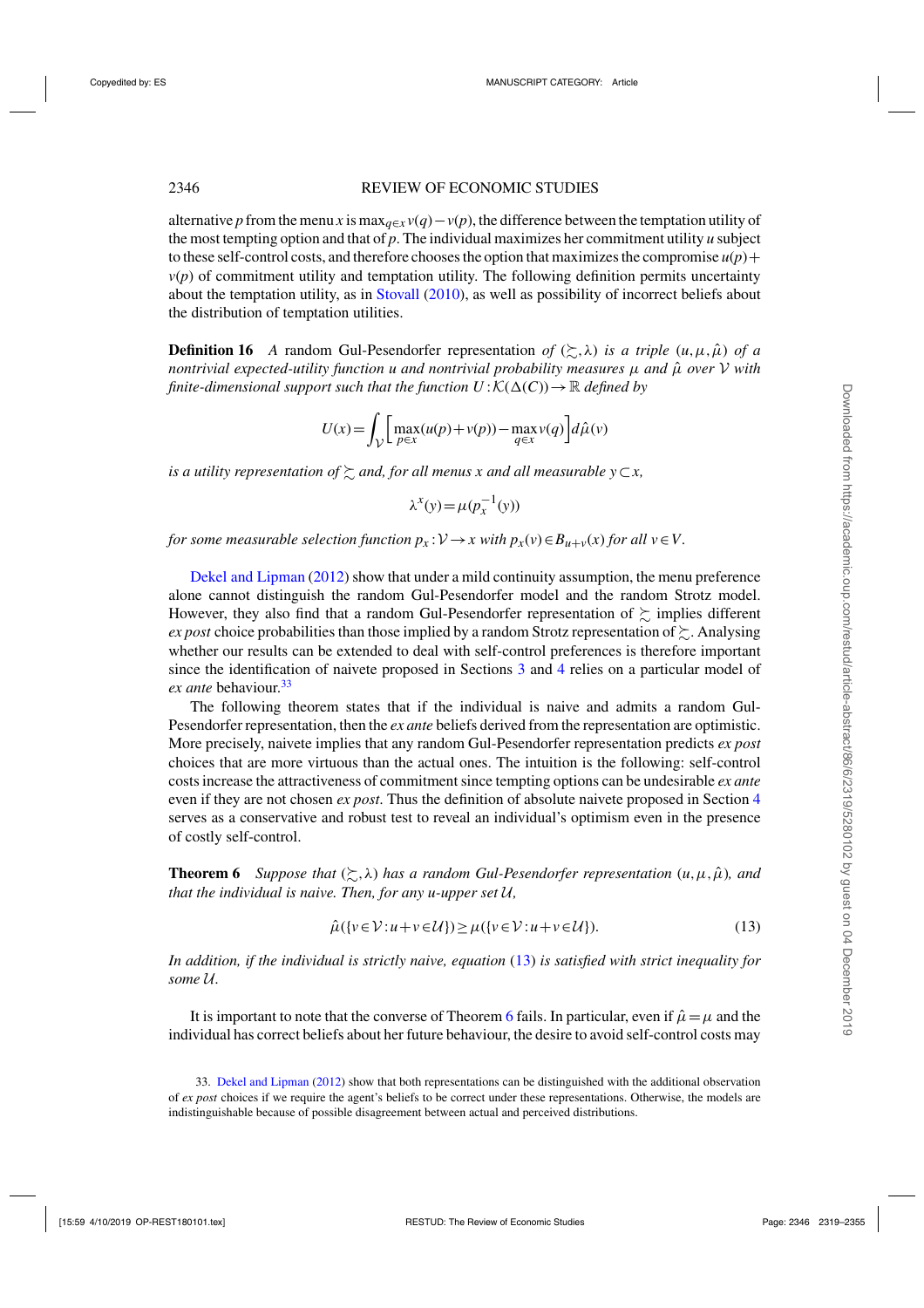<span id="page-28-0"></span>result in  $\{m(\lambda^x)\}\rightarrow x$  for some menus, in violation of both our behavioural definitions of naivete and sophistication. Thus, our behavioural definition of naivete is sufficient but *not necessary* for overoptimistic beliefs when individuals have self-control preferences.

In a companion paper of Ahn *[et al](#page-35-0)*. [\(2018](#page-35-0)), we explore alternative behavioural conditions that tightly characterize naivete for deterministic self-control preferences. We also show that there is an impossibility result when randomness is permitted: it is impossible to construct a behavioural definition that tightly characterizes naivete for the random Gul-Pesendorfer representation. This impossibility is closely related to the lack of tight identification in this model—the random Gul-Pesendorfer representation of *ex ante* choice is not unique. That is, there are multiple different measures  $\hat{\mu}$  that can be used to represent the same *ex ante* menu preference, but these different measures do generate different *ex post* random choices. Therefore, depending on which measure is used to represent *ex ante* beliefs, the same combination of *ex ante* and *ex post* behaviour could potentially be classified as naive (*i.e.* overly optimistic), sophisticated, or overly pessimistic. In light of this impossibility of a tight characterization, Theorem [6](#page-27-0) is perhaps the best result that one can hope to obtain in the presence of random self-control costs.

## 5.2. *Uncertainty in normative preferences*

The random Strotz interpretation of commitment preferences relies on the assumption that normative preferences are certain *ex ante*. The elicitation of naivete provided in Section [4](#page-18-0) is therefore suited to situations where long-term preferences are known and where deviations are always undesirable (*e.g.* temptations, addictions, memory lapses). In some situations, however, the individual might expect future shocks to her normative preferences. In that case, her menu choices trade off commitment versus flexibility and the condition  $x \succ \{m(\lambda^x)\}\)$  does not necessarily indicate unrealistic expectations: an individual who anticipates receiving some information about her normative ranking prior to selecting an option might rationally refuse to commit to her average choice.

Identifying the flexibility-loving part from the commitment-loving component of preferences in order to detect naive anticipations requires additional assumptions. For example, in some contexts, the normative states are tied to objective contingencies that can be directly observed by the analyst (*e.g.* financial events, weather, health status). In this case, the identification of naivete can be performed essentially as described in Section [4](#page-18-0) conditional on each normative state, assuming the choice between menus can be conditioned on the realization of the state. Extensions of our analysis might also be possible without objective states. For instance, [Stovall](#page-36-0) [\(2018\)](#page-36-0) considers a model where both the normative uncertainty (over *u*) and the temptation uncertainty (over *v*) are resolved in an interim period prior to the direct experience of temptation. We conjecture that our approach could be adapted to any model such as this where uncertainty about the normative preference is resolved before temptation occurs.

Even in cases where these workarounds are not possible and our techniques are not immediately applicable, the sophistication hypothesis nonetheless imposes some necessary properties on choice data. In particular, options can be relevant *ex ante* only if they are chosen with some probability *ex post*, an axiom that [Ahn and Sarver](#page-35-0) [\(2013\)](#page-35-0) call *consequentialism*:  $x \sim \text{supp}(\lambda^x)$  for all menus *x* is a necessary condition for the existence of a sophisticated representation. In contrast, the condition  $x > \text{supp}(\lambda^x)$  indicates that the individual incorrectly estimates the virtue of her choices inside *x*.

As an illustration, suppose that an individual is considering buying a membership that gives her free access to the gym. Let *x* denote the option set that includes any number of gym visits, and let *p*∈*x* denote zero visits. Observing that she values the membership *ex ante* ( $x > {p}$ ) but that she attends the gym with probability zero *ex post*  $(\lambda^x(\{p\})=1)$  is sufficient to conclude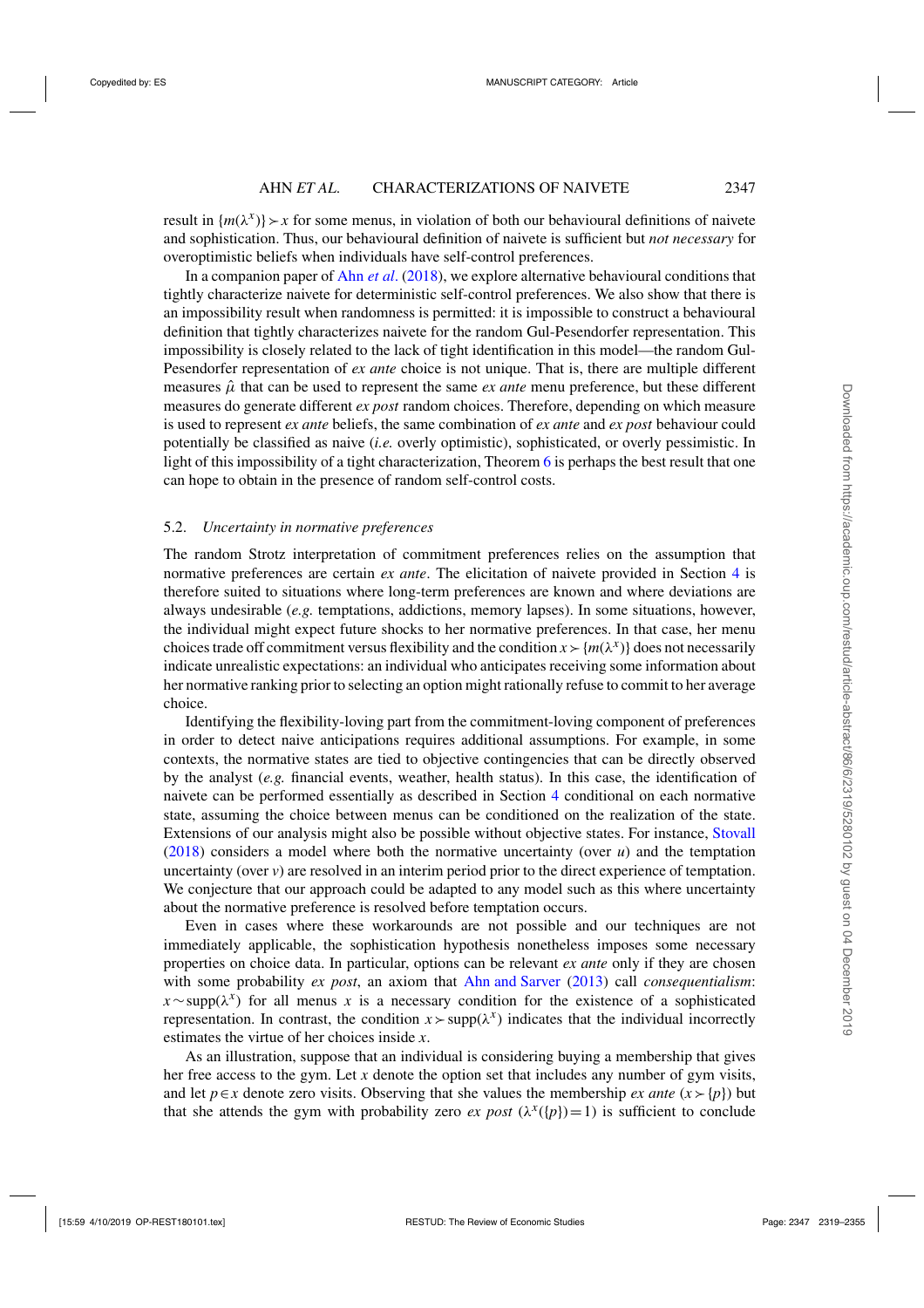## <span id="page-29-0"></span>2348 REVIEW OF ECONOMIC STUDIES

that she had unrealistic expectations regarding her gym attendance.<sup>34</sup> Relatedly, suppose that the individual can self-impose a penalty for smoking. Her initial choice set is  $\{p^1, p^2\}$  (smoking or not) but she can replace  $p^1$  by a contract  $p^3$  according to which smoking results in the payment of a penalty. Observing that she selects the contract  $({p^3}, {p^2} \rangle \succ {p^1}, {p^2})$  but continues smoking with probability 1 despite the penalty,  $(\lambda^{p^3}, p^2)(p^3) = 1$  is sufficient to conclude that her menu choice was led by naive anticipations.<sup>35</sup>

## APPENDIX

## A. A COMPARATIVE FROM [Dekel and Lipman](#page-35-0) [\(2012](#page-35-0))

In this section, we summarize a relevant result from [Dekel and Lipman](#page-35-0) [\(2012](#page-35-0)) that will play a central role in our proofs of Theorems [3,](#page-22-0) [4,](#page-23-0) and [5.](#page-25-0) Recall the definition of comparative temptation aversion: Individual 2 is *more temptation averse* than Individual 1 if, for all menus  $x$  and lotteries  $p$ ,

$$
\{p\} \succ_1 x \implies \{p\} \succ_2 x.
$$

**Theorem A.1 [\(Dekel and Lipman](#page-35-0) [\(2012](#page-35-0)))** Suppose  $\zeta_1$  and  $\zeta_2$  have random Strotz representations  $(u, \mu_1)$  and  $(u, \mu_2)$ . Then  $\succsim_2$  is more temptation averse than  $\succsim_1$  if and only if  $\mu_1 \gg_u \mu_2$ .

[Dekel and Lipman](#page-35-0) [\(2012](#page-35-0)) consider only a finite prize space *C* in their paper. In the Supplemental Appendix, we prove that their result can be extended to any compact metric space *C* and any random Strotz representation (with finite- $\frac{1}{4}$  dimensional support) defined on that space.<sup>36</sup> This extension to compact spaces is not merely a technical exercise, as it is critical for many of the applications of our results, such as dynamic consumption problems where  $C = [a, b]^{\mathbb{N}}$ .

## B. UNCERTAIN INTENSITY RANDOM STROTZ

In this section, we highlight a useful special case of the random Strotz representation where the uncertainty over future behaviour is only over the magnitude of the future temptation, and not in its basic direction. For example, the individual may know that she will crave sweet snacks (but not salty snacks) *ex post*, but is uncertain of how strong her craving for sweets will be. This uncertain intensity Strotz representation encompasses the RQH discounting model studied in Section [4.4](#page-25-0) where the individual is uncertain of the intensity of her present bias, and the corollaries presented below provide a bridge between our main theorems and the results in that section.

Two expected-utility functions *u* and *v* are *independent* if they are nontrivial and it is not the case that  $v \approx u$  or  $v \approx -u$ .

**Definition B.1** *An* uncertain intensity Strotz representation *of* (-,λ) *is a quadruple* (*u*,*v*,*F*,*F*ˆ ) *of two independent*  $e$ *xpected-utility functions u,v* and two cumulative distribution functions F,  $\hat{F}$  *on* [0, 1] *such that the function U* :  $K(\Delta(C)) \rightarrow$ R *defined by*

$$
U(x) = \int_0^1 \max_{p \in B_{\alpha u + (1-\alpha)v}(x)} u(p) d\hat{F}(\alpha)
$$

34. Note that all of the options in  $x$  are in fact pairs consisting of a number of visits together with the expense of the gym membership. Letting *q* denote zero visits without the paying for the membership, the choice to join the gym corresponds to the preference  $x > {q}$ . Since  ${q} > {p}$  by dominance (the individual prefers not to pay the cost of the membership without going), we have  $x > {p}$  = supp( $\lambda^x$ ).

35. This argument implicitly assumes that the individual weakly prefers having the option to quit to being forced to smoke  $({p^1, p^2} \succcurlyeq (p^1)$  and that the individual prefers not to pay the penalty all else equal  $({p^1} \succ (p^3))$ . Thus  ${p^3, p^2} \succ$  $\{p^1, p^2\} \gtrsim \{p^1\} \gtrsim \{p^3\} = \text{supp}(\lambda^{\{p^3, p^2\}}).$ 

36. Although Definition [9](#page-20-0) and Theorem A.1 impose the restriction that the measure  $\mu$  in the random Strotz representation must have finite-dimensional support, our proof in the Supplemental Appendix shows that the "if" direction in Theorem A.1 is true even without the finite-dimensional support assumption. It remains an open question whether the "only if" direction can be extended to probability measures with arbitrary support. However, we view the exploration of additional generalizations of this result as a purely technical question. As we discussed in Section [4,](#page-18-0) we are not aware of any application of the random Strotz model that does not have finite-dimensional support.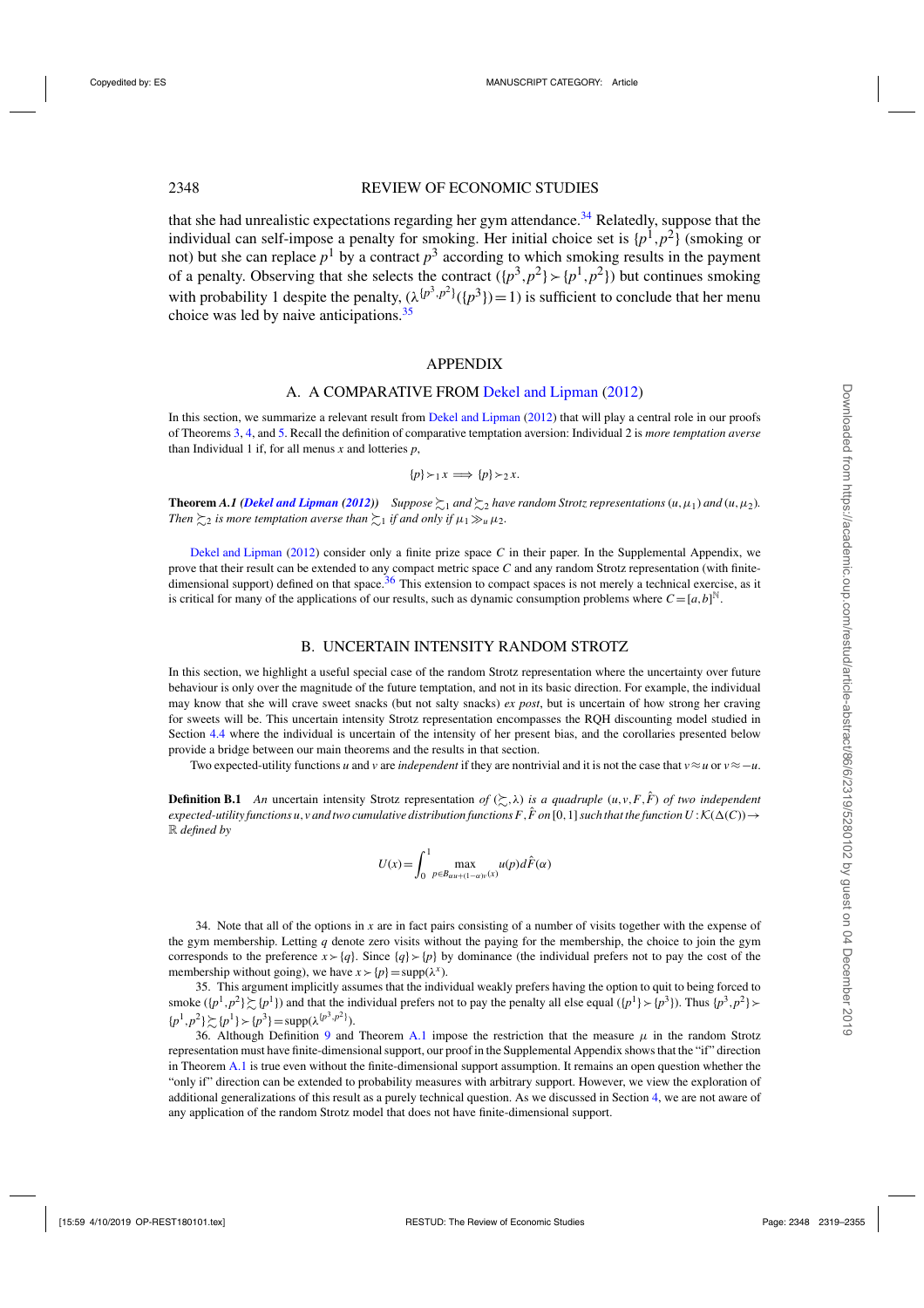<span id="page-30-0"></span> $i$ s a utility representation of  $\succsim$  and, for all menus  $x$  and all measurable  $y\!\subset\! x,$ 

$$
\lambda^x(y) = F(p_x^{-1}(y))
$$

*for some measurable selection function*  $p_x$ :  $[0,1] \rightarrow x$  with  $p_x(\alpha) \in B_u(B_{\alpha u + (1-\alpha)v}(x))$  *for all*  $\alpha \in [0,1]$ *.* 

For the case of an uncertain intensity Strotz representation, the direction of the temptation is known to be *v*, but the magnitude of that temptation relative to the virtuous utility *u* is uncertain. A naive individual underestimates the influence of *v*, and this bias is reflected in her belief  $\hat{F}$  over the intensities in [0,1] putting more likelihood on larger weighting of  $u$  (hence lower weighting of  $v$ ) than  $F$ .

**Corollary B.1** *Suppose*  $(\succsim, \lambda)$  *has a uncertain intensity Strotz representation*  $(u, v, F, \hat{F})$ *. Then the individual is naive if and only if*  $\hat{F} \geq_{FOSD} F$  (and is sophisticated if and only if  $\hat{F} = F$ ).

**Corollary B.2** Suppose  $(\succsim_1, \lambda_1)$  and  $(\succsim_2, \lambda_2)$  are naive and have uncertain intensity Strotz representations  $(u, v, F_1, \hat{F}_1)$ *and*  $(u, v, F_2, F_2)$ *.* 

*1. Individual 1 is more naive than Individual 2 if and only if*

$$
\hat{F}_1 \geq_{FOSD} \hat{F}_2 \geq_{FOSD} F_2 \geq_{FOSD} F_1,
$$

*or*  $\hat{F}_2 = F_2$  *(Individual 2 is sophisticated).* 

*2. Individual 1 has greater probability premiums than Individual 2 if and only if Individual 1 has greater overvaluations than Individual 2 if and only if*

$$
F_1(\alpha) - \hat{F}_1(\alpha) \ge F_2(\alpha) - \hat{F}_2(\alpha), \quad \forall \alpha \in [0, 1].
$$

## C. PROOFS

## C.1. *Proof of Theorem [3](#page-22-0)*

Suppose the random choice rule  $\lambda$  has a random Strotz representation  $(u, \mu)$ . Consider the hypothetical sophisticated *ex ante* preference  $\sum^*$  that is also be represented by  $(u, \mu)$ . The following lemma shows how this hypothetical preference can be determined from λ and *u*.

**Lemma C.1** *Suppose*  $\lambda$  *has a random Strotz representation*  $(u, \mu)$ *. Then for any menu x,* 

$$
u(m(\lambda^{x})) = \int_{\mathcal{V}} \max_{p \in B_{\nu}(x)} u(p) d\mu(\nu).
$$

*In particular, if we define a binary relation*  $\succsim^*$  *on*  $\mathcal{K}(\Delta(C))$  *by* 

$$
x \succsim^* y \Longleftrightarrow u(m(\lambda^x)) \ge u(m(\lambda^y)),
$$

*then*  $(u, \mu)$  *is a random Strotz representation for*  $\succsim^*$ .

*Proof.* If  $(u, \mu)$  represents  $\lambda$  then by definition there exists, for all menus *x*, a measurable selection function  $p_x : V \to x$ with  $p_x(v) \in B_u(B_v(x))$  such that

$$
\lambda^x(y) = \mu(p_x^{-1}(y))
$$

for all measurable  $y \subset x$ . Thus  $\lambda^x$  is the distribution on *x* induced by the random variable  $p_x$  defined on the measure space  $(V, \mu)$ . Therefore, the standard change of variables formula together with the linearity and continuity of  $\mu$  imply

$$
\int_{\mathcal{V}} \max_{p \in B_v(x)} u(p) d\mu(v) = \int_{\mathcal{V}} u(p_x(v)) d\mu(v)
$$
  
= 
$$
\int_{x} u(p) d\lambda^{x}(p) = u\left(\int_{x} p d\lambda^{x}(p)\right) = u(m(\lambda^{x})),
$$

as desired.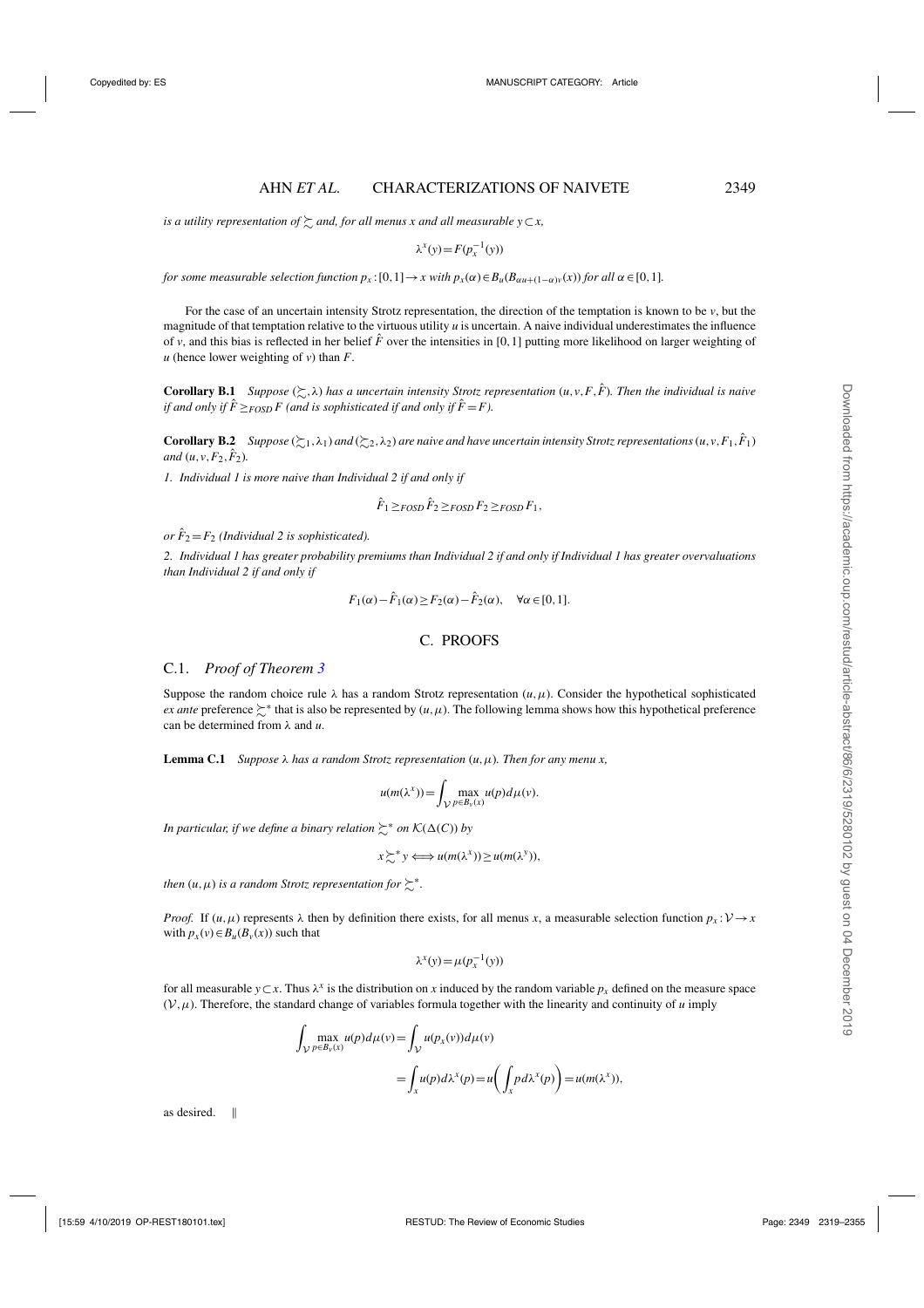## <span id="page-31-0"></span>2350 REVIEW OF ECONOMIC STUDIES

Turning now to the proof of Theorem [3,](#page-22-0) fix a random Strotz representation  $(u, \mu, \hat{\mu})$  for  $(\succsim, \lambda)$ , and define  $\succsim^*$  as in Lemma [C.1.](#page-30-0) To establish sufficiency, suppose the individual is naive. Then for all menus *x* and lotteries *p*,

$$
\{p\} \succ x \implies \{p\} \succ \{m(\lambda^x)\} \quad \text{(naivete)}
$$

$$
\implies u(m(\lambda^{\{p\}})) = u(p) > u(m(\lambda^x))
$$

$$
\implies \{p\} \succ^* x.
$$

Thus  $\succsim^*$  is more temptation averse than  $\succsim$ . Since  $(u, \mu)$  represents  $\succsim^*$  by Lemma [C.1,](#page-30-0) Theorem [A.1](#page-29-0) implies that  $\hat{\mu} \gg_u \mu$ . If the individual is sophisticated, then a similar argument shows that the converse also holds:  $\succsim$  is also more temptation averse than  $\succsim^*$  (in particular,  $\succsim = \succsim^*$ ) and hence  $\mu \gg_\mu \hat{\mu}$  also holds, that is,  $\hat{\mu} \approx \mu$ .

To establish necessity, suppose  $\hat{\mu} \gg_{\mu} \mu$ . By Theorem [A.1,](#page-29-0)  $\succsim$ <sup>\*</sup> is more temptation averse than  $\succsim$ . By contrapositive, this is equivalent to the condition

$$
x \succsim^* \{p\} \Longrightarrow x \succsim \{p\}.
$$

Note that for any menu *x*, if we take  $p = m(\lambda^x)$  then

$$
u(m(\lambda^{x})) = u(p) = u(m(\lambda^{\{p\}}))
$$

and hence  $x \sim^* \{p\} = \{m(\lambda^x)\}\.$  Since  $\succeq^*$  is more temptation averse than  $\succeq$ , this implies  $x \succsim (m(\lambda^x))$ . Thus the individual is naive. If we also have  $\mu \gg_\mu \hat{\mu}$  then another application of Theorem [A.1](#page-29-0) implies the condition above can be strengthened to  $x \succeq^* \{p\} \Longleftrightarrow x \succeq \{p\}$ . In this case,  $x \sim^* \{m(\lambda^x)\}$  implies  $x \sim \{m(\lambda^x)\}$  and hence the individual is sophisticated.

## C.2. *Proof of Theorem [4](#page-23-0)*

Our proof of this theorem is based on two lemmas. This first lemma shows that once we exclude the case where Individual 2 is sophisticated, our condition for more naive in Definition [12](#page-22-0) is equivalent to the analogous condition but with weak preferences rather than strict.

**Lemma C.2** Suppose  $(\xi_1, \lambda_1)$  and  $(\xi_2, \lambda_2)$  are naive and have random Strotz representations  $(u, \mu_1, \hat{\mu}_1)$  and  $(u, \mu_2, \hat{\mu}_2)$ . *Then Individual 1 is more naive than Individual 2 if and only if either*

$$
x \gtrsim_2 \{p\} \gtrsim_2 \{m(\lambda_2^x)\} \implies x \gtrsim_1 \{p\} \gtrsim_1 \{m(\lambda_1^x)\},\tag{C.1}
$$

*or Individual 2 is sophisticated.*

*Proof.* The "if" direction is straightforward and is therefore omitted. To prove the "only if" direction, suppose Individual 1 is more naive than Individual 2. We will show that if Individual 2 is strictly naive (*i.e.* naive but not sophisticated), then Equation (C.1) must hold. First, note that since  $(\succsim_{i}, \lambda_{i})$  has a random Strotz representation  $(u, \mu_{i}, \hat{\mu}_{i})$ , we have that for any menus *x* and *y* and any  $\alpha \in [0, 1]$ ,

$$
u(m(\lambda_i^{\alpha x + (1-\alpha)y})) = \alpha u(m(\lambda_i^x)) + (1-\alpha)u(m(\lambda_i^y)).
$$
\n(C.2)

This assertion is easy to verify by appealing to Lemma [C.1](#page-30-0) together with the linearity of the random Strotz value function for menus. Secondly, under the assumption that Individual 2 is strictly naive, there exists some menu *y* such that  $y \succ_2 \{m(\lambda_2^y)\}\$ . Fix any lottery *q* such that  $y \succ_2 \{q\} \succ_2 \{m(\lambda_2^y)\}\$ . Then, for any menu *x* and lottery *p*,

$$
x \gtrsim_{2} \{p\} \gtrsim_{2} \{m(\lambda_{2}^{x})\}
$$
  
\n
$$
\implies \alpha x + (1 - \alpha)y >_{2} \{\alpha p + (1 - \alpha)q\} >_{2} \{m(\lambda_{2}^{\alpha x + (1 - \alpha)y})\}, \quad \forall \alpha \in (0, 1)
$$
  
\n
$$
\implies \alpha x + (1 - \alpha)y >_{1} \{\alpha p + (1 - \alpha)q\} >_{1} \{m(\lambda_{1}^{\alpha x + (1 - \alpha)y})\}, \quad \forall \alpha \in (0, 1)
$$
  
\n
$$
\implies x \gtrsim_{1} \{p\} \gtrsim_{1} \{m(\lambda_{1}^{x})\}.
$$

The first implication follows from the linearity of the random Strotz value function for menus together with equation (C.2). The second implication follows because Individual 1 is more naive than Individual 2. The final implication follows by taking the limit as  $\alpha \rightarrow 1$ , given that the random Strotz representation is continuous in the mixture operation. Thus we have shown that equation  $(C,1)$  holds.  $\parallel$ 

The following lemma decomposes the condition in Lemma C.2 into two more basic conditions. The comparative of being more temptation averse is defined in the main text. The comparative of being more virtuous is defined for the first time in this lemma. Intuitively, Individual 2 is more virtuous than Individual 1 if she makes "better" choices (as measured by her commitment preference) from every menu than Individual 1.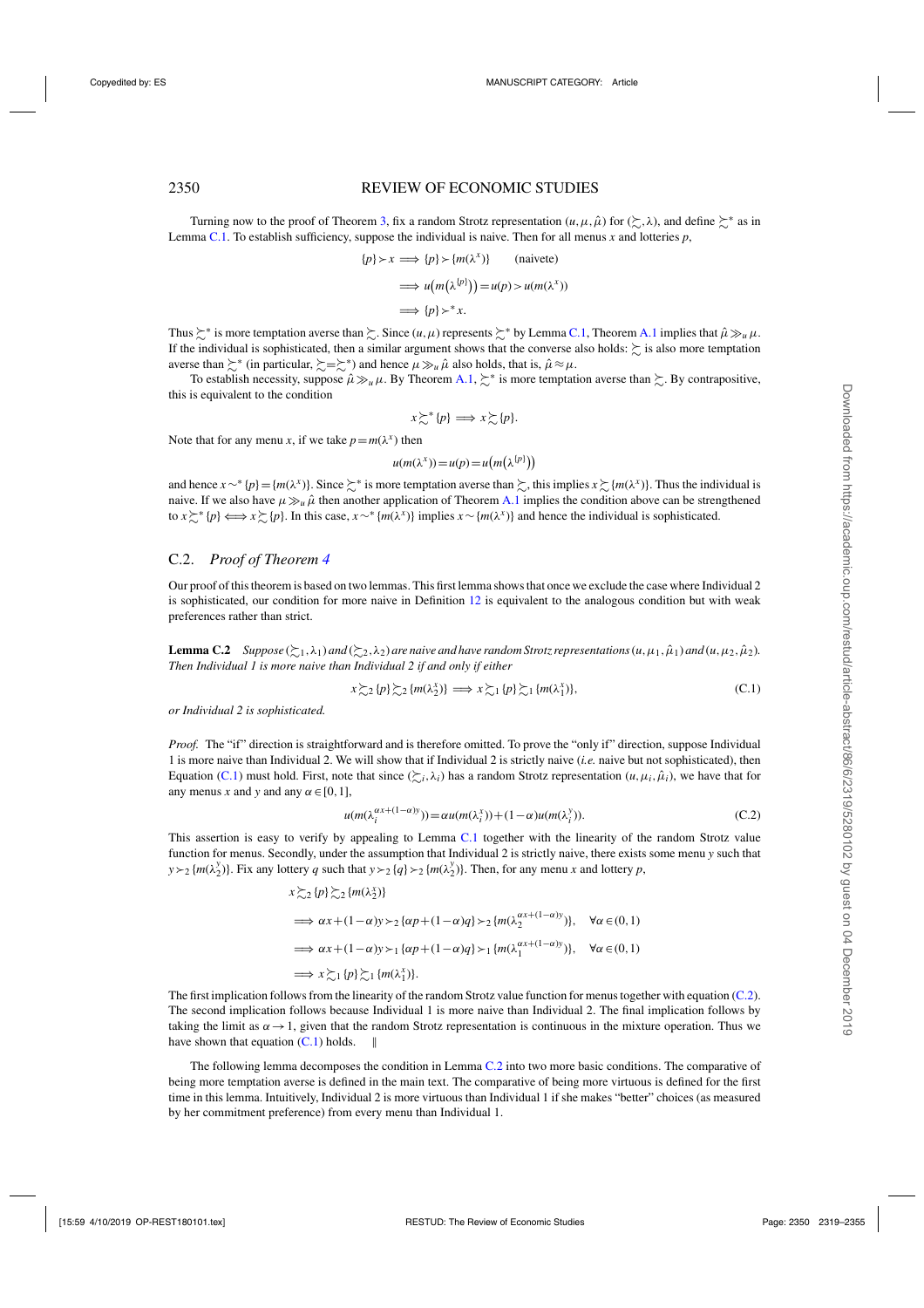**Lemma C.3** Suppose  $(\succsim_1,\lambda_1)$  and  $(\succsim_2,\lambda_2)$  are naive, and suppose  $\succsim_1$  and  $\succsim_2$  share the same commitment preference, *that is,*  $\{p\} \succeq_1 \{q\} \Longleftrightarrow \{p\} \succeq_2 \{q\}$  for all lotteries  $p, q \in \Delta(C)$ . Then equation [\(C.1\)](#page-31-0) is satisfied if and only if both of the *following hold:*

*1. Individual 2 is more temptation averse than Individual 1:*  $\{p\} \succ_1 x \Longrightarrow \{p\} \succ_2 x$ .

2. Individual 2 is more virtuous than Individual 1:  $\{p\} \succ_2 \{m(\lambda_2^x)\} \implies \{p\} \succ_1 \{m(\lambda_1^x)\}.$ 

*Proof. Equation* [\(C.1\)](#page-31-0) *implies condition* (1): Fix any menu *x* and lottery *p* such that  $\{p\} \succ_1 x$ . By Equation (C.1), we cannot have  $x \gtrsim_2 \{p\} \gtrsim_2 \{m(\lambda_2^x)\}\$ . Thus either  $\{p\} \succ_2 x$  or  $\{m(\lambda_2^x)\} \succ_2 \{p\}$ . To rule out the second possibility, note that since Individual 2 is naive, we must have  $x \gtrsim_2 \{m(\lambda_2^x)\}\)$ . By equation [\(C.1\)](#page-31-0), this implies  $x \gtrsim_1 \{m(\lambda_2^x)\}\gtrsim_1 \{m(\lambda_1^x)\}\)$ . Therefore,  ${p} >_1$  { $m(\lambda_2^x)$ }, and hence { $p$ }  $\geq_2$  { $m(\lambda_2^x)$ } since Individuals 1 and 2 have the same commitment preference. Thus the only possibility is  $\{p\} \succ_2 x$ , as desired.

*Equation* [\(C.1\)](#page-31-0) *implies condition* (2): Fix any menu *x* and lottery *p* such that  $\{p\} \succ_2 \{m(\lambda_2^x)\}\)$ . Since Individual 2 in naive,  $x \gtrsim_2 \{m(\lambda_2^x)\}\)$ . By equation [\(C.1\)](#page-31-0), this implies  $x \gtrsim_1 \{m(\lambda_2^x)\}\gtrsim_1 \{m(\lambda_1^x)\}\)$ . Individuals 1 and 2 share the same commitment preference, and therefore  $\{p\} \succ_1 \{m(\lambda_2^x)\}\succsim_1 \{m(\lambda_1^x)\}\;$  as desired.

*Conditions (1) and (2) together imply equation* [\(C.1\)](#page-31-0)*:* If Individual 2 is more virtuous than Individual 1, then we must have  $\{m(\lambda_2^x)\}\gtrsim \{m(\lambda_1^x)\}\$ . Otherwise, taking  $p=m(\lambda_1^x)$  in condition (2) would lead to a contradiction. Therefore, since the individuals share the same commitment preference,  $\{p\} \gtrsim_2 \{m(\lambda_2^x)\} \Longrightarrow \{p\} \gtrsim_1 \{m(\lambda_1^x)\}$  for any lottery *p*. Combining this with the contrapositive of condition (1), it follows directly that equation  $(C.1)$  holds.  $\parallel$ 

We are now ready to prove Theorem [4.](#page-23-0) If Individual 2 is sophisticated, then the asserted equivalence holds trivially. Therefore, suppose that Individual 2 is strictly naive. By Theorem [3,](#page-22-0)  $\hat{\mu}_2 \gg_u \mu_2$ . Also, since Individual 2 is strictly naive, Lemmas [C.2](#page-31-0) and [C.3](#page-31-0) imply that Individual 1 is more naive than Individual 2 if and only if 2 is both more temptation averse and more virtuous than 1. By Theorem [A.1,](#page-29-0) Individual 2 is more temptation averse than Individual 1 if and only if  $\hat{\mu}_1 \gg_u \hat{\mu}_2$ . The proof is therefore completed if we can show that Individual 2 is more virtuous than Individual 1 if and only if  $\mu_2 \gg_u \mu_1$ . To see that this is true, define  $\sum_1^*$  and  $\sum_2^*$  as in Lemma [C.1](#page-30-0) for  $\lambda_1$  and  $\lambda_2$ , respectively. Then  $(u, \mu_1)$ and  $(u, \mu_2)$  represent  $\sum_{1}^{*}$  and  $\sum_{2}^{*}$ . Note that for all menus *x* and lotteries *p*,

$$
\{p\} \succ_i \{m(\lambda_i^x)\} \Longleftrightarrow u(p) > u(m(\lambda_i^x)) \Longleftrightarrow \{p\} \succ_i^* x, \quad i = 1, 2.
$$

Therefore, Individual 2 is more virtuous than Individual 1 if and only if  $\succsim_1^*$  is more temptation averse than  $\succsim_2^*$ . By Theorem [A.1,](#page-29-0) this is true if and only if  $\mu_2 \gg_u \mu_1$ .

## C.3. *Proof of Theorem [5](#page-25-0)*

*(1)*  $\Leftrightarrow$  *(2):* Let *U<sub>i</sub>* denote the value function from the representation  $(u, \hat{\mu}_i)$  for the *ex ante* preference  $\succeq_i$  for *i*=1,2. Also, recall from Lemma [C.1](#page-30-0) that if  $\lambda_i$  has random Strotz representation  $(u, \mu_i)$ , then

$$
u(m(\lambda_i^x)) = \int_{\mathcal{V}} \max_{p \in B_{\nu}(x)} u(p) d\mu_i(v).
$$

Thus  $OV_i(x) = U_i(x) - u(m(\lambda_i^x))$ . Now, fix any lotteries *p*, *q* with {*q*} ≻*i* {*p*} for *i* = 1, 2. For each menu *x*, define

$$
A_i^x \equiv \left\{ \alpha \in [0,1] : (1-\alpha)x + \alpha\{p\} \succsim_i (1-\alpha)\{m(\lambda_i^x)\} + \alpha\{q\} \right\}
$$
  
= 
$$
\left\{ \alpha \in [0,1] : (1-\alpha)U_i(x) + \alpha u(p) \ge (1-\alpha)u(m(\lambda_i^x)) + \alpha u(q) \right\}
$$
  
= 
$$
\left\{ \alpha \in [0,1] : (1-\alpha)OV_i(x) \ge \alpha(u(q) - u(p)) \right\}.
$$

By definition,  $P_i(x; p, q) = \sup A_i^x$ . Note that  $A_i^x$  is a closed interval. Moreover, since both individuals are naive, we have  $x \succsim_{i} m(\lambda_{i}^{x})$  and therefore  $0 \in A_{i}^{x}$ . Also,  $1 \notin A_{i}^{x}$  since  $\{q\} \succ_{i} \{p\}$ . This implies

 $\alpha = P_i(x; p, q) \Longleftrightarrow (1-\alpha)QV_i(x) = \alpha(u(q) - u(p)).$ 

Therefore,  $OV_1(x) \geq OV_2(x)$  if and only if  $P_1(x; p, q) \geq P_2(x; p, q)$ .

$$
(2) \Leftrightarrow (3): \text{ For any menu } x,
$$
\n
$$
OV_1(x) \ge OV_2(x)
$$
\n
$$
\iff \int_{V} \max_{p \in B_v(x)} u(p) d\hat{\mu}_1(v) - \int_{V} \max_{p \in B_v(x)} u(p) d\mu_1(v)
$$
\n
$$
\ge \int_{V} \max_{p \in B_v(x)} u(p) d\hat{\mu}_2(v) - \int_{V} \max_{p \in B_v(x)} u(p) d\mu_2(v)
$$
\n
$$
\iff \int_{V} \max_{p \in B_v(x)} u(p) d\left(\frac{1}{2}\hat{\mu}_1 + \frac{1}{2}\mu_2\right)(v) \ge \int_{V} \max_{p \in B_v(x)} u(p) d\left(\frac{1}{2}\hat{\mu}_2 + \frac{1}{2}\mu_1\right)(v).
$$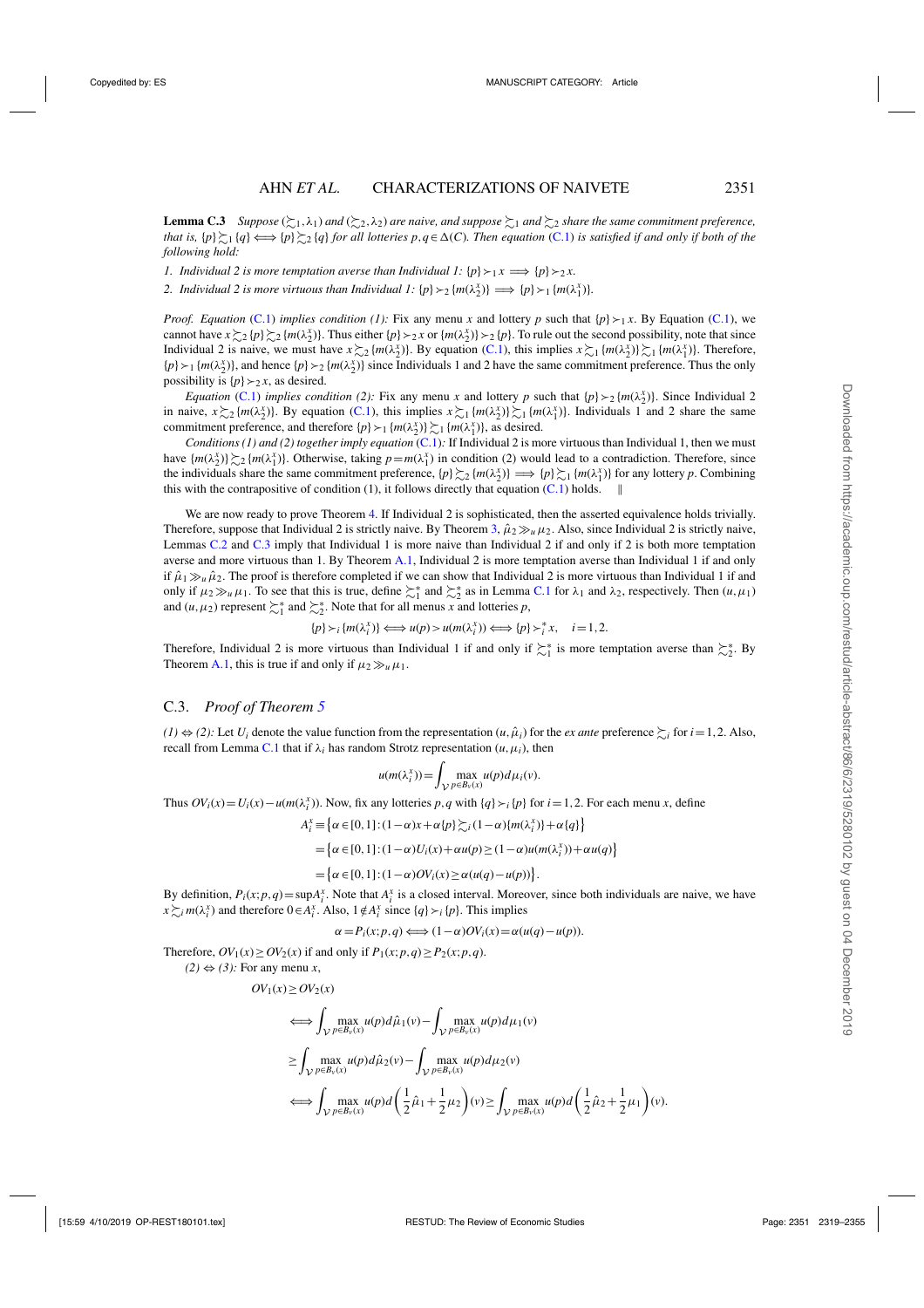<span id="page-33-0"></span>If this is true of all menus *x*, then the (hypothetical) preference represented by the random Strotz representation  $(u, \frac{1}{2}\hat{\mu}_2 + \frac{1}{2}u_1)$  is more temptation averse than the preference represented by  $(u, \frac{1}{2}\hat{\mu}_$  $\frac{1}{2}\mu_1$ ) is more temptation averse than the preference represented by  $(u, \frac{1}{2}\hat{\mu}_1 + \frac{1}{2}\mu_2)$ . Thus by Theorem [A.1,](#page-29-0)  $OV_1(x) \ge$  $OV_2(x)$  for all *x* if and only if  $\frac{1}{2}\hat{\mu}_1 + \frac{1}{2}\mu_2 \gg_u \frac{1}{2}\hat{\mu}_2 + \frac{1}{2}\mu_1$  or, equivalently,

$$
\frac{1}{2}\hat{\mu}_1(\mathcal{U}) + \frac{1}{2}\mu_2(\mathcal{U}) \ge \frac{1}{2}\hat{\mu}_2(\mathcal{U}) + \frac{1}{2}\mu_1(\mathcal{U})
$$

for every *u*-upper set  $U$ . Rearranging terms, this is precisely condition (3).

## C.4. *Proof of Theorem [6](#page-27-0)*

Define the function  $\sigma : V \to V$  by  $\sigma(v) = u + v$ , and define the measures  $\hat{v}$  and  $v$  on  $V$  by  $\hat{v}(E) = \hat{\mu}(\sigma^{-1}(E))$  and  $v(E) =$  $\mu(\sigma^{-1}(E))$  for any measurable set *E*. Observe that for any menu *x*,

$$
\int_{\mathcal{V}} \min_{p \in B_{\nu}(x)} u(p) d\hat{\nu}(v) = \int_{\mathcal{V}} \min_{p \in B_{\mu+\nu}(x)} u(p) d\hat{\mu}(v) \qquad \text{(change of variables)}
$$
\n
$$
\geq \int_{\mathcal{V}} \left[ \max_{p \in x} (u(p) + v(p)) - \max_{q \in x} v(q) \right] d\hat{\mu}(v)
$$
\n
$$
= U(x)
$$
\n
$$
\geq u(m(\lambda^{x})) \qquad \text{(naivete)}
$$
\n
$$
= \int_{\mathcal{V}} u(p_{x}(v)) d\mu(v)
$$
\n
$$
\geq \int_{\mathcal{V}} \min_{p \in B_{\mu+\nu}(x)} u(p) d\mu(v)
$$
\n
$$
= \int_{\mathcal{V}} \min_{p \in B_{\nu}(x)} u(p) d\nu(v). \qquad \text{(change of variables)}
$$

Thus,

$$
\int_{\mathcal{V}} \min_{p \in B_{\nu}(x)} u(p) d\hat{\nu}(v) \ge \int_{\mathcal{V}} \min_{p \in B_{\nu}(x)} u(p) d\nu(v),
$$

which we rewrite as

$$
\int_{\mathcal{V}} \max_{p \in B_{\nu}(x)} [-u(p)] d\hat{\nu}(v) \le \int_{\mathcal{V}} \max_{p \in B_{\nu}(x)} [-u(p)] d\nu(v).
$$
\n(C.4)

Consider the binary relations  $\sum^{\hat{v}}$  and  $\sum^{\hat{v}}$  defined by their random Strotz representations  $(-u, \hat{v})$  and  $(-u, v)$ , respectively. Equation (C.4) shows that  $\sum^{\hat{v}}$  is more temptation-averse than  $\sum^{\hat{v}}$ . Theorem [A.1](#page-29-0) applies since  $\hat{v}$  and  $v$ have finite-dimensional supports, and implies that  $v \gg_{-u} \hat{v}$ .

Consider a *u*-upper set U, and  $v \in V \setminus U$ ,  $v' \in V$  such that  $v' \gg_{-u} v$ . It is easy to show that this latter condition is equivalent to *v* $\gg_u v'$ . Suppose that *v'* ∈U. Since U is a *u*-upper set, the condition *v* $\gg_u v'$  implies *v*∈U, which is a contradiction. Hence,  $v' \in V \setminus U$  for any *v'* such that  $v' \gg u$ . This shows that  $V \setminus U$  is a  $(-u)$ -upper set, and therefore  $\nu(\mathcal{V} \setminus \mathcal{U}) > \hat{\nu}(\mathcal{V} \setminus \mathcal{U})$ , or equivalently  $\hat{\nu}(\mathcal{U}) > \nu(\mathcal{U})$ .

We therefore have

$$
\hat{\mu}(\{v \in \mathcal{V} : u + v \in \mathcal{U}\}) = \hat{\nu}(\mathcal{U}) \ge \nu(\mathcal{U}) = \mu(\{v \in \mathcal{V} : u + v \in \mathcal{U}\}).
$$
\n(C.5)

To complete the proof, we show that Equation (C.5) is strict for some  $U$  if the individual is strictly naive. Suppose, by contradiction, that Equation (C.5) is satisfied as an equality for all *u*-upper sets. The arguments above imply that  $\hat{v}(U) = v(U)$  for any  $(-u)$ -upper set U, that is, by Theorem [A.1](#page-29-0) that  $\sum^{\hat{v}}$  is more temptation-averse than  $\sum^{\hat{v}}$  and vice versa. This implies that equation (C.4) is satisfied as an equality for all *x*, and therefore the system in equation (C.3) only contains equalities. In particular,  $U(x) = u(m(\lambda^x))$  for all *x*, that is, the individual is sophisticated.

#### C.5. *Proof of Corollary [B.1](#page-18-0)*

**Lemma C.4** *Suppose u and v are independent expected-utility functions, and define a function g*: [0,1]  $\rightarrow$  *V by g(* $\alpha$ *)* =  $\alpha u + (1-\alpha)v$ .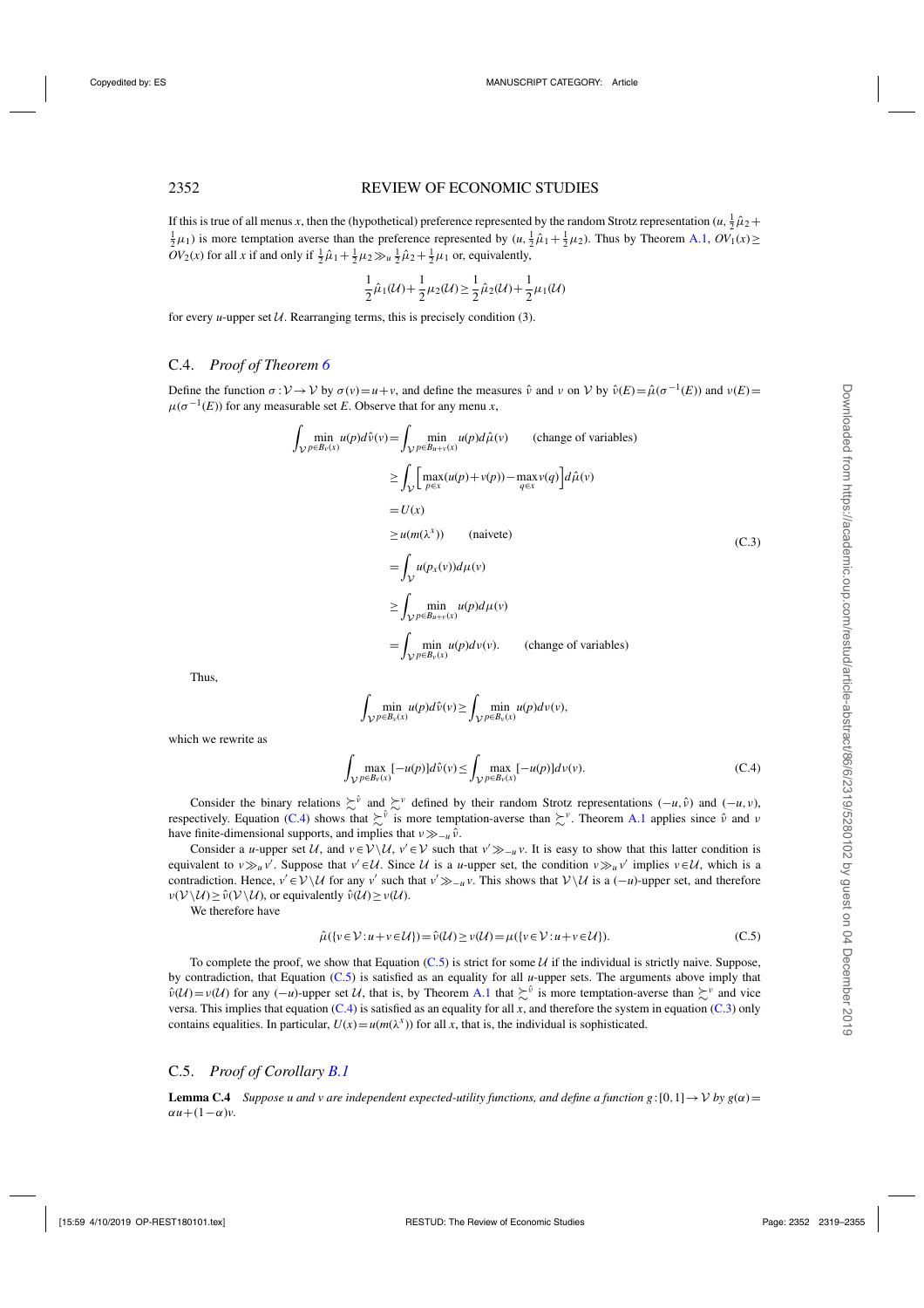*1. Take any cumulative distribution functions F and*  $\hat{F}$  *on* [0,1]*, and define probability measures*  $\mu$  *and*  $\hat{\mu}$  *on*  $V$  *by*  $\mu \equiv F \circ g^{-1}$  and  $\hat{\mu} \equiv \hat{F} \circ g^{-1}$ .<sup>37</sup> If  $(u, v, F, \hat{F})$  is an uncertain intensity Strotz representation of a preference  $(\succsim, \lambda)$ , then  $(u, \mu, \hat{\mu})$  *is a random Strotz representation of*  $(\succsim, \lambda)$ *.* 

2. Take any cumulative distribution functions  $F_1$  and  $F_2$  on [0,1]*, and define probability measures* μ<sub>1</sub> and μ<sub>2</sub> on V by  $\mu_i \equiv F_i \circ g^{-1}$ . Then  $\mu_1 \gg_u \mu_2$  *if and only if*  $F_1 \geq_{FOSD} F_2$ .

*Proof.* (1): Note that by assumption  $\gtrsim$  is represented by

$$
U(x) = \int_0^1 \max\{u(p) : p \in B_{g(\alpha)}(x)\} d\hat{F}(\alpha).
$$

By the standard change of variables formula, this implies

$$
U(x) = \int_{\mathcal{V}} \max\{u(p) : p \in B_{\tilde{v}}(x)\} d(\hat{F} \circ g^{-1})(\tilde{v})
$$
  
= 
$$
\int_{\mathcal{V}} \max\{u(p) : p \in B_{\tilde{v}}(x)\} d\hat{\mu}(\tilde{v}),
$$

and hence  $(u, \hat{\mu})$  is a random Strotz representation of  $\succsim$ .

Note also that by assumption there exists, for each menu *x*, a measurable selection function  $p_x:[0,1] \rightarrow x$  with  $p_x(\alpha) \in B_u(B_{g(\alpha)}(x))$  for all  $\alpha \in [0,1]$  such that

$$
\lambda^x(y) = F(p_x^{-1}(y))
$$

for all measurable *y*⊂*x*. Take any measurable selection function  $\tilde{p}_x : V \to x$  with  $\tilde{p}_x(\tilde{v}) \in B_u(B_{\tilde{v}}(x))$  for all  $\tilde{v} \in V$  that also satisfies  $p_x(\alpha) = \tilde{p}_x(g(\alpha))$  for all  $\alpha \in [0, 1]$ .<sup>38</sup> Therefore, for any measurable  $y \subset x$ ,

$$
\lambda^{x}(y) = F(g^{-1}(\tilde{p}_x^{-1}(y))) = \mu(\tilde{p}_x^{-1}(y)),
$$

and hence  $(u, \mu)$  is a random Strotz representation of  $\lambda$ .

(2): Suppose  $\mu_i = F_i \circ g^{-1}$  for  $i = 1, 2$  and  $\mu_1 \gg \mu_2$ . Fix any  $\alpha \in [0, 1]$ , and let  $\mathcal{U} = \{v' \in \mathcal{V} : v' \gg \mu \alpha u + (1 - \alpha)v\}$ . By construction, U is a *u*-upper set, so  $\mu_1(\mathcal{U}) \geq \mu_2(\mathcal{U})$ . In addition,  $g^{-1}(\mathcal{U}) = [\alpha, 1]$ . Therefore,

 $F_1([\alpha,1]) = \mu_1(\mathcal{U}) \geq \mu_2(\mathcal{U}) = F_2([\alpha,1]).$ 

Since this is true for all  $\alpha \in [0,1]$ ,  $F_1 \geq F(\alpha)S(\alpha)F_2$ .

Conversely, suppose  $F_1 \geq F(SD)F_2$ . Fix any *u*-upper set U. Note that for any  $0 \leq \alpha \leq \alpha' \leq 1$ , we have  $g(\alpha') \gg_u g(\alpha)$ and hence

$$
g(\alpha) \in \mathcal{U} \implies g(\alpha') \in \mathcal{U}.
$$

This implies that the set  $g^{-1}(U)$  is an interval from some  $\alpha^* \in [0,1]$  to 1.<sup>39</sup> Therefore,

$$
\mu_1(\mathcal{U}) = F_1(g^{-1}(\mathcal{U})) \ge F_2(g^{-1}(\mathcal{U})) = \mu_2(\mathcal{U}).
$$

Since this is true for all *u*-upper sets,  $\mu_1 \gg_u \mu_2$ .

Turning now to the proof of Corollary [B.1,](#page-18-0) suppose  $(\succsim, \lambda)$  has an uncertain intensity Strotz representation  $(u, v, F, \hat{F})$ . Define *g* as in Lemma [C.4](#page-33-0) for *u* and *v*, define measures  $\mu \equiv F \circ g^{-1}$  and  $\hat{\mu} \equiv \hat{F} \circ g^{-1}$  on *V*. By part 1 of Lemma [C.4,](#page-33-0)  $(u, \mu, \hat{\mu})$  is a random Strotz representation for  $(\succsim, \lambda)$ . Therefore, by Theorem [3](#page-22-0) together with part 2 of Lemma [C.4,](#page-33-0) the individual is naive if and only if  $\hat{F} \geq_{FOSD} F$  (and is sophisticated if and only if  $\hat{F} = F$ ).

## C.6. *Proof of Corollary [B.2](#page-18-0)*

Suppose  $(\succsim_1, \lambda_1)$  and  $(\succsim_2, \lambda_2)$  are naive and have uncertain intensity Strotz representations  $(u, v, F_1, \hat{F}_1)$  and  $(u, v, F_2, \hat{F}_2)$ . Define *g* as in Lemma [C.4](#page-33-0) for *u* and *v*, define measures  $\mu_i = F_i \circ g^{-1}$  and  $\hat{\mu}_i = \hat{F}_i \circ g^{-1}$  on *V*. By part 1 of Lemma [C.4,](#page-33-0)  $(u, \mu_i, \hat{\mu}_i)$  is a random Strotz representation for  $(\sum_i, \lambda_i)$  for  $i = 1, 2$ . The result follows from applications of Theorems [4](#page-23-0) and [5,](#page-25-0) respectively, together with part 2 of Lemma [C.4.](#page-33-0)

37. We are abusing notation slightly and using *F* to also denote the probability measure on [0,1] that has *F* as its distribution function. That is, for any measurable set *A* ⊂ [0,1], we write *F*(*A*) to denote  $\int_A dF(\alpha)$ . Thus  $\mu(E) = \int_{\{x \neq x \leq C\}} dF(\alpha)$  for any measurable  $E \subset V$ .  $\int_{\{\alpha': g(\alpha') \in E\}} dF(\alpha)$  for any measurable  $E \subset \mathcal{V}$ .

38. To see that such a selection function  $\tilde{p}_x$  exists, fix any measurable selection function  $\hat{p}_x : \mathcal{V} \to x$  with  $\hat{p}_x(\tilde{v}) \in$  $B_u(B_{\tilde{\nu}}(x))$  for all  $\tilde{\nu} \in \mathcal{V}$ . Let  $\tilde{\mathcal{V}} = g([0,1]) \subset \mathcal{V}$ . When the codomain of *g* is restricted to  $\tilde{\mathcal{V}}$ , that is, *g*: [0, 1]  $\to \tilde{\mathcal{V}}$ , this function is a bijection. Now define  $\tilde{p}_x(\tilde{v}) = p_x(g^{-1}(\tilde{v}))$  for  $\tilde{v} \in \bar{\mathcal{V}}$  and  $\tilde{p}_x(\tilde{v}) = \hat{p}_x(\tilde{v})$  for  $\tilde{v} \notin \bar{\mathcal{V}}$ .

39. That is, it is equal to either  $(\alpha^*, 1]$  or  $[\alpha^*, 1]$ , where  $\alpha^* = \inf g^{-1}(\mathcal{U})$ .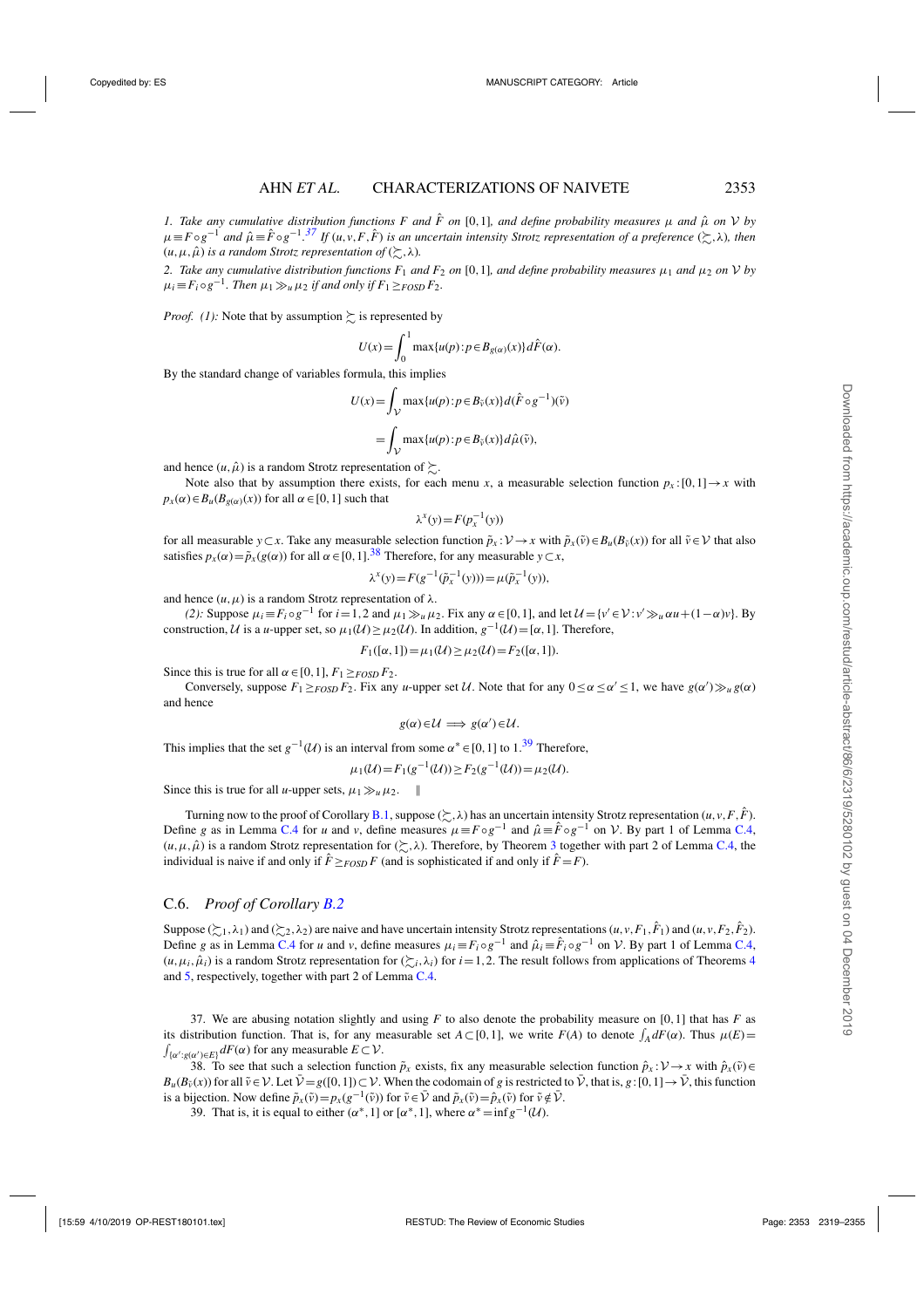## <span id="page-35-0"></span>C.7. *Proof of Corollaries [4](#page-26-0) and [5](#page-26-0)*

A maximally present-biased preference only values immediate consumption in Period 1 and ignores all subsequent consumption, which is equivalent to the extreme case where  $\beta = 0$ :  $v_0(c) = w(c_1)$ . Any convex combination of the virtuous utility *u* and maximally present-biased  $v_0$  can be rewritten as the following familiar formula:

$$
\beta u(c) + (1 - \beta)v_0(c) = w(c_1) + \beta \sum_{t=2}^{\infty} \delta^{t-1} w(c_t) = v_{\beta}(c).
$$

Therefore, uncertainty about the present-bias parameter  $\beta$  simply parameterizes uncertainty about the intensity of  $\mu$ relative to  $v_0$ , and  $\beta$  is the relative weighting of exponential discounting versus extreme impatience. Thus an ROH representation ( $w, F, \hat{F}, \delta$ ) can equivalently be expressed as an uncertain intensity Strotz representation ( $u, v_0, F, \hat{F}$ ). With this observation, the results follow directly from Corollaries [B.1](#page-18-0) and [B.2](#page-18-0) in Appendix [B.](#page-29-0)

*Acknowledgments*. Ahn and Sarver acknowledge the financial support of the National Science Foundation through Grants SES-1357719 and SES-1357955, and Le Yaouanq acknowledges financial support from the Corps des Mines and from the Deutsche Forschungsgemeinschaft (through CRC TRR 190). We thank the editor, three anonymous referees, Ned Augenblick, Roland Bénabou, Drew Fudenberg, Christian Gollier, David Laibson, Bart Lipman, Takeshi Murooka, Jawwad Noor, Wolfgang Pesendorfer, Matthew Rabin, Philipp Sadowski, Ran Spiegler, Tomasz Strzalecki, Norio Takeoka, Jean Tirole, and numerous seminar participants for helpful comments and discussions. This paper incorporates results previously circulated under the titles "Comparative Measures of Naivete" by Ahn, Iijima, and Sarver and "Anticipating Preference Reversals" by Le Yaouanq.

#### **Supplementary Data**

[Supplementary data](https://academic.oup.com/restud/article-lookup/doi/10.1093/restud/rdy076#supplementary-data) are available at *Review of Economic Studies* online.

#### REFERENCES

- AHN, D. S. (2008), "Ambiguity Without a State Space", *Review of Economic Studies*, **75**, 3–28.
- AHN, D. S., IIJIMA, R. and SARVER, T. (2018), "Naivete about Temptation and Self-Control: Foundations for Naive Quasi-Hyperbolic Discounting" (Cowles Foundation Discussion Paper No. 2099R). [https://ssrn.com/](https://ssrn.com/abstract=3118431) [abstract=3118431.](https://ssrn.com/abstract=3118431)

AHN, D. S. and SARVER, T. (2013), "Preference for Flexibility and Random Choice", *Econometrica*, **81**, 341–361.

ALI, S. N. (2011), "Learning Self-Control", *Quarterly Journal of Economics*, **126**, 857–893.

ALIPRANTIS, C. and BORDER, K. (2006), *Infinite Dimensional Analysis*(3rd edn) (Berlin, Germany: Springer-Verlag). AUGENBLICK, N., NIEDERLE, M. and SPRENGER, C. (2015), "Working Over Time: Dynamic Inconsistency in Real Effort Tasks", *Quarlery Journal of Economics*, **130**, 1067–1115.

AUGENBLICK, N. and RABIN, M. (2015), "An Experiment on Time Preference and Misprediction in Unpleasant Tasks" (Working Paper, Haas School of Business and Harvard University).

BOUSQUET, L. (2017), "Measuring Time Preferences and Anticipation: A Lab Experiment" (Working Paper).

CHATTERJEE, K. and KRISHNA, R. V. (2009), "A "Dual Self" Representation for Stochastic Temptation", *American Economic Journal: Microeconomics*, **1**, 148–167.

DELLAVIGNA, S. (2009), "Psychology and Economics: Evidence from the Field", *Journal of Economic Literature*, **47**, 315–372.

DELLAVIGNA, S. and MALMENDIER, U. (2004), "Contract Design and Self-Control: Theory and Evidence", *Quarterly Journal of Economics*, **119**, 353–402.

- DELLAVIGNA, S. and MALMENDIER, U. (2006), "Paying Not to Go to the Gym", *American Economic Review*, **96**, 694–719.
- DEKEL, E. and LIPMAN, B. L. (2010), "Costly Self-Control and Random Self-Indulgence" (Boston University Department of Economics - Working Paper Series WP2010-020).
- DEKEL, E. and LIPMAN, B. L. (2012), "Costly Self-Control and Random Self-Indulgence", *Econometrica*, **80**, 1271– 1302.
- DUFLO, E., KREMER, M. and ROBINSON, J. (2011), "Nudging Farmers to Use Fertilizer: Evidence from Kenya", *American Economic Review*, **101**, 2350–2390.
- ELIAZ, K. and SPIEGLER, R. (2006), "Contracting with Diversely Naive Agents", *Review of Economic Studies*, **72**, 689–714.
- EPSTEIN, L. G. (1999), "A Definition of Uncertainty Aversion", *Review of Economic Studies*, **66**, 579-608.
- GINÉ, X., KARLAN, D. and ZINMAN, J. (2010), "Put your Money where your Butt is: a Commitment Contract for Smoking Cessation", *American Economic Journal: Applied Economics*, **2**, 213-235.
- GHIRARDATO, P. and MARINACCI, M. (2002), "Ambiguity Made Precise: A Comparative Foundation", *Journal of Economic Theory*, **102**, 251-289.
- GRANT, S., KAJII, A. and POLAK, B. (2000), "Preference for Information and Dynamic Consistency", *Theory and Decision*, **48**, 263–286.